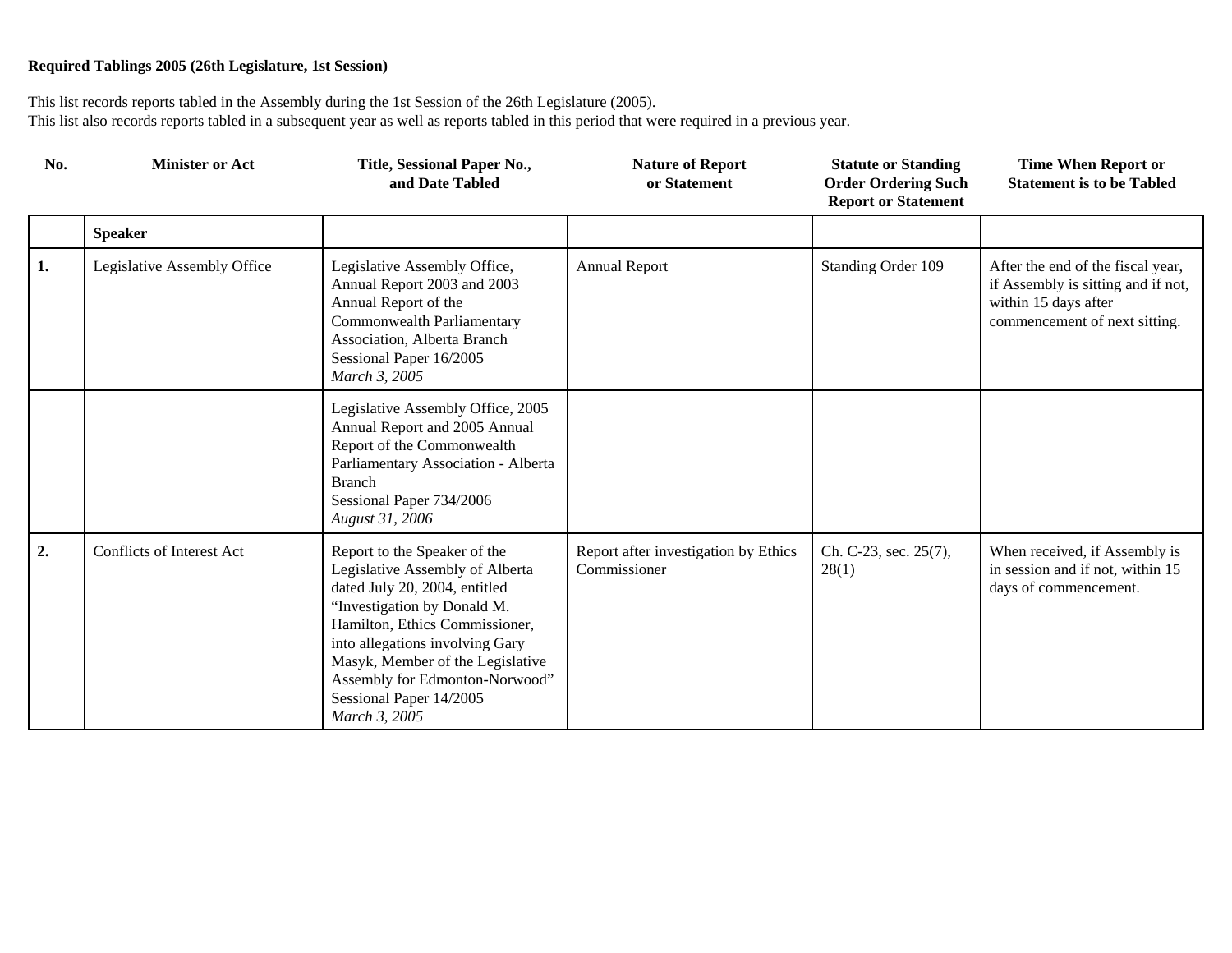| No. | <b>Minister or Act</b>                                               | Title, Sessional Paper No.,<br>and Date Tabled                                                                                                                                                                                                                                                                                                     | <b>Nature of Report</b><br>or Statement                           | <b>Statute or Standing</b><br><b>Order Ordering Such</b><br><b>Report or Statement</b> | <b>Time When Report or</b><br><b>Statement is to be Tabled</b>                                                |
|-----|----------------------------------------------------------------------|----------------------------------------------------------------------------------------------------------------------------------------------------------------------------------------------------------------------------------------------------------------------------------------------------------------------------------------------------|-------------------------------------------------------------------|----------------------------------------------------------------------------------------|---------------------------------------------------------------------------------------------------------------|
|     |                                                                      | Report to the Speaker of the<br>Legislative Assembly of Alberta<br>dated October 20, 2005, entitled<br>"Investigation by Donald M.<br>Hamilton, Ethics Commissioner<br>into allegations involving Hon. Guy<br>Boutilier, Member of the<br>Legislative Assembly for Fort<br>McMurray-Wood Buffalo"<br>Sessional Paper 532/2005<br>November 15, 2005 |                                                                   |                                                                                        |                                                                                                               |
| 3.  | Conflicts of Interest Act                                            | Office of the Ethics Commissioner,<br>Annual Report 2003-2004<br>Sessional Paper 12/2005<br>March 3, 2005                                                                                                                                                                                                                                          | <b>Annual Report of Ethics</b><br>Commissioner                    | Ch. C-23, sec. 46 (2)                                                                  | When received, if Assembly is<br>in session and if not, within 15<br>days of commencement.                    |
|     |                                                                      | Office of the Ethics Commissioner,<br>Annual Report 2004-2005<br>Sessional Paper 531/2005<br>November 15, 2005                                                                                                                                                                                                                                     |                                                                   |                                                                                        |                                                                                                               |
| 4.  | <b>Election Finances and</b><br><b>Contributions Disclosures Act</b> | Chief Electoral Officer, Twenty-<br>seventh Annual Report for the<br>Calendar Year 2003<br>Sessional Paper 13/2005<br>March 3, 2005                                                                                                                                                                                                                | Annual Report of Chief Electoral<br>Officer's functions under Act | Ch. E-2, sec. $4(2)$                                                                   | When received, if Assembly is<br>sitting and if not, within 15 days<br>after commencement of next<br>sitting. |
|     |                                                                      | Twenty-ninth Annual Report of the<br>Chief Electoral Officer (2005)<br>Sessional Paper 117/2007<br>March 21, 2007                                                                                                                                                                                                                                  |                                                                   |                                                                                        |                                                                                                               |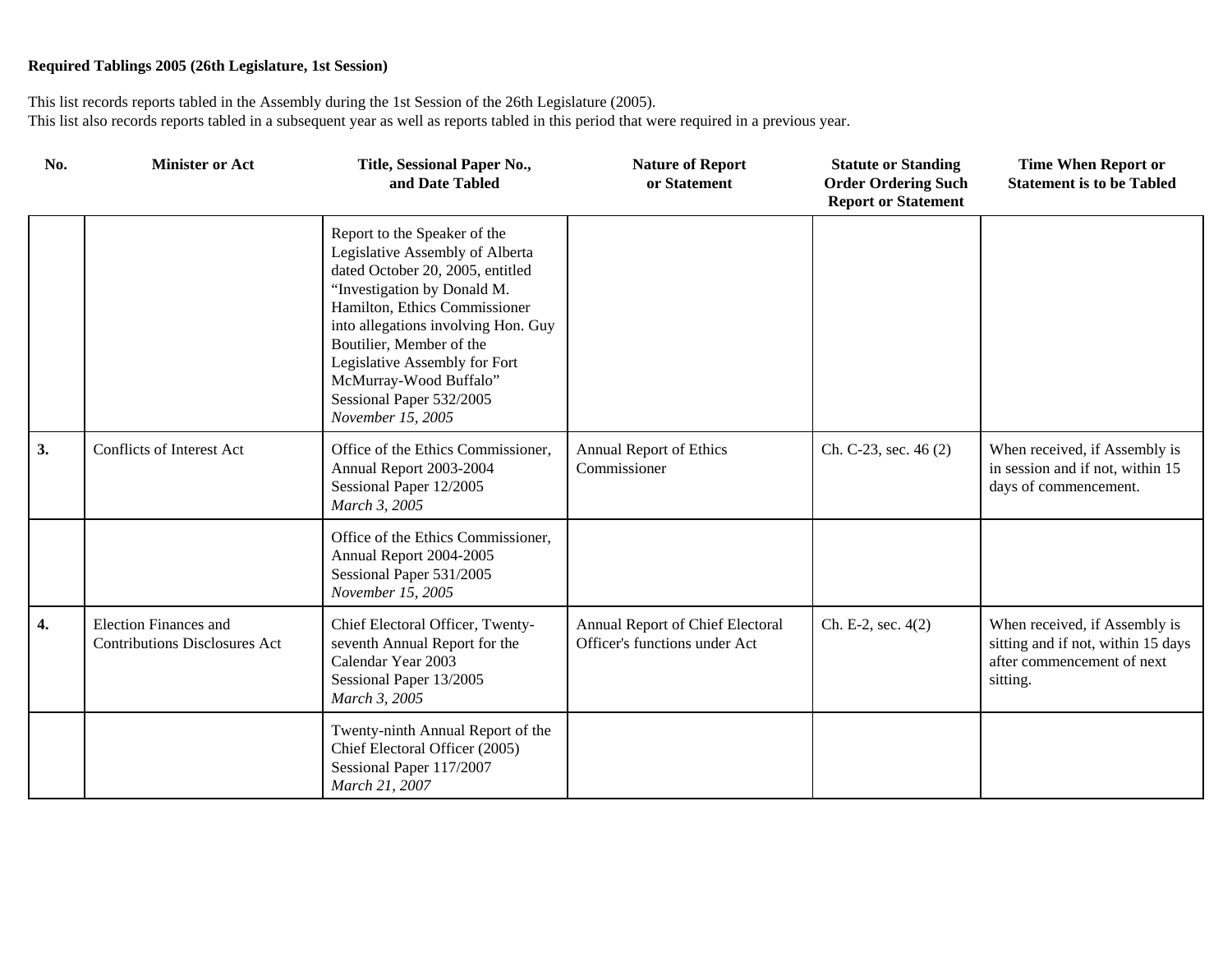| No. | <b>Minister or Act</b>                                              | Title, Sessional Paper No.,<br>and Date Tabled                                                                                                                                                                                                                                                                                                                                                                                                                                                             | <b>Nature of Report</b><br>or Statement                                                 | <b>Statute or Standing</b><br><b>Order Ordering Such</b><br><b>Report or Statement</b> | <b>Time When Report or</b><br><b>Statement is to be Tabled</b>                                                                         |
|-----|---------------------------------------------------------------------|------------------------------------------------------------------------------------------------------------------------------------------------------------------------------------------------------------------------------------------------------------------------------------------------------------------------------------------------------------------------------------------------------------------------------------------------------------------------------------------------------------|-----------------------------------------------------------------------------------------|----------------------------------------------------------------------------------------|----------------------------------------------------------------------------------------------------------------------------------------|
| 5.  | <b>Election Finances and</b><br><b>Contributions Disclosure Act</b> | Letter dated March 24, 2005, from<br>O. Brian Fjeldheim, Chief Electoral<br>Officer, to Hon. Mr. Kowalski,<br>Speaker of the Legislative<br>Assembly, listing registered<br>candidates together with their chief<br>financial officers who did not file a<br>financial statement with the Chief<br>Electoral Officer on or before<br>March 22, 2005, following the 2004<br>Alberta Provincial General Election<br>held on November 22, 2004<br>Sessional Paper 256/2005<br>April 4, 2005                   | Reports from Chief Electoral<br>Officer on any candidate who has<br>not filed statement | Ch. E-2, sec. 44(1)                                                                    | When received, if Assembly is<br>sitting and if not, within 15 days<br>after commencement of next<br>sitting.                          |
|     |                                                                     | Letter dated March 24, 2005, from<br>O. Brian Fjeldheim, Chief Electoral<br>Officer, to Hon. Mr. Kowalski,<br>Speaker of the Legislative<br>Assembly, listing registered Senate<br>nominee candidates together with<br>their chief financial officers who<br>did not file a financial statement<br>with the Chief Electoral Officer on<br>or before March 22, 2005,<br>following the 2004 Alberta<br>Provincial General Election held on<br>November 22, 2004<br>Sessional Paper 257/2005<br>April 4, 2005 |                                                                                         |                                                                                        |                                                                                                                                        |
| 6.  | <b>Electoral Boundaries Commission</b><br>Act                       |                                                                                                                                                                                                                                                                                                                                                                                                                                                                                                            | Reports of the Electoral Boundaries<br>Commission                                       | Ch. E-3, sec. 10                                                                       | Final report to be tabled when<br>received, if Assembly is sitting<br>and if not, within 7 days after<br>commencement of next sitting. |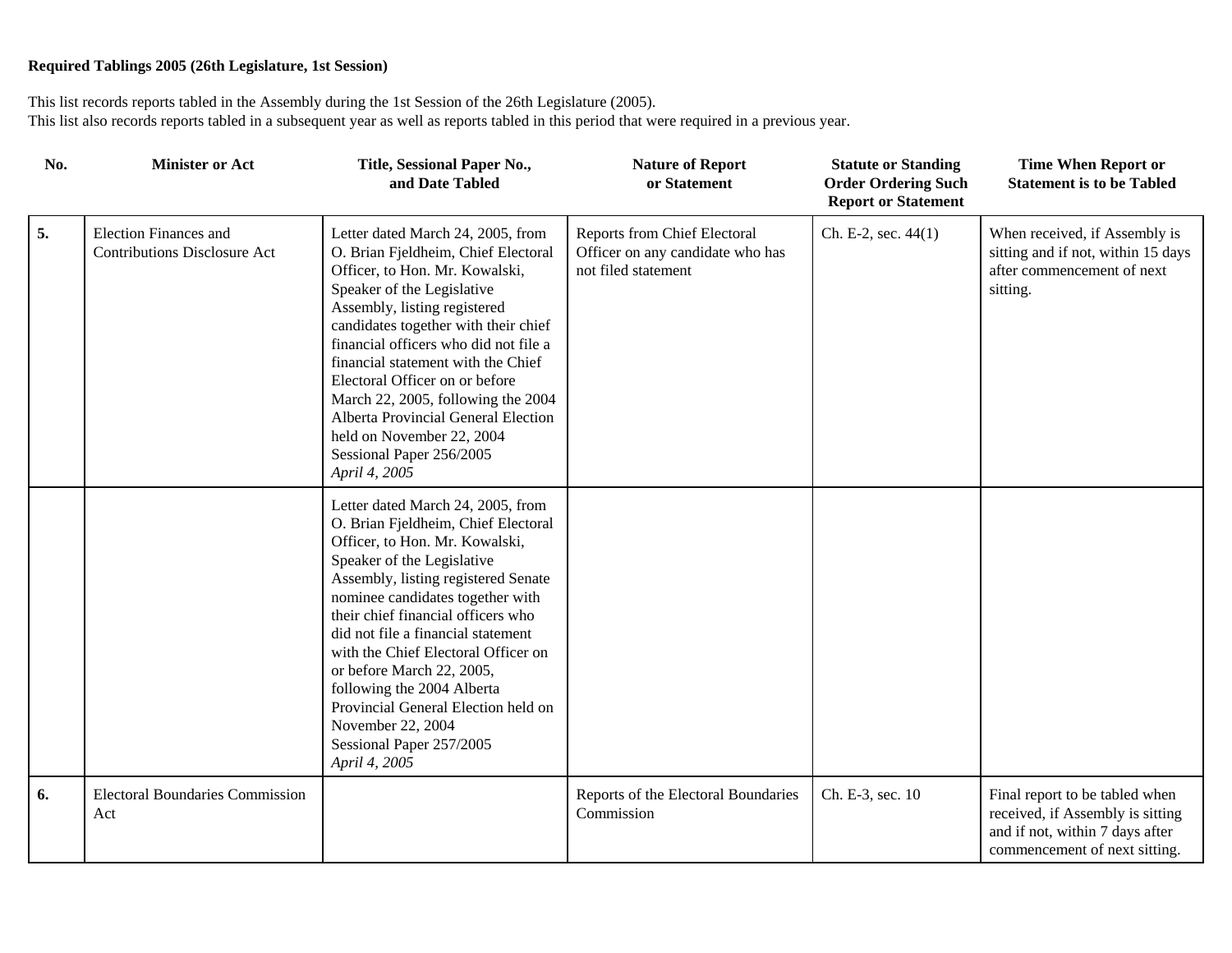| No. | <b>Minister or Act</b>                                  | Title, Sessional Paper No.,<br>and Date Tabled                                                                                                   | <b>Nature of Report</b><br>or Statement | <b>Statute or Standing</b><br><b>Order Ordering Such</b><br><b>Report or Statement</b> | <b>Time When Report or</b><br><b>Statement is to be Tabled</b>                                                |
|-----|---------------------------------------------------------|--------------------------------------------------------------------------------------------------------------------------------------------------|-----------------------------------------|----------------------------------------------------------------------------------------|---------------------------------------------------------------------------------------------------------------|
| 7.  | Freedom of Information and<br>Protection of Privacy Act | Office of the Information and<br>Privacy Commissioner, 2003-2004<br><b>Annual Report</b><br>Sessional Paper 15/2005<br>March 3, 2005             | Report of the Commissioner              | Ch. F-25, sec. 63(2)                                                                   | Annually when ready.                                                                                          |
|     |                                                         | Office of the Information and<br>Privacy Commissioner, 2004/2005<br><b>Annual Report</b><br>Sessional Paper 42/2006<br>February 28, 2006         |                                         |                                                                                        |                                                                                                               |
| 8.  | <b>Health Information Act</b>                           | Office of the Information and<br>Privacy Commissioner, 2003-2004<br><b>Annual Report</b><br>Sessional Paper 15/2005<br>March 3, 2005             | Annual Report of the Commissioner       | Ch. H-5, sec. 95(2)                                                                    | When received, if Assembly is<br>sitting and if not, within 15 days<br>after commencement of next<br>sitting. |
| 9.  | Ombudsman Act                                           | Office of the Ombudsman, 37th<br>Annual Report for the Period<br>April 1, 2003 to March 31, 2004<br>Sessional Paper 11/2005<br>March 3, 2005     | <b>Annual Report</b>                    | Ch. O-8, sec. 28                                                                       | During session.                                                                                               |
|     |                                                         | Alberta Ombudsman, 38th Annual<br>Report for the period April 1, 2004<br>through March 31, 2005<br>Sessional Paper 655/2005<br>November 22, 2005 |                                         |                                                                                        |                                                                                                               |
| 10. | Personal Information Protection<br>Act                  | Office of the Information and<br>Privacy Commissioner, 2003-2004<br><b>Annual Report</b><br>Sessional Paper 15/2005<br>March 3, 2005             | Report of Commissioner                  | Ch. P-65, sec. 44(2)                                                                   | Annually, when ready.                                                                                         |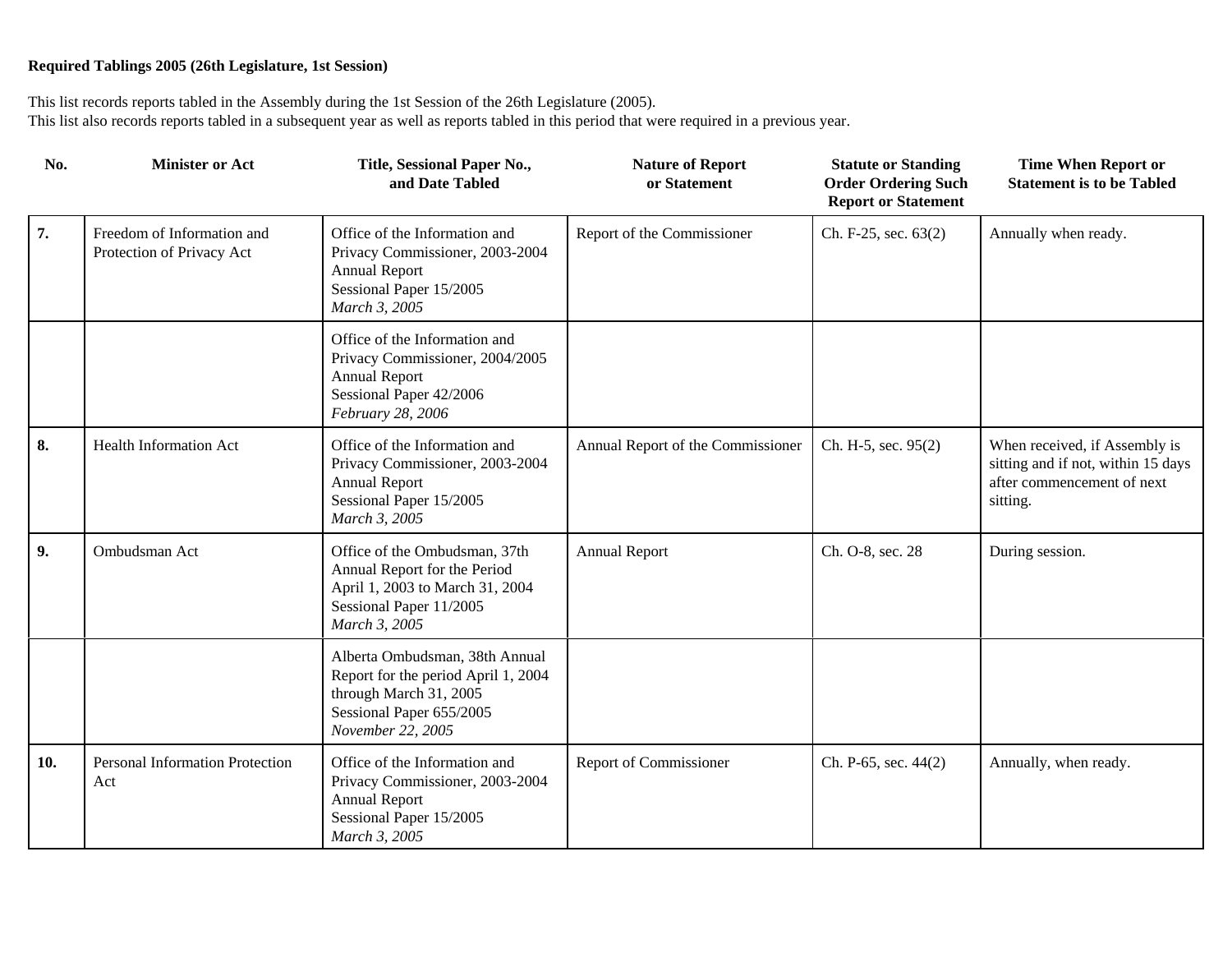| No. | <b>Minister or Act</b>                                                 | Title, Sessional Paper No.,<br>and Date Tabled                                                                              | <b>Nature of Report</b><br>or Statement                       | <b>Statute or Standing</b><br><b>Order Ordering Such</b><br><b>Report or Statement</b> | <b>Time When Report or</b><br><b>Statement is to be Tabled</b>                                                         |
|-----|------------------------------------------------------------------------|-----------------------------------------------------------------------------------------------------------------------------|---------------------------------------------------------------|----------------------------------------------------------------------------------------|------------------------------------------------------------------------------------------------------------------------|
|     | <b>Aboriginal Affairs and Northern</b><br><b>Development, Minister</b> |                                                                                                                             |                                                               |                                                                                        |                                                                                                                        |
| 11. | Government Accountability Act                                          | Budget 2005 Business Plans<br>Sessional Paper322/2005<br>April 13, 2005                                                     | <b>Business Plan</b>                                          | Ch. G-7, sec. 3, sec. 13                                                               | When the Minister of Finance<br>tables Estimates as outlined in<br>Ch. G-7 sec. 4                                      |
| 12. | Legislative Assembly Act;<br>Government Accountability Act             | 2003-2004 Annual Report,<br>Aboriginal Affairs and Northern<br>Development<br>Sessional Paper 39/2005<br>March 8, 2005      | <b>Annual Report of Ministry</b>                              | Ch. L-9, sec. 45;<br>Ch. G-7, sec. 14                                                  | When completed, if Assembly is<br>sitting, or if not sitting within 15<br>days of commencement of next<br>sitting.     |
|     |                                                                        | Aboriginal Affairs and Northern<br>Development, Annual Report<br>2004-2005<br>Sessional Paper 562/2005<br>November 16, 2005 |                                                               |                                                                                        |                                                                                                                        |
| 13. | Metis Settlements Act                                                  | Metis Settlements Appeal Tribunal<br>2005 Annual Report<br>Sessional Paper 338/2007<br>May 2, 2007                          | Report of Appeals Tribunal for the<br>preceding calendar year | Ch. M-14, sec. 211(2)                                                                  | When received, if the Assembly<br>is sitting and if not, within 15<br>days of the commencement of<br>the next sitting. |
| 14. | Northern Alberta Development<br>Council Act                            | Northern Alberta Development<br>Council, Annual Report 2003-2004<br>Sessional Paper 502/2005<br>May 18, 2005                | <b>Annual Report</b>                                          | Ch. N-4, sec. 8                                                                        | Within 15 days of<br>commencement of next session<br>following preparation of the<br>report.                           |
|     |                                                                        | Northern Alberta Development<br>Council, Annual Report 2004-2005<br>Sessional Paper 594/2006<br>May 16, 2006                |                                                               |                                                                                        |                                                                                                                        |
|     | <b>Advanced Education, Minister</b>                                    |                                                                                                                             |                                                               |                                                                                        |                                                                                                                        |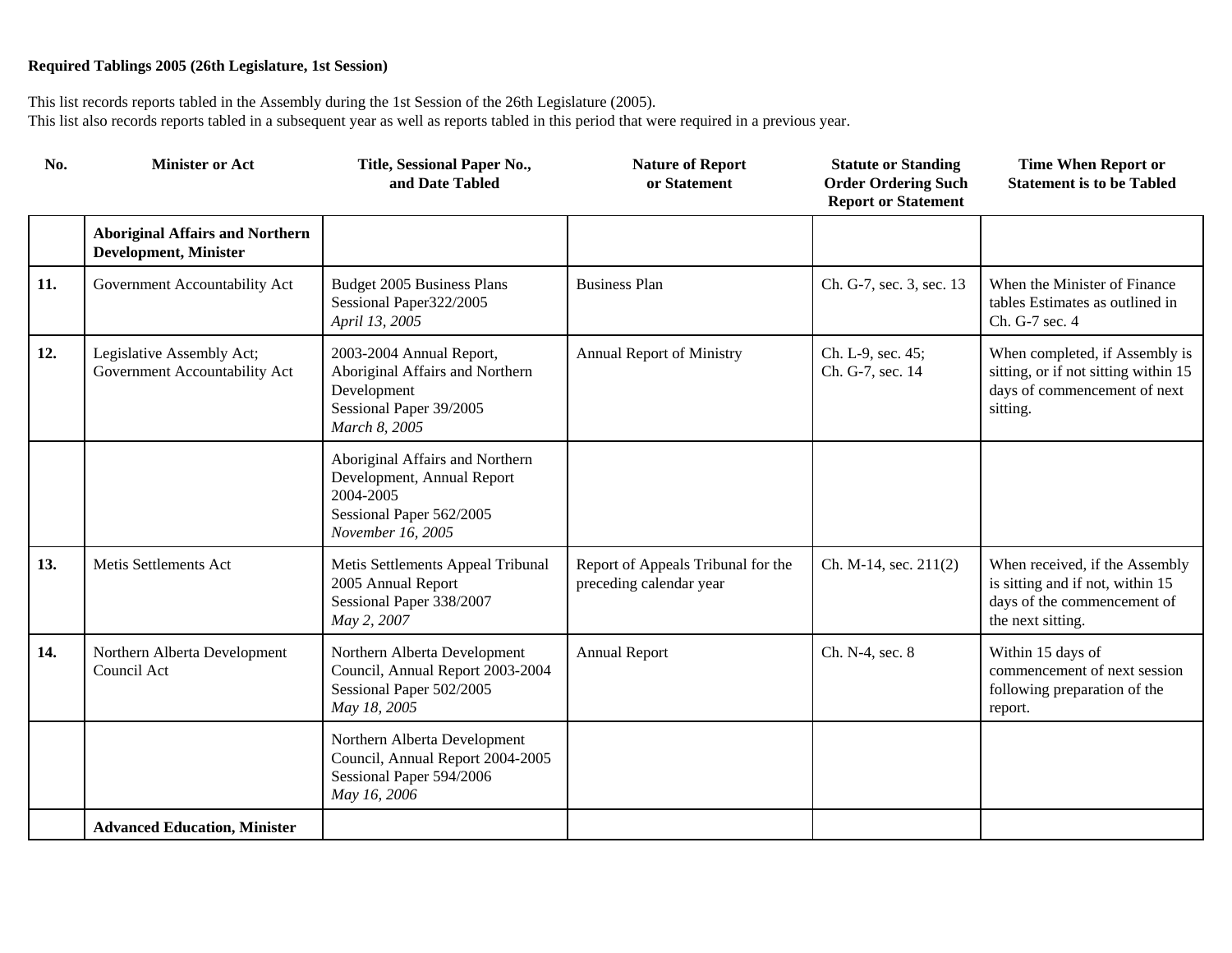| No. | <b>Minister or Act</b>                                             | Title, Sessional Paper No.,<br>and Date Tabled                                                                                            | <b>Nature of Report</b><br>or Statement                | <b>Statute or Standing</b><br><b>Order Ordering Such</b><br><b>Report or Statement</b> | <b>Time When Report or</b><br><b>Statement is to be Tabled</b>                                                            |
|-----|--------------------------------------------------------------------|-------------------------------------------------------------------------------------------------------------------------------------------|--------------------------------------------------------|----------------------------------------------------------------------------------------|---------------------------------------------------------------------------------------------------------------------------|
| 15. | Government Accountability Act                                      | Budget 2005 Business Plans<br>Sessional Paper322/2005<br>April 13, 2005                                                                   | <b>Business Plan</b>                                   | Ch. G-7, sec. 3, sec. 13                                                               | When the Minister of Finance<br>tables Estimates as outlined in<br>Ch. G-7 sec. 4                                         |
| 16. | Legislative Assembly Act;<br>Government Accountability Act         | Alberta Learning, Annual Report<br>2003/2004<br>Sessional Paper 58/2005<br>March 8, 2005                                                  | <b>Annual Report of Ministry</b>                       | Ch. L-9, sec. 45;<br>Ch. G-7, sec. 14                                                  | When completed, if Assembly is<br>sitting, or if not sitting within 15<br>days of commencement of next<br>sitting.        |
|     |                                                                    | Alberta Advanced Education,<br>Annual Report 2004-2005<br>Sessional Paper 563/2005<br>November 16, 2005                                   |                                                        |                                                                                        |                                                                                                                           |
| 17. | Apprenticeship and Industry<br>Training Act                        | Alberta Apprenticeship and<br>Industry Training Board, 2003-2004<br><b>Annual Report</b><br>Sessional Paper 292/2005<br>April 7, 2005     | Annual Report of Board                                 | Ch. A-42, sec. 6(2)                                                                    | When received, if Assembly is<br>sitting and if not, within 15 days<br>after commencement of next<br>sitting.             |
|     |                                                                    | Alberta Apprenticeship and<br>Industry Training Board, 2004-2005<br><b>Annual Report</b><br>Sessional Paper 733/2005<br>November 28, 2005 |                                                        |                                                                                        |                                                                                                                           |
|     | <b>Agriculture, Food and Rural</b><br><b>Development, Minister</b> |                                                                                                                                           |                                                        |                                                                                        |                                                                                                                           |
| 18. | <b>Agriculture Financial Services Act</b>                          | <b>Agriculture Financial Services</b><br>Corporation, Annual Report<br>2003-2004<br>Sessional Paper 66/2005<br>March 8, 2005              | Annual Report, Audited Balance<br>Sheet of Corporation | Ch. A-12, sec. 15                                                                      | When received, if Assembly in<br>session and if not, within 15<br>days after commencement of the<br>next ensuing session. |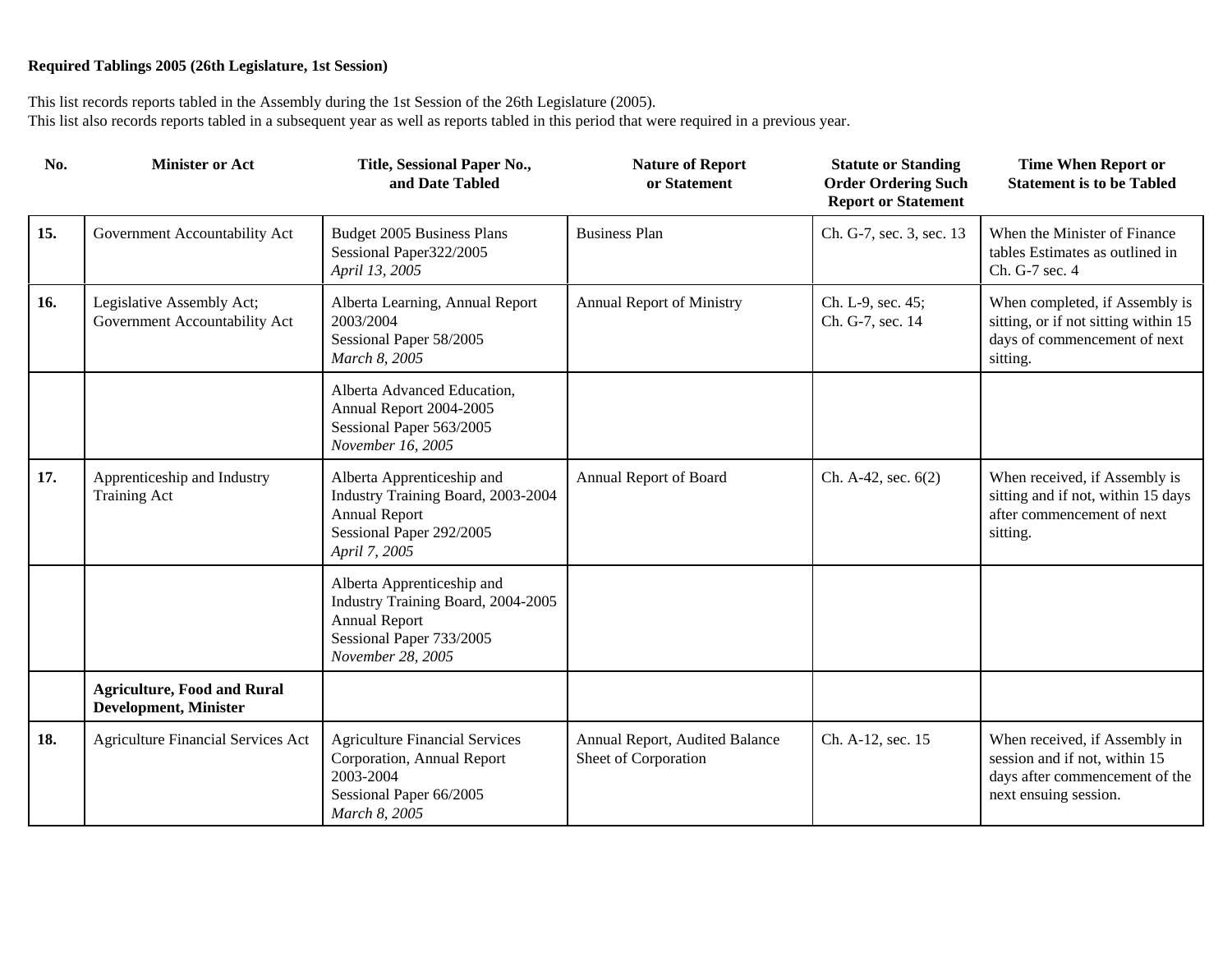| No. | <b>Minister or Act</b>                    | Title, Sessional Paper No.,<br>and Date Tabled                                                                                                                                                                                                                                 | <b>Nature of Report</b><br>or Statement       | <b>Statute or Standing</b><br><b>Order Ordering Such</b><br><b>Report or Statement</b> | <b>Time When Report or</b><br><b>Statement is to be Tabled</b>                                                       |
|-----|-------------------------------------------|--------------------------------------------------------------------------------------------------------------------------------------------------------------------------------------------------------------------------------------------------------------------------------|-----------------------------------------------|----------------------------------------------------------------------------------------|----------------------------------------------------------------------------------------------------------------------|
|     |                                           | <b>Agriculture Financial Services</b><br>Corporation, Annual Report<br>2004-2005<br>Sessional Paper 664/2005<br>November 22, 2005                                                                                                                                              |                                               |                                                                                        |                                                                                                                      |
| 19. | <b>Brand Act</b>                          | <b>Livestock Identification Services</b><br>Ltd., Manager's Report, April 1,<br>2003 to March 31, 2004, with<br>attached Livestock Identification<br>Services Ltd., Financial Statements<br>for the year ended March 31, 2004<br>Sessional Paper 223/2005<br>March 23, 2005    | Annual Report of Delegated<br>Authority       | Ch. B-6, sec. 24(3)                                                                    | When received, if the Assembly<br>is sitting or if not, within 15<br>days after the commencement of<br>next sitting, |
|     |                                           | <b>Livestock Identification Services</b><br>Ltd., Manager's Report, April 1,<br>2004 to March 31, 2005, with<br>attached Livestock Identification<br>Services Ltd., Financial Statements<br>for the year ended March 31, 2005<br>Sessional Paper 666/2005<br>November 22, 2005 |                                               |                                                                                        |                                                                                                                      |
| 20. | Farm Implement Act                        | Farm Implement Board, 2004<br><b>Annual Report</b><br>Sessional Paper 293/2005<br>April 7, 2005                                                                                                                                                                                | Annual Report of Board and Fund<br>Activities | Ch. F-7, sec. 42(2)                                                                    | When received, if the Assembly<br>is sitting or if not, within 15<br>days after the commencement of<br>next sitting. |
| 21. | Federal-Provincial Farm<br>Assistance Act |                                                                                                                                                                                                                                                                                | Agreements with the Government<br>of Canada   | Ch. F-10, sec. 2                                                                       | Within 15 days of<br>commencement of session next<br>ensuing after agreement entered<br>into.                        |
| 22. | Government Accountability Act             | Budget 2005 Business Plans<br>Sessional Paper 322/2005<br>April 13, 2005                                                                                                                                                                                                       | <b>Business Plan</b>                          | Ch. G-7, sec. 3, sec. 13                                                               | When Minister of Finance<br>tables estimates as outlined in<br>Ch. G-7, sec. 4.                                      |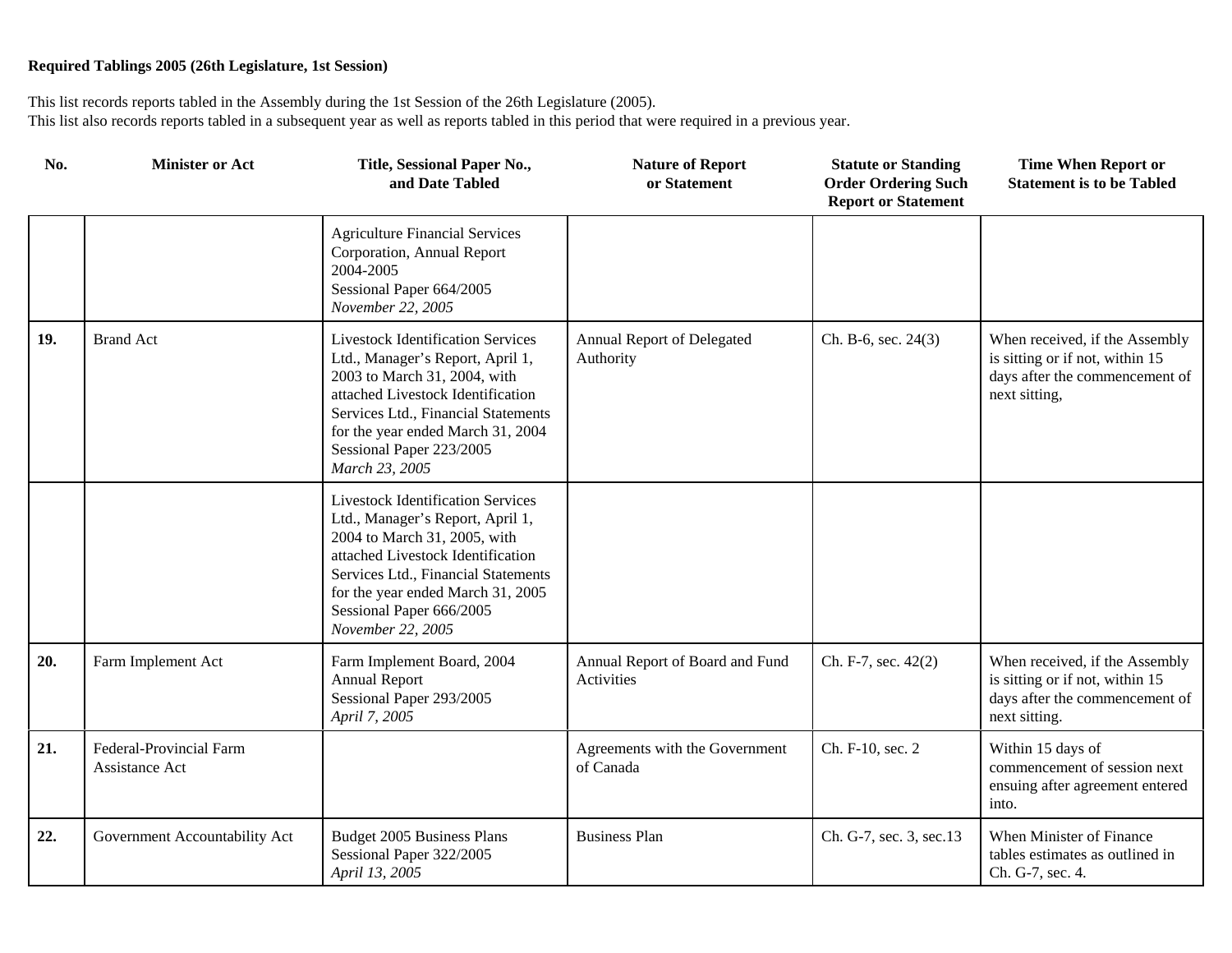| No. | <b>Minister or Act</b>                                      | Title, Sessional Paper No.,<br>and Date Tabled                                                                                                                                                                                                                                 | <b>Nature of Report</b><br>or Statement | <b>Statute or Standing</b><br><b>Order Ordering Such</b><br><b>Report or Statement</b> | <b>Time When Report or</b><br><b>Statement is to be Tabled</b>                                                      |
|-----|-------------------------------------------------------------|--------------------------------------------------------------------------------------------------------------------------------------------------------------------------------------------------------------------------------------------------------------------------------|-----------------------------------------|----------------------------------------------------------------------------------------|---------------------------------------------------------------------------------------------------------------------|
| 23. | Legislative Assembly Act;<br>Government Accountability Act  | Alberta Agriculture, Food and Rural<br>Development, Annual Report<br>2003-2004<br>Sessional Paper 40/2005<br>March 8, 2005                                                                                                                                                     | Annual Report of Ministry               | Ch. L-9, sec. 45;<br>Ch. G-7, sec. 14                                                  | When completed, if Assembly is<br>sitting, or if not sitting within 15<br>days of commencement of next<br>sitting.  |
|     |                                                             | Alberta Agriculture, Food and Rural<br>Development, Annual Report<br>2004-2005<br>Sessional Paper 564/2005<br>November 16, 2005                                                                                                                                                |                                         |                                                                                        |                                                                                                                     |
| 24. | Livestock Identification and Brand<br><b>Inspection Act</b> | <b>Livestock Identification Services</b><br>Ltd., Manager's Report, April 1,<br>2003 to March 31, 2004, with<br>attached Livestock Identification<br>Services Ltd., Financial Statements<br>for the year ended March 31, 2004<br>Sessional Paper 223/2005<br>March 23, 2005    | Annual Report of Delegated<br>Authority | Ch. L-16, sec. 38(3)                                                                   | When received, if the Assembly<br>is sitting or if not, within 15<br>days after the commencement of<br>next sitting |
|     |                                                             | <b>Livestock Identification Services</b><br>Ltd., Manager's Report, April 1,<br>2004 to March 31, 2005, with<br>attached Livestock Identification<br>Services Ltd., Financial Statements<br>for the year ended March 31, 2005<br>Sessional Paper 666/2005<br>November 22, 2005 |                                         |                                                                                        |                                                                                                                     |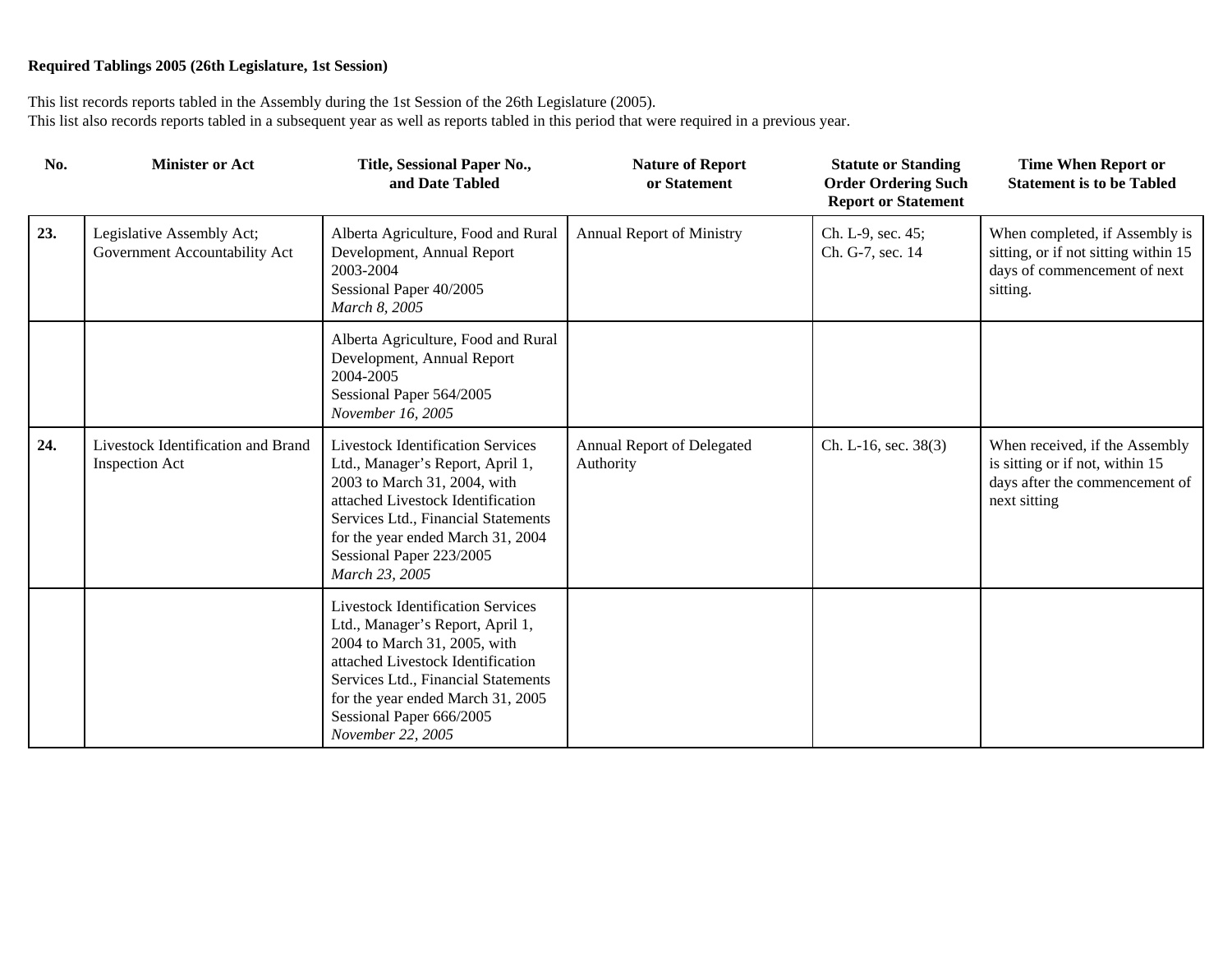| No. | <b>Minister or Act</b>                         | Title, Sessional Paper No.,<br>and Date Tabled                                                                                                                                                                                                                                 | <b>Nature of Report</b><br>or Statement | <b>Statute or Standing</b><br><b>Order Ordering Such</b><br><b>Report or Statement</b> | <b>Time When Report or</b><br><b>Statement is to be Tabled</b>                                                      |
|-----|------------------------------------------------|--------------------------------------------------------------------------------------------------------------------------------------------------------------------------------------------------------------------------------------------------------------------------------|-----------------------------------------|----------------------------------------------------------------------------------------|---------------------------------------------------------------------------------------------------------------------|
| 25. | <b>Livestock and Livestock Products</b><br>Act | <b>Livestock Identification Services</b><br>Ltd., Manager's Report, April 1,<br>2003 to March 31, 2004, with<br>attached Livestock Identification<br>Services Ltd., Financial Statements<br>for the year ended March 31, 2004<br>Sessional Paper 223/2005<br>March 23, 2005    | Annual Report of Delegated<br>Authority | Ch. L-18, sec. 46(3)                                                                   | When received, if the Assembly<br>is sitting or if not, within 15<br>days after the commencement of<br>next sitting |
|     |                                                | <b>Livestock Identification Services</b><br>Ltd., Manager's Report, April 1,<br>2004 to March 31, 2005, with<br>attached Livestock Identification<br>Services Ltd., Financial Statements<br>for the year ended March 31, 2005<br>Sessional Paper 666/2005<br>November 22, 2005 |                                         |                                                                                        |                                                                                                                     |
| 26. | Marketing of Agricultural Products<br>Act      | Alberta Agricultural Products<br>Marketing Council, Annual Report<br>2002-2003<br>Sessional Paper 665/2005<br>November 22, 2005                                                                                                                                                | Annual Report of Council                | Ch. M-4, sec. 14(2)                                                                    | When received, if Assembly is<br>sitting and if not, within 15 days<br>after commencement of next<br>sitting.       |
|     |                                                | Alberta Agricultural Products<br>Marketing Council, Annual Report<br>2004-2005<br>Sessional Paper 426/2007<br>May 14, 2007                                                                                                                                                     |                                         |                                                                                        |                                                                                                                     |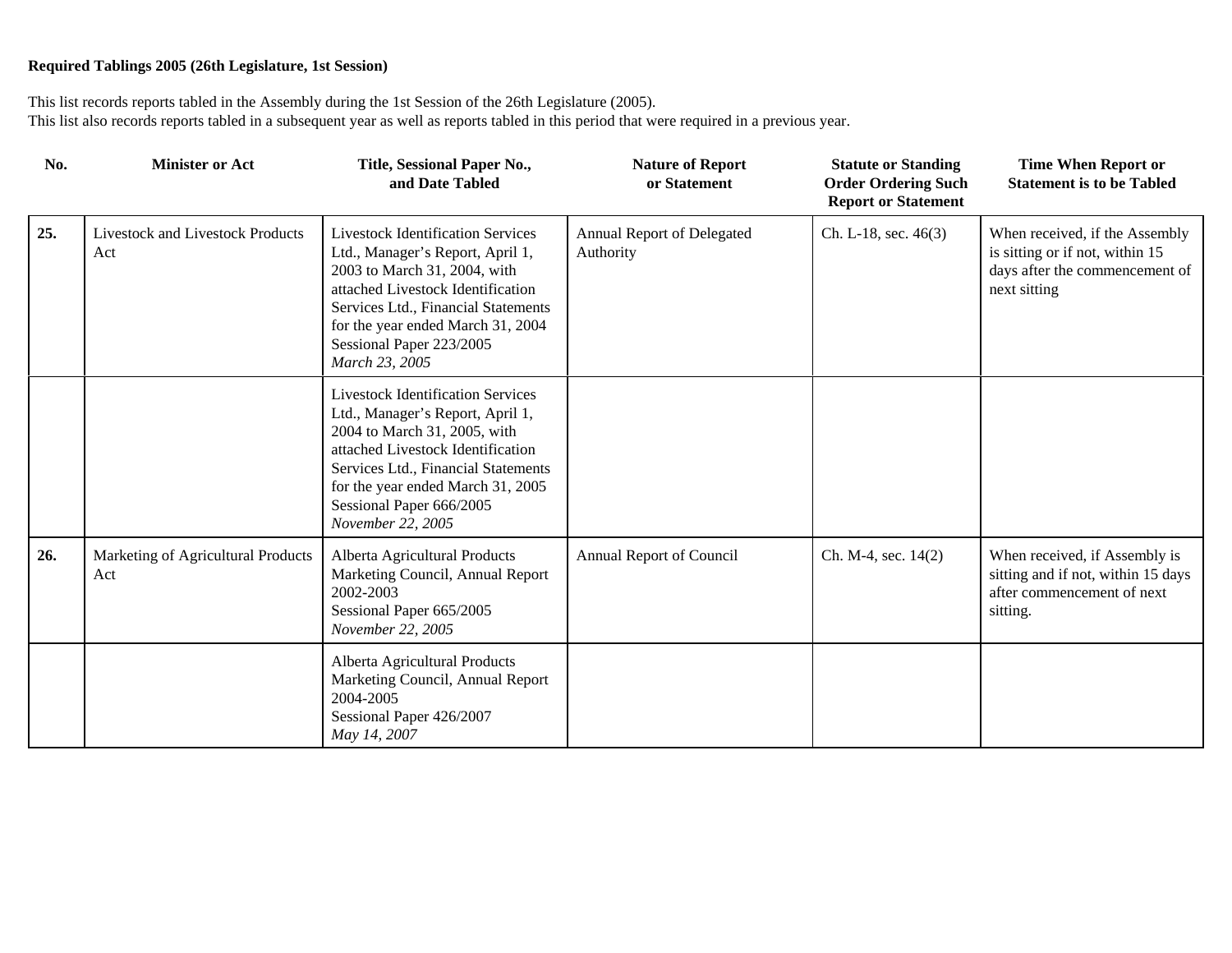| No. | <b>Minister or Act</b>                            | Title, Sessional Paper No.,<br>and Date Tabled                                                                                                                                                                                                                                 | <b>Nature of Report</b><br>or Statement | <b>Statute or Standing</b><br><b>Order Ordering Such</b><br><b>Report or Statement</b> | <b>Time When Report or</b><br><b>Statement is to be Tabled</b>                                                      |
|-----|---------------------------------------------------|--------------------------------------------------------------------------------------------------------------------------------------------------------------------------------------------------------------------------------------------------------------------------------|-----------------------------------------|----------------------------------------------------------------------------------------|---------------------------------------------------------------------------------------------------------------------|
| 27. | <b>Stray Animals Act</b>                          | <b>Livestock Identification Services</b><br>Ltd., Manager's Report, April 1,<br>2003 to March 31, 2004, with<br>attached Livestock Identification<br>Services Ltd., Financial Statements<br>for the year ended March 31, 2004<br>Sessional Paper 223/2005<br>March 23, 2005    | Annual Report of Delegated<br>Authority | Ch. S-20, sec. 33(3)                                                                   | When received, if the Assembly<br>is sitting or if not, within 15<br>days after the commencement of<br>next sitting |
|     |                                                   | <b>Livestock Identification Services</b><br>Ltd., Manager's Report, April 1,<br>2004 to March 31, 2005, with<br>attached Livestock Identification<br>Services Ltd., Financial Statements<br>for the year ended March 31, 2005<br>Sessional Paper 666/2005<br>November 22, 2005 |                                         |                                                                                        |                                                                                                                     |
| 28. | Wheat Board Money Trust Act                       |                                                                                                                                                                                                                                                                                | Annual Report of Board                  | Ch. W-6, sec. 9                                                                        | During session.                                                                                                     |
|     | <b>Children's Services, Minister</b>              |                                                                                                                                                                                                                                                                                |                                         |                                                                                        |                                                                                                                     |
| 29. | Child, Youth and Family<br><b>Enhancement Act</b> | Children's Advocate, Annual<br>Report 2002-2003<br>Sessional Paper 482/2005<br>May 17, 2005                                                                                                                                                                                    | Annual Report of Children's<br>Advocate | Ch. C-12, sec. 3(4)                                                                    | When completed, if Assembly is<br>sitting, or if not sitting within 15<br>days of commencement of next<br>sitting.  |
|     |                                                   | Child and Youth Advocate,<br>2004/2005 Annual Report<br>Sessional Paper 561/2006<br>May 11, 2006                                                                                                                                                                               |                                         |                                                                                        |                                                                                                                     |
| 30. | Government Accountability Act                     | Budget 2005 Business Plans<br>Sessional Paper322/2005<br>April 13, 2005                                                                                                                                                                                                        | <b>Business Plan</b>                    | Ch. G-7, sec. 3, sec. 13                                                               | When the Minister of Finance<br>tables Estimates as outlined in<br>Ch. G-7 sec. 4                                   |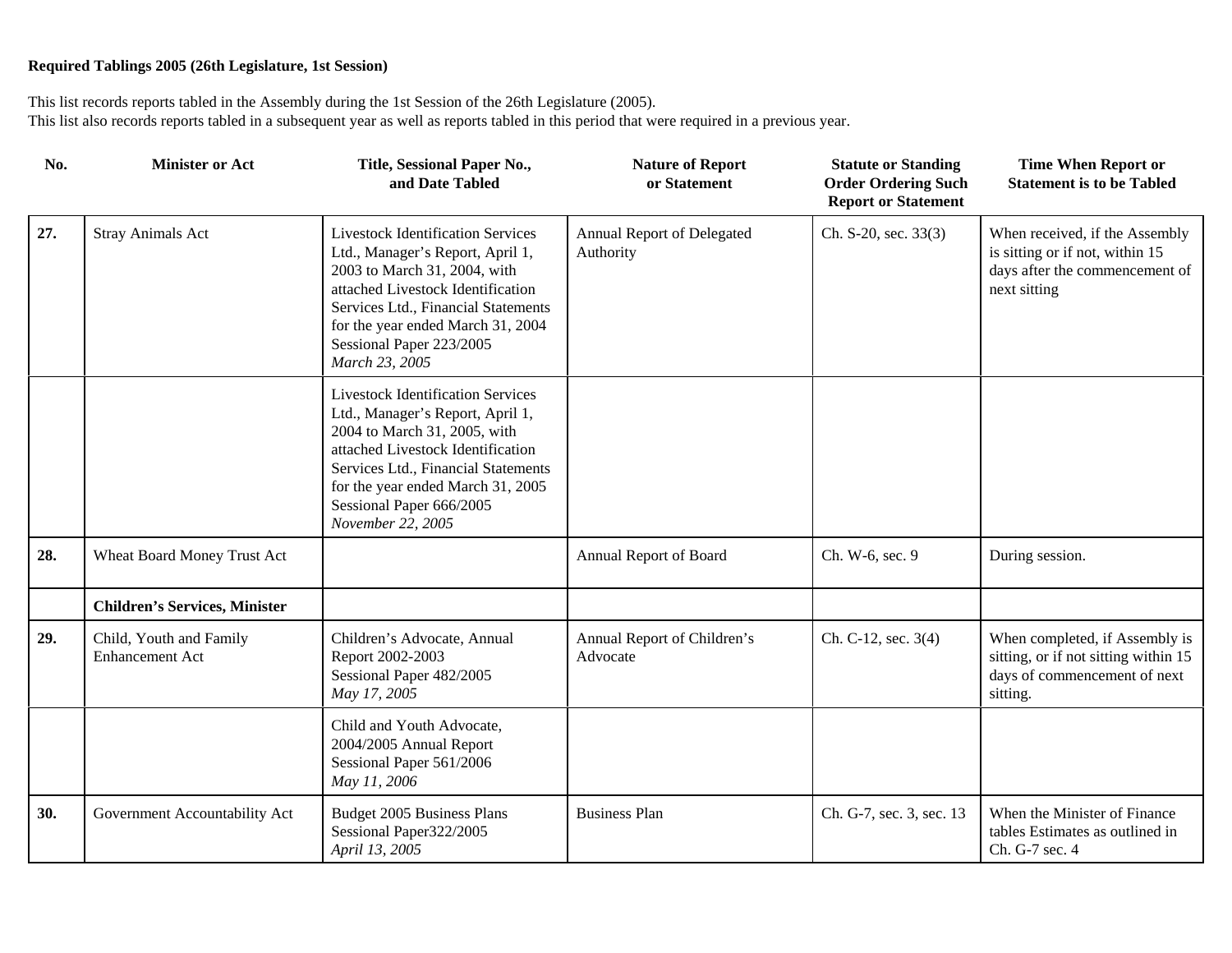| No. | <b>Minister or Act</b>                                     | Title, Sessional Paper No.,<br>and Date Tabled                                                                                                                        | <b>Nature of Report</b><br>or Statement                        | <b>Statute or Standing</b><br><b>Order Ordering Such</b><br><b>Report or Statement</b> | <b>Time When Report or</b><br><b>Statement is to be Tabled</b>                                                     |
|-----|------------------------------------------------------------|-----------------------------------------------------------------------------------------------------------------------------------------------------------------------|----------------------------------------------------------------|----------------------------------------------------------------------------------------|--------------------------------------------------------------------------------------------------------------------|
| 31. | Legislative Assembly Act;<br>Government Accountability Act | Alberta Children's Services, Annual<br>Report 2003-2004<br>Sessional Paper 41/2005<br>March 8, 2005                                                                   | <b>Annual Report of Ministry</b>                               | Ch. L-9, sec. 45;<br>Ch. G-7, sec. 14                                                  | When completed, if Assembly is<br>sitting, or if not sitting within 15<br>days of commencement of next<br>sitting. |
|     |                                                            | Alberta Children's Services, Annual<br>Report 2004-2005<br>Sessional Paper 565/2005<br>November 16, 2005                                                              |                                                                |                                                                                        |                                                                                                                    |
| 32. | Social Care Facilities Review<br>Committee Act             | Social Care Facilities Review<br>Committee, Annual Report<br>2003/2004<br>Sessional Paper 329/2005<br>April 14, 2005                                                  | Annual Report of activities of<br>Committee                    | Ch. $S-11$ , sec. $16(2)$                                                              | When received, if Assembly is<br>in session and if not, within 15<br>days after commencement of<br>next session.   |
|     |                                                            | Social Care Facilities Review<br>Committee, Annual Report<br>2004/2005<br>Sessional Paper 809/2005<br>November 30, 2005                                               |                                                                |                                                                                        |                                                                                                                    |
|     | <b>Community Development,</b><br><b>Minister</b>           |                                                                                                                                                                       |                                                                |                                                                                        |                                                                                                                    |
| 33. | Alberta Foundation for the Arts<br>Act                     | Alberta Foundation for the Arts,<br>Annual Report 2004/05, with<br>attached Financial Statements dated<br>March 31, 2005<br>Sessional Paper 17/2008<br>April 16, 2008 | Annual Report including Audited<br><b>Financial Statements</b> | Ch. A-19, sec. 14(2)                                                                   | When received, if Assembly is<br>in session and if not, within 15<br>days of commencement.                         |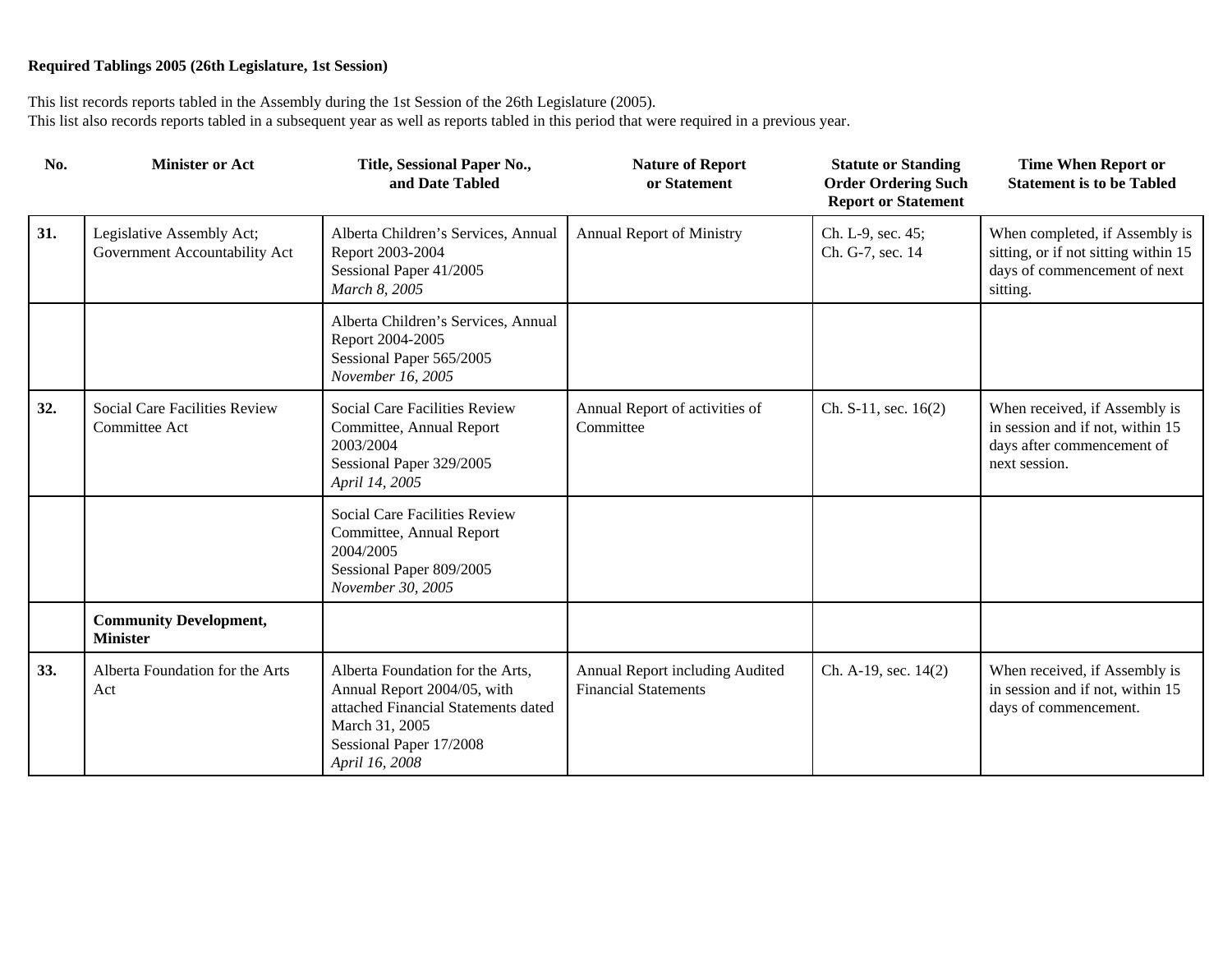| No. | <b>Minister or Act</b>                                          | Title, Sessional Paper No.,<br>and Date Tabled                                                                                                                                                     | <b>Nature of Report</b><br>or Statement                | <b>Statute or Standing</b><br><b>Order Ordering Such</b><br><b>Report or Statement</b> | <b>Time When Report or</b><br><b>Statement is to be Tabled</b>                                                              |
|-----|-----------------------------------------------------------------|----------------------------------------------------------------------------------------------------------------------------------------------------------------------------------------------------|--------------------------------------------------------|----------------------------------------------------------------------------------------|-----------------------------------------------------------------------------------------------------------------------------|
| 34. | Alberta Sport, Recreation, Parks<br>and Wildlife Foundation Act | Alberta Sport, Recreation, Parks<br>and Wildlife Foundation<br>2004/2005 Annual Report, with<br>attached Financial Statements dated<br>March 31, 2005<br>Sessional Paper 50/2008<br>April 21, 2008 | Annual Report of Foundation                            | Ch. A-34, sec. 13(3)                                                                   | When received, if Assembly is<br>sitting or if not, within 15 days<br>after commencement of next<br>sitting.                |
| 35. | Government Accountability Act                                   | Budget 2005 Business Plans<br>Sessional Paper322/2005<br>April 13, 2005                                                                                                                            | <b>Business Plan</b>                                   | Ch. G-7, sec. 3, sec. 13                                                               | When the Minister of Finance<br>tables Estimates as outlined in<br>Ch. G-7, sec. 4.                                         |
| 36. | <b>Historical Resources Act</b>                                 | Historical Resources Fund, 2004-05<br>Annual Report, with attached<br><b>Financial Statements dated</b><br>March 31, 2005<br>Sessional Paper 23/2008<br>April 16, 2008                             | Annual Report of the Historic<br><b>Resources Fund</b> | Ch. H-9, sec. 15(2)                                                                    | End of fiscal year and laid<br>before Assembly if sitting and if<br>not, within 15 days of<br>commencement of next sitting. |
| 37. | <b>Historical Resources Act</b>                                 |                                                                                                                                                                                                    | Annual Report of Foundation                            | Ch. H-9, sec. 47                                                                       | When received, if Assembly in<br>session and if not, within 15<br>days of commencement of next<br>session.                  |
| 38. | Legislative Assembly Act;<br>Government Accountability Act      | Annual Report, Community<br>Development, for the Fiscal Year<br>Ended March 31, 2004<br>Sessional Paper 42/2005<br>March 8, 2005                                                                   | Annual Report of Ministry                              | Ch. L-9, sec. 45;<br>Ch. G-7, sec. 14                                                  | When completed, if Assembly is<br>sitting, or if not sitting within 15<br>days of commencement of next<br>sitting.          |
|     |                                                                 | Annual Report, Alberta Community<br>Development, for the Fiscal Year<br>Ended March 31, 2005<br>Sessional Paper 566/2005<br>November 16, 2005                                                      |                                                        |                                                                                        |                                                                                                                             |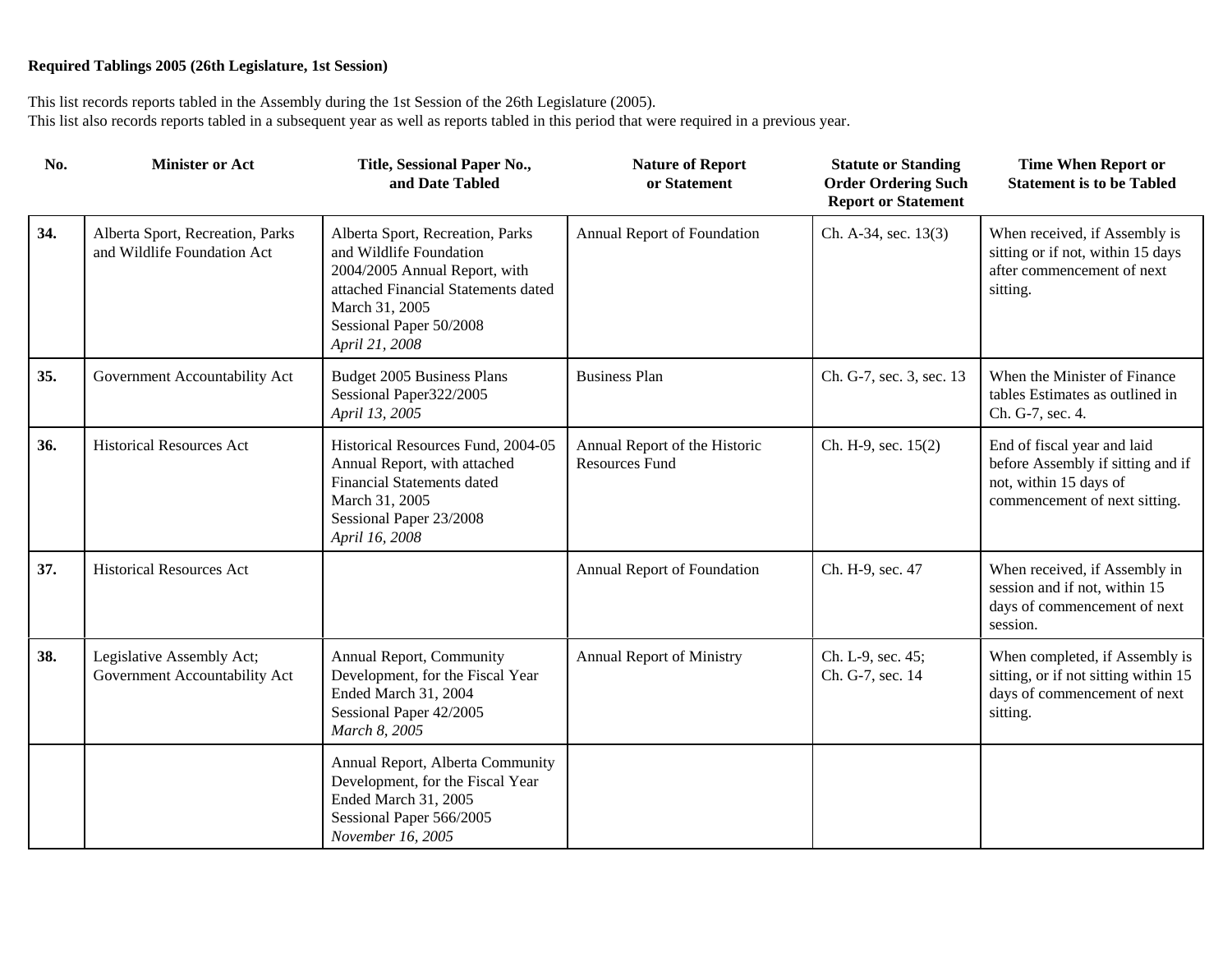| No. | <b>Minister or Act</b>                                                                 | Title, Sessional Paper No.,<br>and Date Tabled                                                                                                                    | <b>Nature of Report</b><br>or Statement                               | <b>Statute or Standing</b><br><b>Order Ordering Such</b><br><b>Report or Statement</b> | <b>Time When Report or</b><br><b>Statement is to be Tabled</b>                                                     |
|-----|----------------------------------------------------------------------------------------|-------------------------------------------------------------------------------------------------------------------------------------------------------------------|-----------------------------------------------------------------------|----------------------------------------------------------------------------------------|--------------------------------------------------------------------------------------------------------------------|
| 39. | Wild Rose Foundation Act                                                               | Wild Rose Foundation, Annual<br>Report 2004-05, with attached<br><b>Financial Statements dated</b><br>March 31, 2005<br>Sessional Paper 35/2008<br>April 16, 2008 | Annual Report and Audited<br><b>Financial Statement of Foundation</b> | Ch. W-8, sec. 7(3)                                                                     | When received, if Assembly is<br>sitting and if not, within 15 days<br>after commencement of next<br>sitting.      |
| 40. | Wilderness Areas, Ecological<br>Reserves, Natural Areas and<br>Heritage Rangelands Act |                                                                                                                                                                   | Any recommendations of the<br><b>Advisory Committee</b>               | Ch. W-9, sec. 2(9)                                                                     | When received, if Assembly is<br>in session and if not, within 15<br>days after commencement of<br>next session.   |
|     | <b>Economic Development,</b><br><b>Minister</b>                                        |                                                                                                                                                                   |                                                                       |                                                                                        |                                                                                                                    |
| 41. | Alberta Economic Development<br>Authority Act<br>(Act expires December 31, 2008)       | Alberta Economic Development<br>Authority, 2003-2004 Activity<br>Report<br>Sessional Paper 485/2005<br>May 17, 2005                                               | Annual Report of Authority                                            | Ch. A-16, sec. $6(2)$                                                                  | When received, if Assembly is<br>sitting and if not, within 15 days<br>after commencement of next<br>sitting.      |
|     |                                                                                        | Alberta Economic Development<br>Authority, 2004-2005 Activity<br>Report<br>Sessional Paper 246/2006<br>March 23, 2006                                             |                                                                       |                                                                                        |                                                                                                                    |
| 42. | Government Accountability Act                                                          | Budget 2005 Business Plans<br>Sessional Paper322/2005<br>April 13, 2005                                                                                           | <b>Business Plan</b>                                                  | Ch. G-7, sec. 3, sec. 13                                                               | When the Minister of Finance<br>tables Estimates as outlined in<br>Ch. G-7, sec. 4.                                |
| 43. | Legislative Assembly Act;<br>Government Accountability Act                             | Alberta Economic Development,<br>2003-2004 Annual Report<br>Sessional Paper 43/2005<br>March 8, 2005                                                              | <b>Annual Report of Ministry</b>                                      | Ch. L-9, sec. 45;<br>Ch. G-7, sec. 14                                                  | When completed, if Assembly is<br>sitting, or if not sitting within 15<br>days of commencement of next<br>sitting. |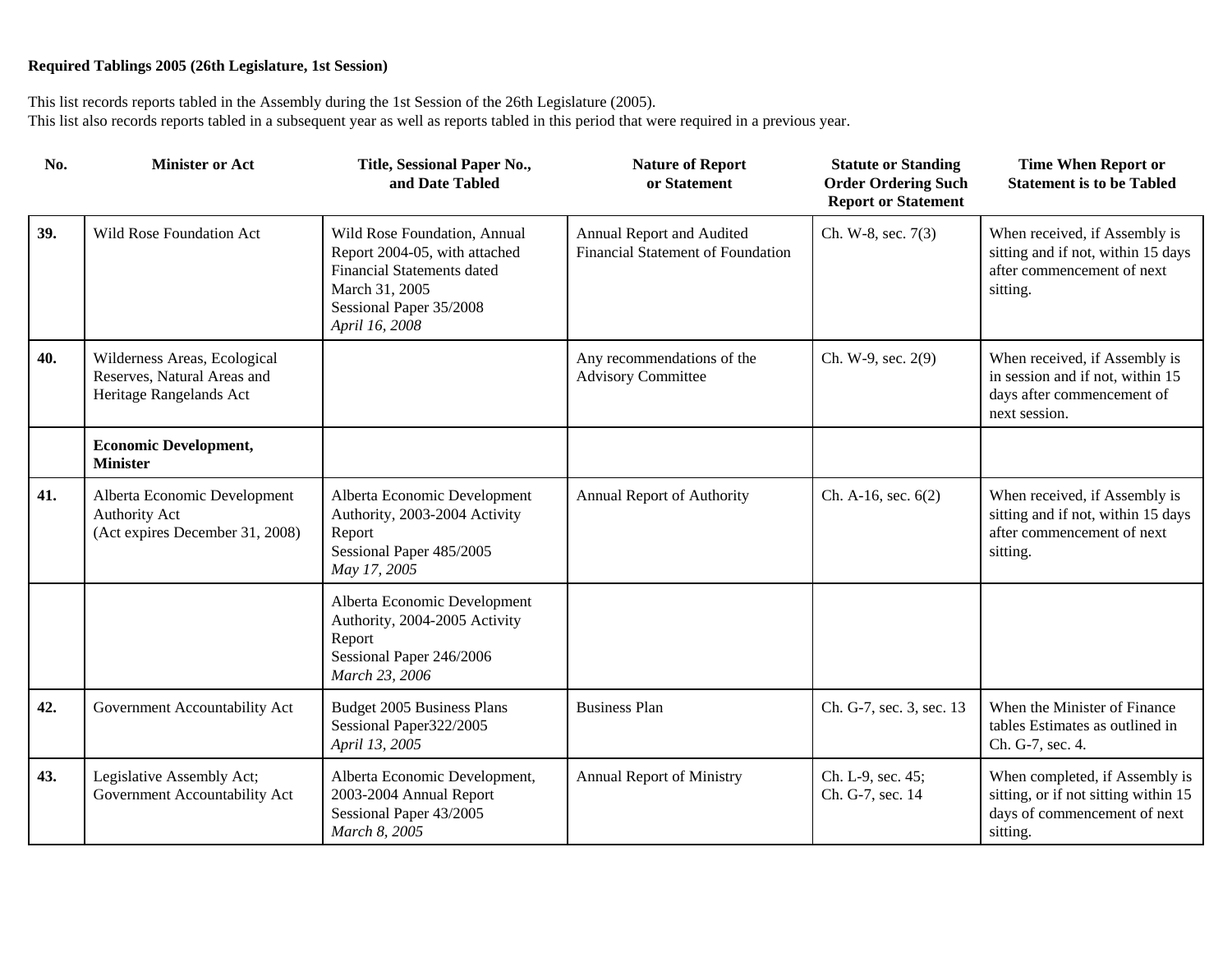| No. | <b>Minister or Act</b>                                     | Title, Sessional Paper No.,<br>and Date Tabled                                                            | <b>Nature of Report</b><br>or Statement               | <b>Statute or Standing</b><br><b>Order Ordering Such</b><br><b>Report or Statement</b> | <b>Time When Report or</b><br><b>Statement is to be Tabled</b>                                                      |
|-----|------------------------------------------------------------|-----------------------------------------------------------------------------------------------------------|-------------------------------------------------------|----------------------------------------------------------------------------------------|---------------------------------------------------------------------------------------------------------------------|
|     |                                                            | Alberta Economic Development,<br>2004-2005 Annual Report<br>Sessional Paper 567/2005<br>November 16, 2005 |                                                       |                                                                                        |                                                                                                                     |
|     | <b>Education, Minister</b>                                 |                                                                                                           |                                                       |                                                                                        |                                                                                                                     |
| 44. | Government Accountability Act                              | <b>Budget 2005 Business Plans</b><br>Sessional Paper322/2005<br>April 13, 2005                            | <b>Business Plan</b>                                  | Ch. G-7, sec. 3, sec. 13                                                               | When the Minister of Finance<br>tables estimates as outlined in<br>Ch. G-7, sec. 4.                                 |
| 45. | Legislative Assembly Act;<br>Government Accountability Act | Alberta Learning, Annual Report<br>2003/2004<br>Sessional Paper 58/2005<br>March 8, 2005                  | Annual Report of Ministry                             | Ch. L-9, sec. 45;<br>Ch. G-7, sec. 14                                                  | When completed, if Assembly is<br>sitting, or if not sitting within 15<br>days of commencement of next<br>sitting.  |
|     |                                                            | Alberta Education, Annual Report<br>2004/05<br>Sessional Paper 568/2005<br>November 16, 2005              |                                                       |                                                                                        |                                                                                                                     |
| 46. | <b>Teaching Profession Act</b>                             | Alberta Teachers' Association,<br>2003 Annual Report<br>Sessional Paper 172/2005<br>March 21, 2005        | Annual Report of Association                          | Ch. T-2, sec. 15(2)                                                                    | When completed, if Assembly is<br>sitting, or if not sitting within 15<br>days of commencement of next<br>sitting.  |
|     |                                                            | Alberta Teachers' Association,<br>2005 Annual Report<br>Sessional Paper 162/2007<br>April 2, 2007         |                                                       |                                                                                        |                                                                                                                     |
|     | <b>Energy, Minister</b>                                    |                                                                                                           |                                                       |                                                                                        |                                                                                                                     |
| 47. | <b>Gas Resources Preservation Act</b>                      |                                                                                                           | Regulations made by Lieutenant<br>Governor in Council | Ch. G-4, sec. 22(3)                                                                    | Within 15 days after the<br>commencement of the session<br>next ensuing after making of the<br>regulation or order. |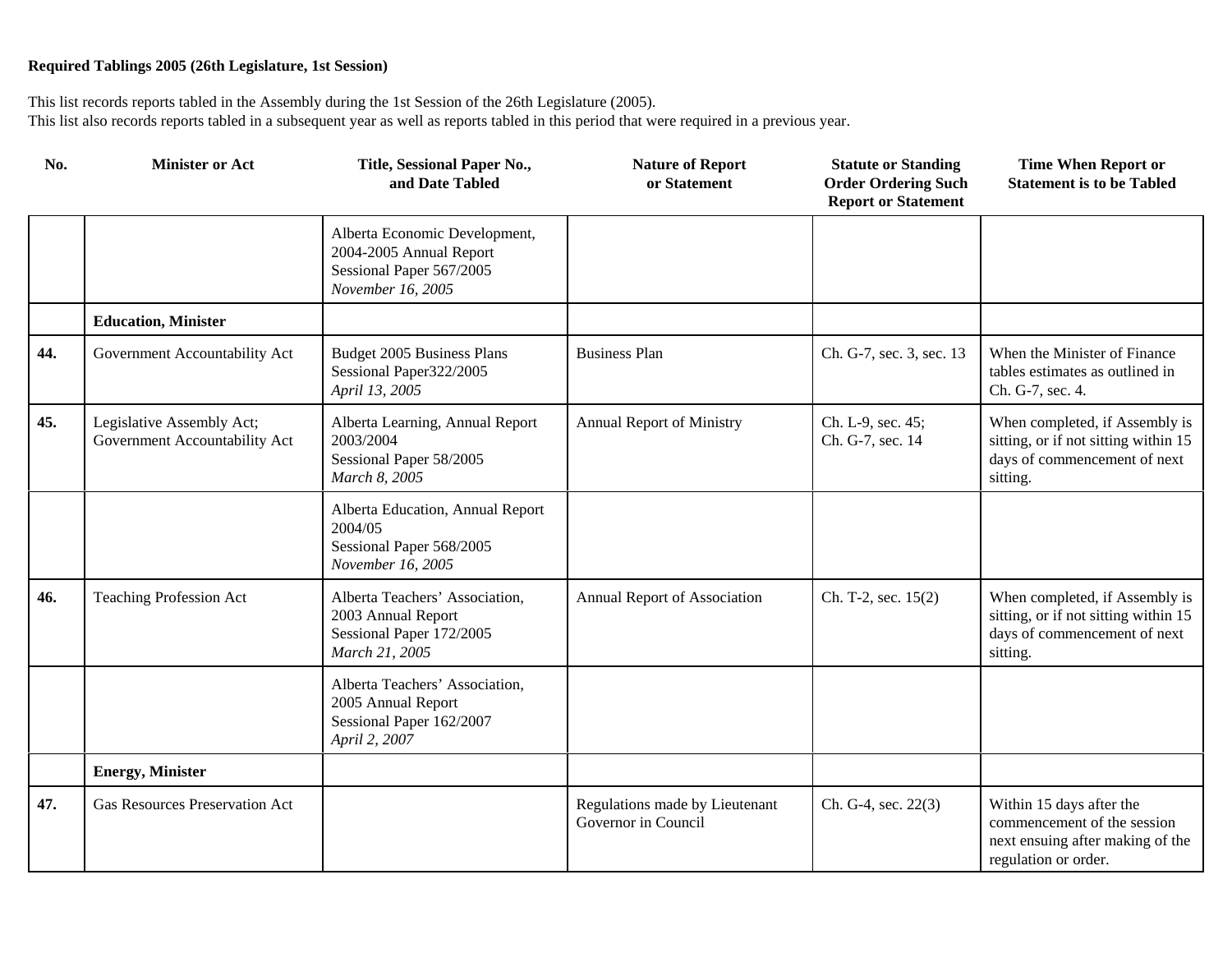| No. | <b>Minister or Act</b>                                     | Title, Sessional Paper No.,<br>and Date Tabled                                                     | <b>Nature of Report</b><br>or Statement                                                                                   | <b>Statute or Standing</b><br><b>Order Ordering Such</b><br><b>Report or Statement</b> | <b>Time When Report or</b><br><b>Statement is to be Tabled</b>                                                     |
|-----|------------------------------------------------------------|----------------------------------------------------------------------------------------------------|---------------------------------------------------------------------------------------------------------------------------|----------------------------------------------------------------------------------------|--------------------------------------------------------------------------------------------------------------------|
| 48. | Government Accountability Act                              | Budget 2005 Business Plans<br>Sessional Paper322/2005<br>April 13, 2005                            | <b>Business Plan</b>                                                                                                      | Ch. G-7, sec. 3, sec. 13                                                               | When the Minister of Finance<br>tables Estimates as outlined in<br>Ch. G-7, sec. 4.                                |
| 49. | Legislative Assembly Act;<br>Government Accountability Act | Alberta Ministry of Energy,<br>2003-2004 Annual Report<br>Sessional Paper 44/2005<br>March 8, 2005 | <b>Annual Report of Ministry</b>                                                                                          | Ch. L-9, sec. 45;<br>Ch. G-7, sec. 14                                                  | When completed, if Assembly is<br>sitting, or if not sitting within 15<br>days of commencement of next<br>sitting. |
|     |                                                            | Alberta Ministry of Energy,<br>2004-2005 Annual Report<br>Sessional Paper 569/2005                 |                                                                                                                           |                                                                                        |                                                                                                                    |
| 50. | Natural Gas Price Administration<br>Act                    |                                                                                                    | Annual Report and Financial<br><b>Statement of Natural Gas</b><br>Constituent Proceeds Fund (No.2)                        | Ch. N-3, sec. 17(10)                                                                   | When received, if Assembly is<br>sitting and if not, within 15 days<br>after commencement of next<br>sitting.      |
| 51. | Natural Gas Price Administration<br>Act                    |                                                                                                    | Annual Report and Financial<br><b>Statement of Natural Gas Price</b><br><b>Administration Act Fund</b>                    | Ch. N-3, sec. 18(8)                                                                    | When prepared, if Assembly is<br>sitting and if not, within 15 days<br>after commencement of next<br>sitting.      |
| 52. | Natural Gas Pricing Agreement<br>Act                       |                                                                                                    | Annual Report and Financial<br><b>Statement of Natural Gas</b><br>Constituent Proceeds Fund (No.1)                        | Ch. N-4, sec. 16(10)                                                                   | When received, if Assembly is<br>sitting and if not, within 15 days<br>after commencement of next<br>sitting.      |
| 53. | Natural Gas Pricing Agreement<br>Act                       |                                                                                                    | Annual Report and Financial<br><b>Statement of Natural Gas Pricing</b><br><b>Agreement Act Fund</b>                       | Ch. N-4, sec. 17(8)                                                                    | When received, if Assembly is<br>sitting and if not, within 15 days<br>after commencement of next<br>sitting.      |
| 54. | Natural Gas Pricing Agreement<br>Act                       |                                                                                                    | Annual Report and Financial<br><b>Statement of Natural Gas Pricing</b><br><b>Agreement Act Market</b><br>Development Fund | Ch. N-4, sec. 20(8)                                                                    | When received, if Assembly is<br>sitting and if not, within 15 days<br>after commencement of next<br>sitting.      |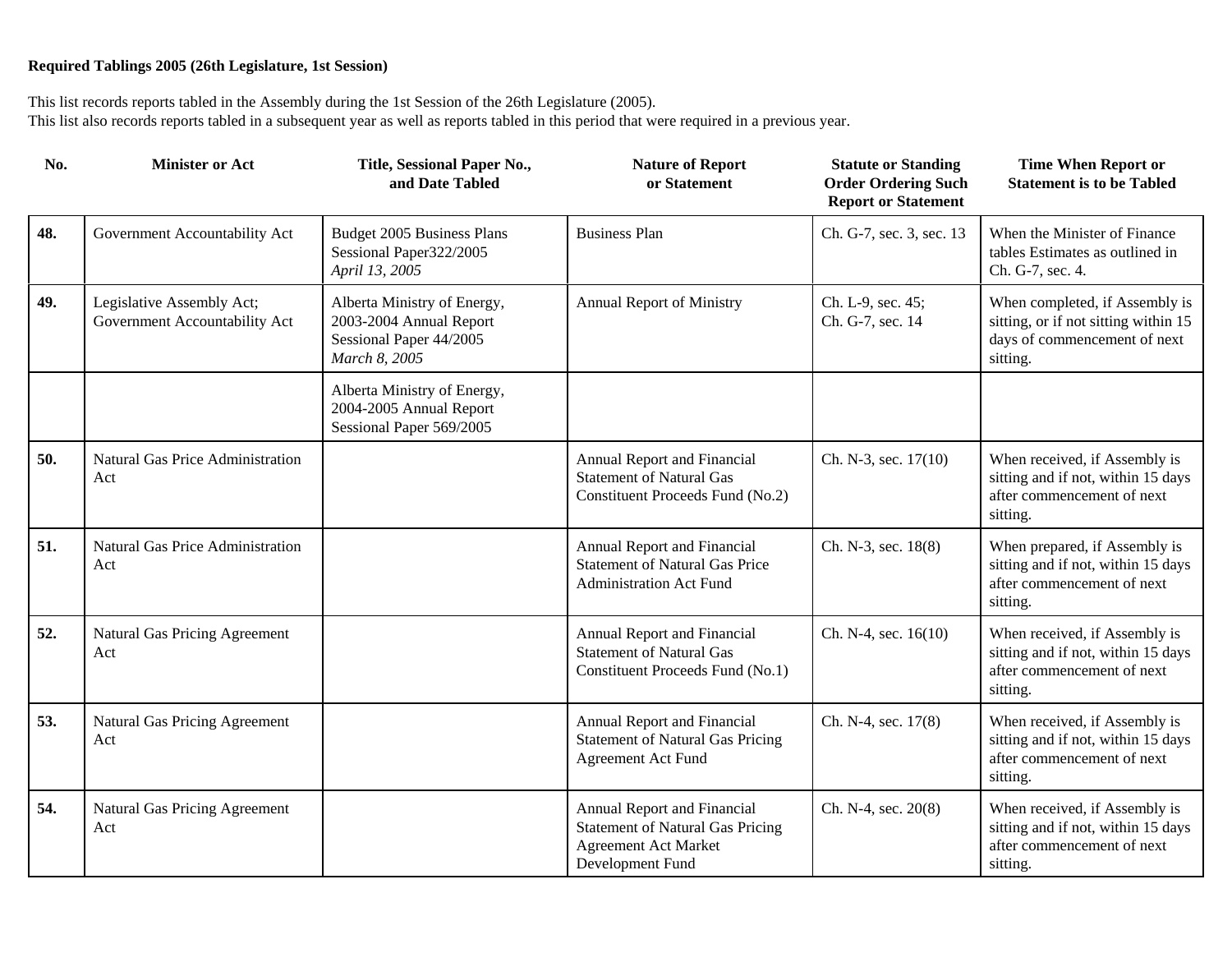| No. | <b>Minister or Act</b>                                                                                                      | Title, Sessional Paper No.,<br>and Date Tabled                                                                                                                               | <b>Nature of Report</b><br>or Statement                      | <b>Statute or Standing</b><br><b>Order Ordering Such</b><br><b>Report or Statement</b> | <b>Time When Report or</b><br><b>Statement is to be Tabled</b>                                                     |
|-----|-----------------------------------------------------------------------------------------------------------------------------|------------------------------------------------------------------------------------------------------------------------------------------------------------------------------|--------------------------------------------------------------|----------------------------------------------------------------------------------------|--------------------------------------------------------------------------------------------------------------------|
| 55. | Petroleum Marketing Act                                                                                                     |                                                                                                                                                                              | Annual Report of Commission,<br><b>Audited Balance Sheet</b> | Ch. P-10, sec. 11(2)                                                                   | When prepared, if Assembly is<br>sitting and if not, within 15 days<br>of commencement of next<br>sitting.         |
|     | <b>Environment, Minister</b>                                                                                                |                                                                                                                                                                              |                                                              |                                                                                        |                                                                                                                    |
| 56. | <b>Environmental Protection and</b><br><b>Enhancement Act</b><br>(also see Minister of Sustainable<br>Resource Development) | Ministry of Environment,<br><b>Environmental Protection Security</b><br>Fund, Annual Report, April 1, 2003<br>- March 31, 2004<br>Sessional Paper 139/2005<br>March 15, 2005 | Annual Report of Environmental<br>Protection Security Fund   | Ch. E-12, sec. 34(2)                                                                   | When prepared, if Assembly is<br>sitting and if not, within 15 days<br>after commencement of next<br>sitting.      |
|     |                                                                                                                             | <b>Environmental Protection Security</b><br>Fund, Annual Report, April 1, 2004<br>- March 31, 2005<br>Sessional Paper 810/2005<br>November 30, 2005                          |                                                              |                                                                                        |                                                                                                                    |
| 57. | Government Accountability Act                                                                                               | Budget 2005 Business Plans<br>Sessional Paper 322/2005<br>April 13, 2005                                                                                                     | <b>Business Plan</b>                                         | Ch. G-7, sec. 3, sec. 13                                                               | When the Minister of Finance<br>tables Estimates as outlined in<br>Ch. G-7, sec. 4.                                |
| 58. | Legislative Assembly Act;<br>Government Accountability Act                                                                  | Ministry of Environment,<br>2003-2004 Annual Report<br>Sessional Paper 45/2005<br>March 8, 2005                                                                              | Annual Report of Ministry                                    | Ch. L-9, sec. 45;<br>Ch. G-7, sec. 14                                                  | When completed, if Assembly is<br>sitting, or if not sitting within 15<br>days of commencement of next<br>sitting. |
|     |                                                                                                                             | Ministry of Environment, 2004-05<br><b>Annual Report</b><br>Sessional Paper 570/2005<br>November 16, 2005                                                                    |                                                              |                                                                                        |                                                                                                                    |
|     |                                                                                                                             | Ministry of Environment 2004-05<br><b>Annual Report</b><br>Sessional Paper 684/2006<br>August 29, 2006                                                                       |                                                              |                                                                                        |                                                                                                                    |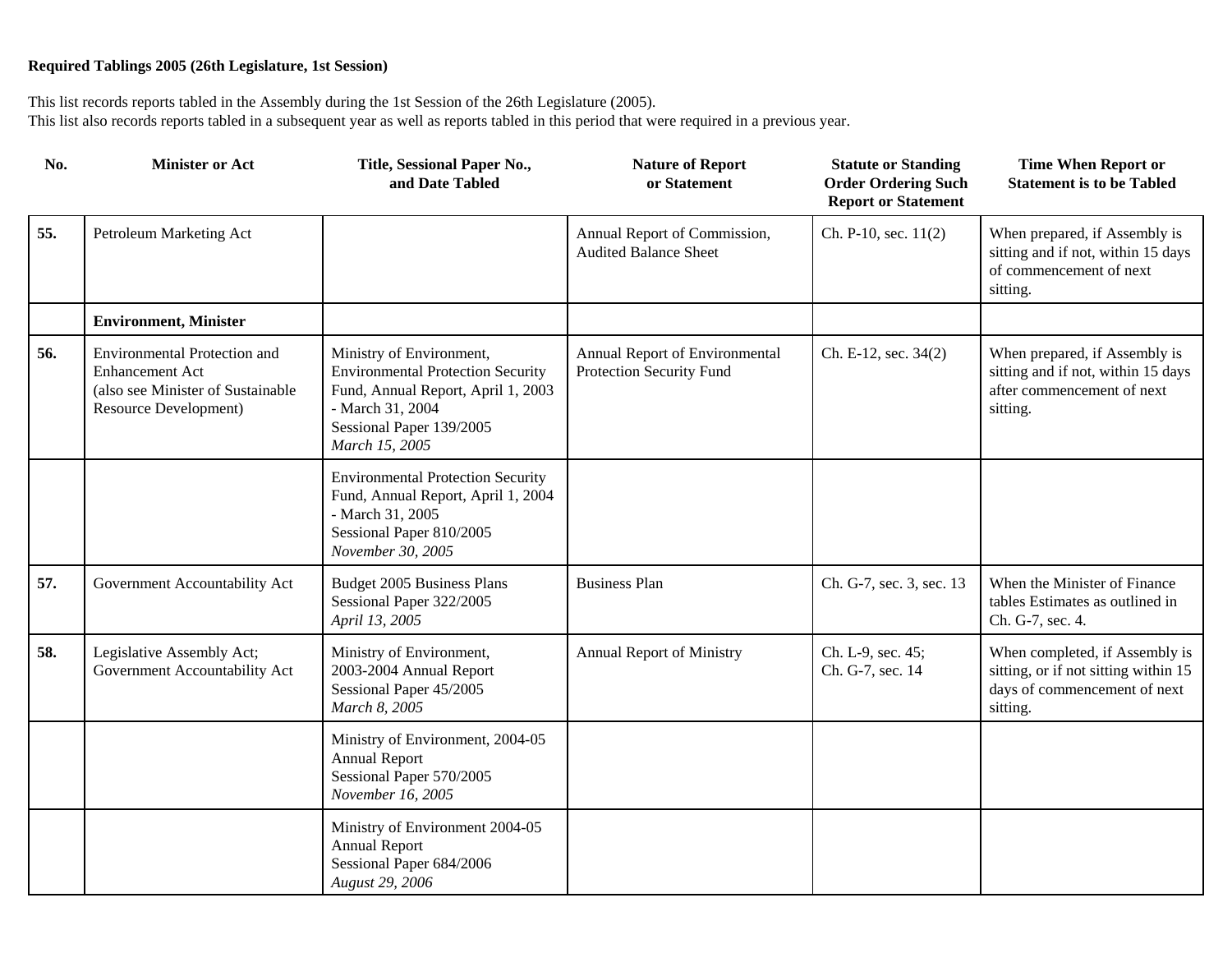| No. | <b>Minister or Act</b>                                              | Title, Sessional Paper No.,<br>and Date Tabled                                                                                              | <b>Nature of Report</b><br>or Statement                          | <b>Statute or Standing</b><br><b>Order Ordering Such</b><br><b>Report or Statement</b> | <b>Time When Report or</b><br><b>Statement is to be Tabled</b>                                                     |
|-----|---------------------------------------------------------------------|---------------------------------------------------------------------------------------------------------------------------------------------|------------------------------------------------------------------|----------------------------------------------------------------------------------------|--------------------------------------------------------------------------------------------------------------------|
|     | <b>Executive Council, President</b><br>(Premier)                    |                                                                                                                                             |                                                                  |                                                                                        |                                                                                                                    |
| 59. | Government Accountability Act                                       | Budget 2005 Business Plans<br>Sessional Paper322/2005<br>April 13, 2005                                                                     | <b>Business Plan</b>                                             | Ch. G-7, sec. 3, sec. 13                                                               | When the Minister of Finance<br>tables Estimates as outlined in<br>Ch. G-7, sec. 4.                                |
| 60. | Legislative Assembly Act;<br>Government Accountability Act          | Executive Council, Annual Report<br>2003-2004<br>Sessional Paper 46/2005<br>March 8, 2005                                                   | <b>Annual Report of Ministry</b>                                 | Ch. L-9, sec. 45;<br>Ch. G-7, sec. 14                                                  | When completed, if Assembly is<br>sitting, or if not sitting within 15<br>days of commencement of next<br>sitting. |
|     |                                                                     | Executive Council, Annual Report<br>2004-2005<br>Sessional Paper 571/2005                                                                   |                                                                  |                                                                                        |                                                                                                                    |
| 61. | Premier's Council on Alberta's<br>Promise Act                       | Alberta's Promise Partners' Report<br>2004<br>Sessional Paper 590/2005<br>November 16, 2005                                                 | <b>Annual Report</b>                                             | Ch. P-20.5, sec. 7(2)                                                                  | When completed, if Assembly is<br>sitting, or if not sitting within 15<br>days of commencement of next<br>sitting. |
| 62. | Premier's Council on the Status of<br>Persons with Disabilities Act | Premier's Council on the Status of<br>Persons with Disabilities, 2004<br><b>Annual Report</b><br>Sessional Paper 160/2005<br>March 17, 2005 | Annual Report of Council                                         | Ch. P-21, sec. 7(2)                                                                    | When received, if Assembly is<br>sitting and if not, within 15 days<br>after commencement of next<br>sitting.      |
|     | <b>Finance, Minister</b>                                            |                                                                                                                                             |                                                                  |                                                                                        |                                                                                                                    |
| 63. | Alberta Capital Finance Authority<br>Act                            | Alberta Capital Finance Authority,<br>2004 Annual Report<br>Sessional Paper 67/2005<br>March 8, 2005                                        | Annual Report and Audited<br>Financial Statements of Corporation | Ch. A-14.5, sec. 30                                                                    | When received, if Assembly is<br>sitting and if not, within 15 days<br>after commencement of next<br>sitting.      |
|     |                                                                     | Alberta Capital Finance Authority,<br>2005 Annual Report<br>Sessional Paper 364/2006<br>April 12, 2006                                      |                                                                  |                                                                                        |                                                                                                                    |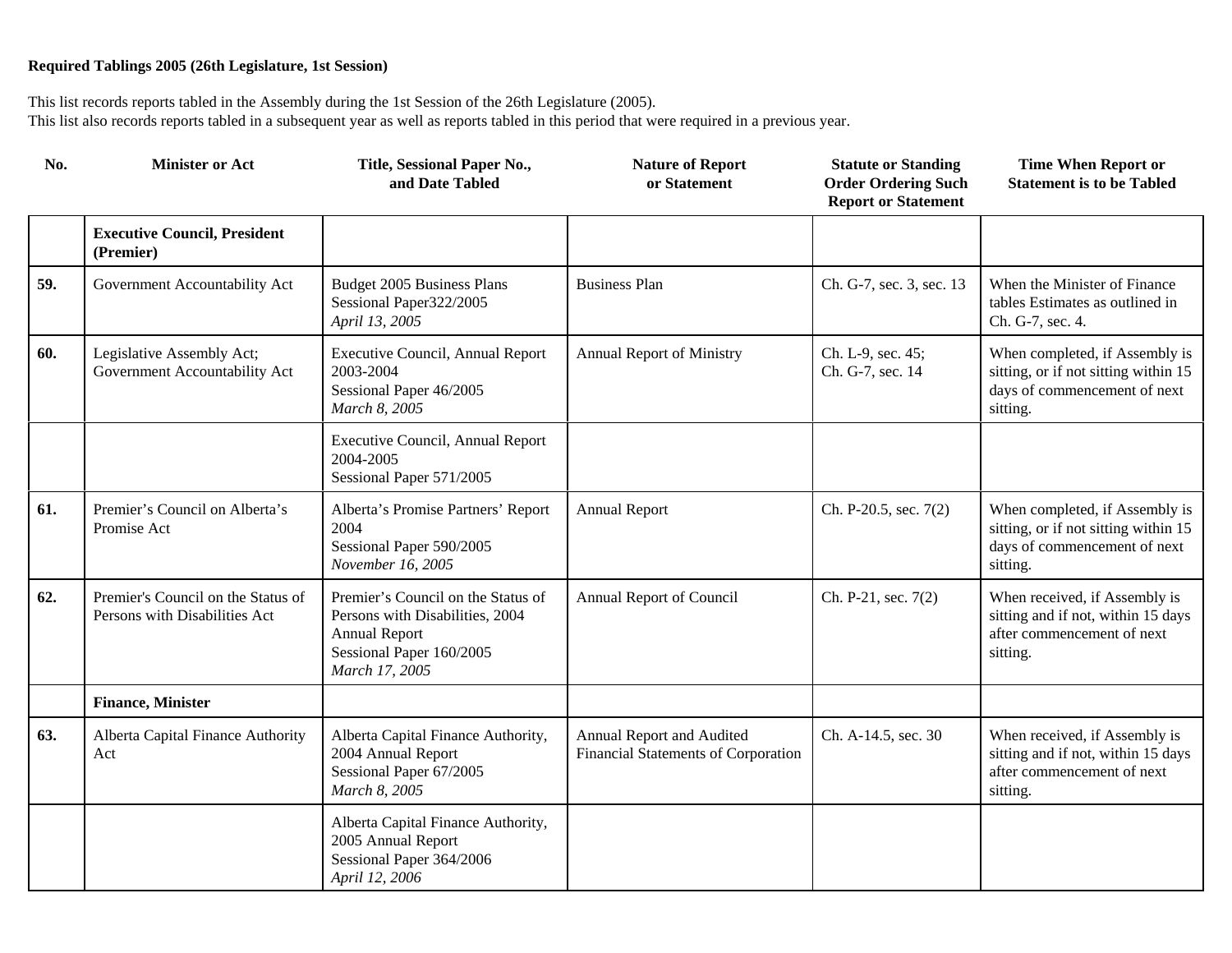| No. | <b>Minister or Act</b>                                                     | Title, Sessional Paper No.,<br>and Date Tabled                                                                                                                                                                                                                      | <b>Nature of Report</b><br>or Statement                | <b>Statute or Standing</b><br><b>Order Ordering Such</b><br><b>Report or Statement</b> | <b>Time When Report or</b><br><b>Statement is to be Tabled</b>                                                     |
|-----|----------------------------------------------------------------------------|---------------------------------------------------------------------------------------------------------------------------------------------------------------------------------------------------------------------------------------------------------------------|--------------------------------------------------------|----------------------------------------------------------------------------------------|--------------------------------------------------------------------------------------------------------------------|
| 64. | Alberta Heritage Foundation for<br><b>Medical Research Act</b>             |                                                                                                                                                                                                                                                                     | Annual Report of Endowment Fund                        | Ch. A-21, sec. 7(4)                                                                    | When prepared, if Assembly is<br>sitting, or if not sitting within 15<br>days of commencement of next<br>sitting.  |
| 65. | Alberta Heritage Foundation for<br>Science and Engineering Research<br>Act |                                                                                                                                                                                                                                                                     | Endowment Fund Report by the<br>Minister of Revenue    | Ch. A-22, sec. 7(6)                                                                    | When prepared, if Assembly is<br>sitting and if not, within 15 days<br>after commencement of next<br>sitting.      |
| 66. | Alberta Heritage Savings Trust<br>Fund Act                                 | Budget 2005 Business Plans<br>Sessional Paper322/2005<br>April 13, 2005                                                                                                                                                                                             | <b>Business Plan</b>                                   | Ch. A-23, sec. 7(3);<br>Ch. G-7, sec. 13                                               | When the Minister of Finance<br>tables Estimates as outlined in<br>Ch. G-7, sec. 4, sec. 13                        |
| 67. | Conflicts of Interest Act;<br>Legislative Assembly Act                     | Report of Selected Payments to<br>Members and Former Members of<br>the Legislative Assembly and<br>Persons Directly Associated with<br>Members of the Legislative<br>Assembly, Year Ended March 31,<br>2004<br>Sessional Paper 64/2005<br>March 8, 2005             | Statement of Payments to MLAs<br>and Direct Associates | Ch. C-23, sec. 16(5);<br>Ch. L-9, sec. 37(4)                                           | When completed, if Assembly is<br>sitting, or if not sitting within 15<br>days of commencement of next<br>sitting. |
|     |                                                                            | Report of Selected Payments to<br>Members and Former Members of<br>the Legislative Assembly and<br>Persons Directly Associated with<br>Members of the Legislative<br>Assembly for the Year Ended<br>March 31, 2005<br>Sessional Paper 656/2005<br>November 22, 2005 |                                                        |                                                                                        |                                                                                                                    |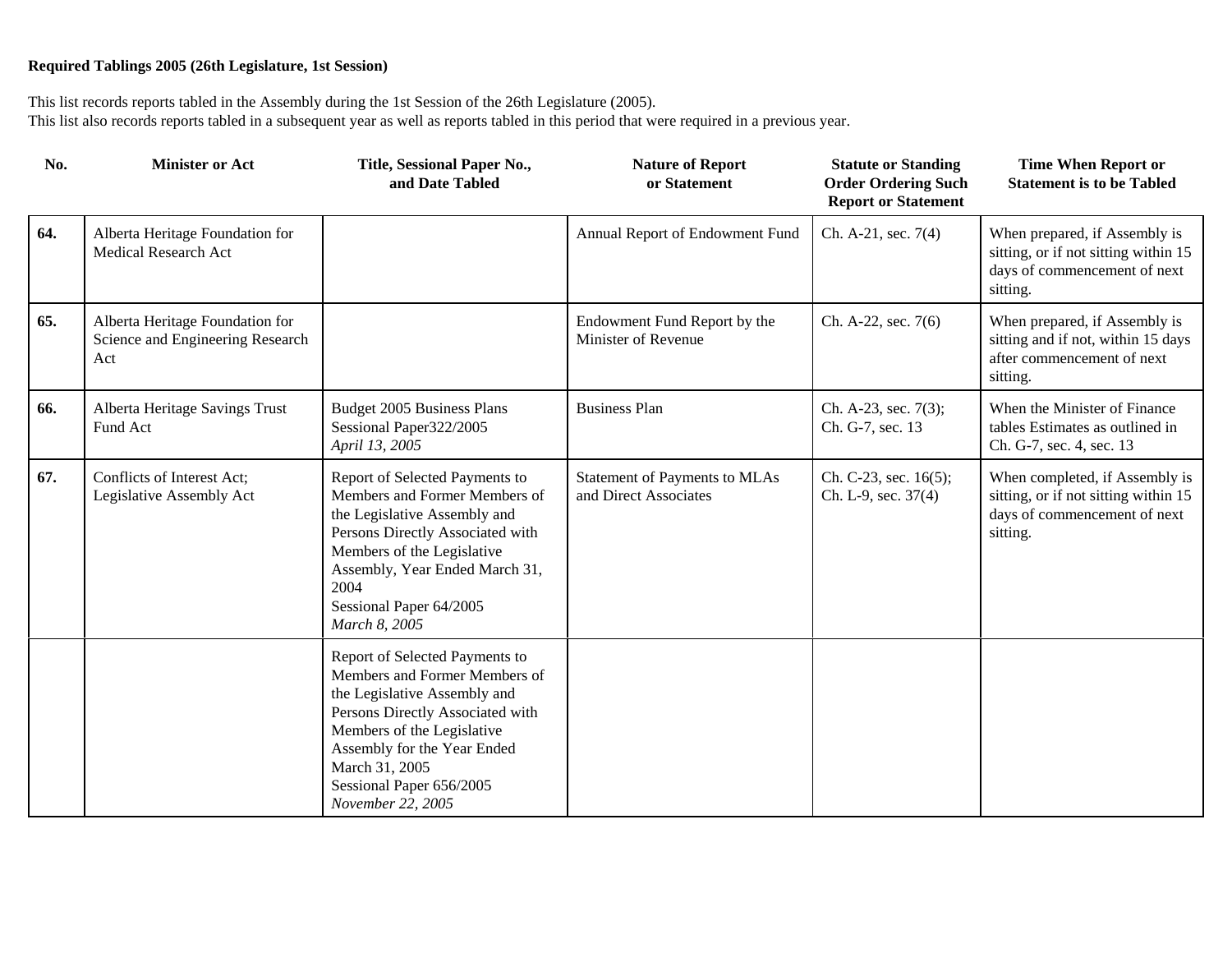| No. | <b>Minister or Act</b>        | Title, Sessional Paper No.,<br>and Date Tabled                                                                | <b>Nature of Report</b><br>or Statement | <b>Statute or Standing</b><br><b>Order Ordering Such</b><br><b>Report or Statement</b> | <b>Time When Report or</b><br><b>Statement is to be Tabled</b>                                                                                       |
|-----|-------------------------------|---------------------------------------------------------------------------------------------------------------|-----------------------------------------|----------------------------------------------------------------------------------------|------------------------------------------------------------------------------------------------------------------------------------------------------|
| 68. | Government Accountability Act | 2005-06 Offices of the Legislative<br><b>Assembly Estimates</b><br>Sessional Paper 319/2005<br>April 13, 2005 | <b>Consolidated Fiscal Plan</b>         | Ch. G-7, sec. 3, sec. 4                                                                | During Budget Address<br>(presentation of Estimates), or if<br>the Legislature is not sitting,<br>within 15 days of<br>commencement of next sitting. |
|     |                               | 2005-06 Government and Lottery<br><b>Fund Estimates</b><br>Sessional Paper 320/2005<br>April 13, 2005         |                                         |                                                                                        |                                                                                                                                                      |
|     |                               | 2005-06 Offices of the Legislative<br><b>Assembly Estimates</b><br>Sessional Paper 319/2005<br>April 13, 2005 |                                         |                                                                                        |                                                                                                                                                      |
|     |                               | 2005-06 Government and Lottery<br><b>Fund Estimates</b><br>Sessional Paper320/2005<br>April 13, 2005          |                                         |                                                                                        |                                                                                                                                                      |
|     |                               | Budget 2005 Fiscal Plan<br>Sessional Paper321/2005<br>April 13, 2005                                          |                                         |                                                                                        |                                                                                                                                                      |
| 69. | Government Accountability Act | Budget 2005 Business Plans<br>Sessional Paper322/2005<br>April 13, 2005                                       | <b>Business Plan</b>                    | Ch. G-7, sec. 3, sec. 13                                                               | When the Minister of Finance<br>tables Estimates as outlined in<br>Ch. G-7, sec. 4.                                                                  |
| 70. | Government Accountability Act | Budget 2005 Business Plans<br>Sessional Paper322/2005<br>April 13, 2005                                       | <b>Government Business Plan</b>         | Ch. G-7, sec. 7, sec. 9                                                                | <b>During Budget Address</b><br>(presentation of Estimates).                                                                                         |
| 71. | Government Accountability Act |                                                                                                               | Government Capital Plan                 | Ch. G-7, sec. 7.1(1)                                                                   |                                                                                                                                                      |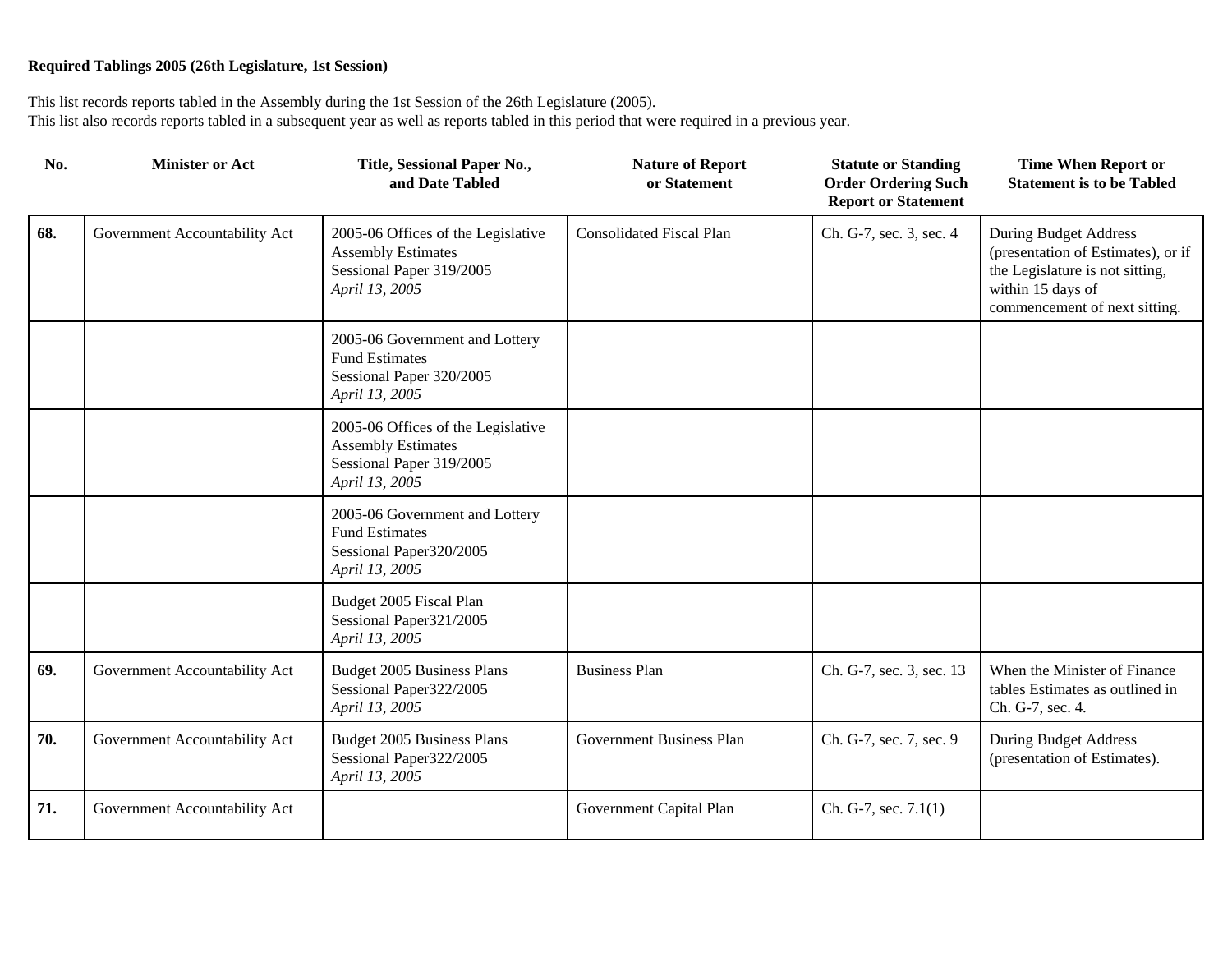| No. | <b>Minister or Act</b>        | Title, Sessional Paper No.,<br>and Date Tabled                                                                          | <b>Nature of Report</b><br>or Statement                                     | <b>Statute or Standing</b><br><b>Order Ordering Such</b><br><b>Report or Statement</b> | <b>Time When Report or</b><br><b>Statement is to be Tabled</b>                        |
|-----|-------------------------------|-------------------------------------------------------------------------------------------------------------------------|-----------------------------------------------------------------------------|----------------------------------------------------------------------------------------|---------------------------------------------------------------------------------------|
| 72. | Government Accountability Act | Budget 2004, 2004-2005 Quarterly<br>Budget Report, Q1 Fiscal Update<br>Sessional Paper 70/2005<br>March 8, 2005         | New Consolidated Fiscal Plan or<br>amendment to Consolidated Fiscal<br>Plan | Ch. G-7, sec. $8(1)$                                                                   | Must be tabled if and when<br>second or subsequent set of<br>estimates are presented. |
|     |                               | Budget 2004, 2004-2005 Quarterly<br>Budget Report, Q1 Activity Report<br>Sessional Paper 71/2005<br>March 8, 2005       |                                                                             |                                                                                        |                                                                                       |
|     |                               | Budget 2004, 2004-2005 Quarterly<br>Budget Report, Q2 Fiscal Update<br>Sessional Paper 72/2005<br>March 8, 2005         |                                                                             |                                                                                        |                                                                                       |
|     |                               | Budget 2004, 2004-2005 Quarterly<br>Budget Report, Q2 Activity Report<br>Sessional Paper 73/2005<br>March 8, 2005       |                                                                             |                                                                                        |                                                                                       |
|     |                               | 2004-05 Supplementary Estimates<br>General Revenue Fund and Lottery<br>Fund<br>Sessional Paper 85/2005<br>March 8, 2005 |                                                                             |                                                                                        |                                                                                       |
|     |                               | Budget 2004, 2004-2005 Quarterly<br>Budget Report, Q3 Fiscal Update<br>Sessional Paper 86/2005<br>March 8, 2005         |                                                                             |                                                                                        |                                                                                       |
|     |                               | Budget 2004, 2004-2005 Quarterly<br>Budget Report, Q3 Activity Report<br>Sessional Paper 87/2005<br>March 8, 2005       |                                                                             |                                                                                        |                                                                                       |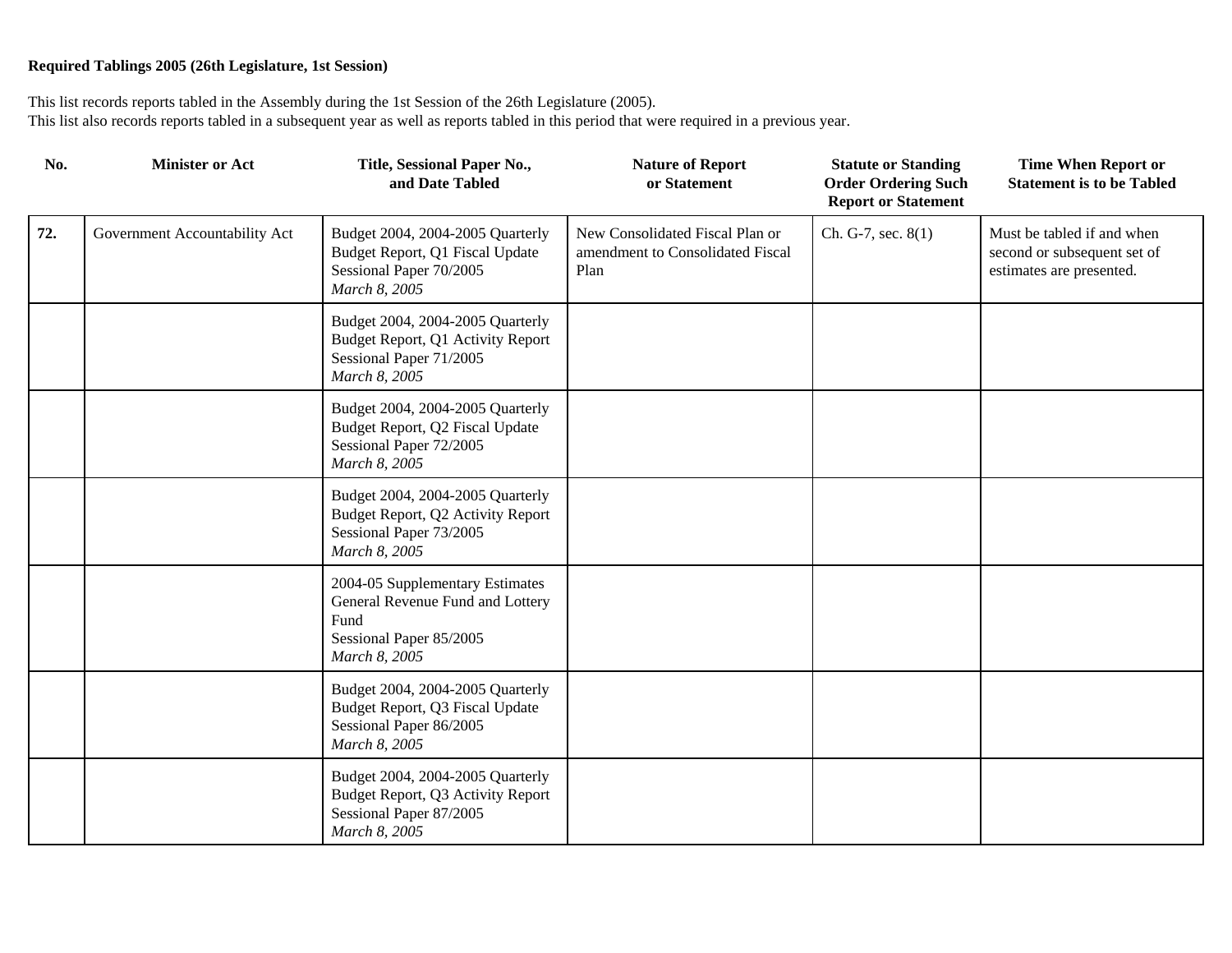| No. | <b>Minister or Act</b>        | Title, Sessional Paper No.,<br>and Date Tabled                                                                                                      | <b>Nature of Report</b><br>or Statement | <b>Statute or Standing</b><br><b>Order Ordering Such</b><br><b>Report or Statement</b> | <b>Time When Report or</b><br><b>Statement is to be Tabled</b>                                                |
|-----|-------------------------------|-----------------------------------------------------------------------------------------------------------------------------------------------------|-----------------------------------------|----------------------------------------------------------------------------------------|---------------------------------------------------------------------------------------------------------------|
|     |                               | Budget 2005, 2005-06 Quarterly<br>Budget Report, Q1 Fiscal Update<br>Sessional Paper 556/2005<br>November 16, 2005                                  |                                         |                                                                                        |                                                                                                               |
|     |                               | Budget 2005, 2005-06 Quarterly<br>Budget Report, Q1 Activity Report<br>Sessional Paper 557/2005<br>November 16, 2005                                |                                         |                                                                                        |                                                                                                               |
|     |                               | 2005-06 Supplementary Estimates,<br>General Revenue Fund<br>Sessional Paper 593/2005<br>November 16, 2005                                           |                                         |                                                                                        |                                                                                                               |
|     |                               | Government of Alberta Second<br>Quarter Fiscal Update, 2005-06<br><b>Quarterly Budget Report</b><br>Sessional Paper 594/2005<br>November 16, 2005   |                                         |                                                                                        |                                                                                                               |
|     |                               | Government of Alberta Second<br>Quarter Activity Report, 2005-06<br><b>Quarterly Budget Report</b><br>Sessional Paper 595/2005<br>November 16, 2005 |                                         |                                                                                        |                                                                                                               |
| 73. | Government Accountability Act | Government of Alberta 2003-04<br><b>Annual Report</b><br>Sessional Paper 38/2005<br>March 8, 2005                                                   | <b>Consolidated Annual Report</b>       | Ch. G-7, sec. 10                                                                       | June 30, or if the Assembly is<br>not sitting, then 15 days after the<br>commencement of the next<br>sitting. |
|     |                               | Government of Alberta 2004-05<br><b>Annual Report</b><br>Sessional Paper 555/2005<br>November 16, 2005                                              |                                         |                                                                                        |                                                                                                               |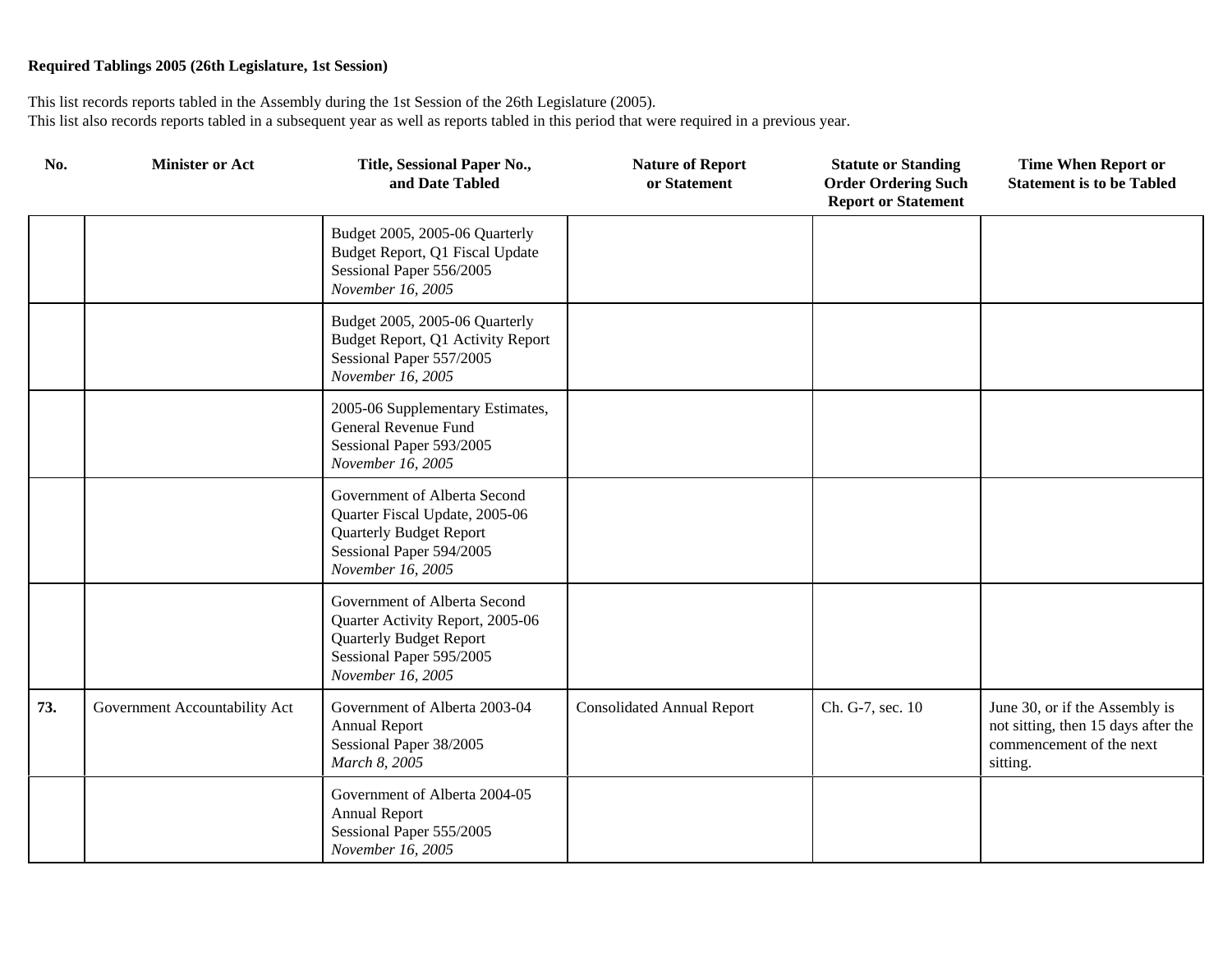| No. | <b>Minister or Act</b>                                     | Title, Sessional Paper No.,<br>and Date Tabled                                                                                                   | <b>Nature of Report</b><br>or Statement                    | <b>Statute or Standing</b><br><b>Order Ordering Such</b><br><b>Report or Statement</b> | <b>Time When Report or</b><br><b>Statement is to be Tabled</b>                                                     |
|-----|------------------------------------------------------------|--------------------------------------------------------------------------------------------------------------------------------------------------|------------------------------------------------------------|----------------------------------------------------------------------------------------|--------------------------------------------------------------------------------------------------------------------|
| 74. | <b>Insurance Act</b>                                       | Alberta Automobile Insurance<br>Board, Annual Report for Year<br>Ending December 31, 2003<br>Sessional Paper 69/2005<br>March 8, 2005            | Annual Report of Automobile<br><b>Insurance Rate Board</b> | Ch. I-3, sec. 655(2)                                                                   | When received, if Assembly is<br>sitting and if not, within 15 days<br>after the commencement of next<br>sitting.  |
|     |                                                            | Annual Report for Year Ending<br>December 31, 2004<br>Sessional Paper 559/2005<br>November 16, 2005                                              |                                                            |                                                                                        |                                                                                                                    |
|     |                                                            | Alberta Automobile Insurance Rate<br>Board, Annual Report For the Year<br>Ending December 31, 2005<br>Sessional Paper 363/2006<br>April 12, 2006 |                                                            |                                                                                        |                                                                                                                    |
| 75. | Legislative Assembly Act                                   |                                                                                                                                                  | Reports of Amounts Paid to MLAs<br>on Boards               | Ch. L-9, sec. 37(4)                                                                    | When received, or if Assembly<br>is not sitting, within 15 days of<br>commencement of next sitting.                |
| 76. | Legislative Assembly Act;<br>Government Accountability Act | Alberta Finance, 2003-2004 Annual<br>Report<br>Sessional Paper 47/2005<br>March 8, 2005                                                          | <b>Annual Report of Ministry</b>                           | Ch. L-9, sec. 45;<br>Ch. G-7, sec. 14                                                  | When completed, if Assembly is<br>sitting, or if not sitting within 15<br>days of commencement of next<br>sitting. |
|     |                                                            | Alberta Finance, Annual Report<br>2005, for the fiscal year ended<br>March 31, 2005<br>Sessional Paper 572/2005<br>November 16, 2005             |                                                            |                                                                                        |                                                                                                                    |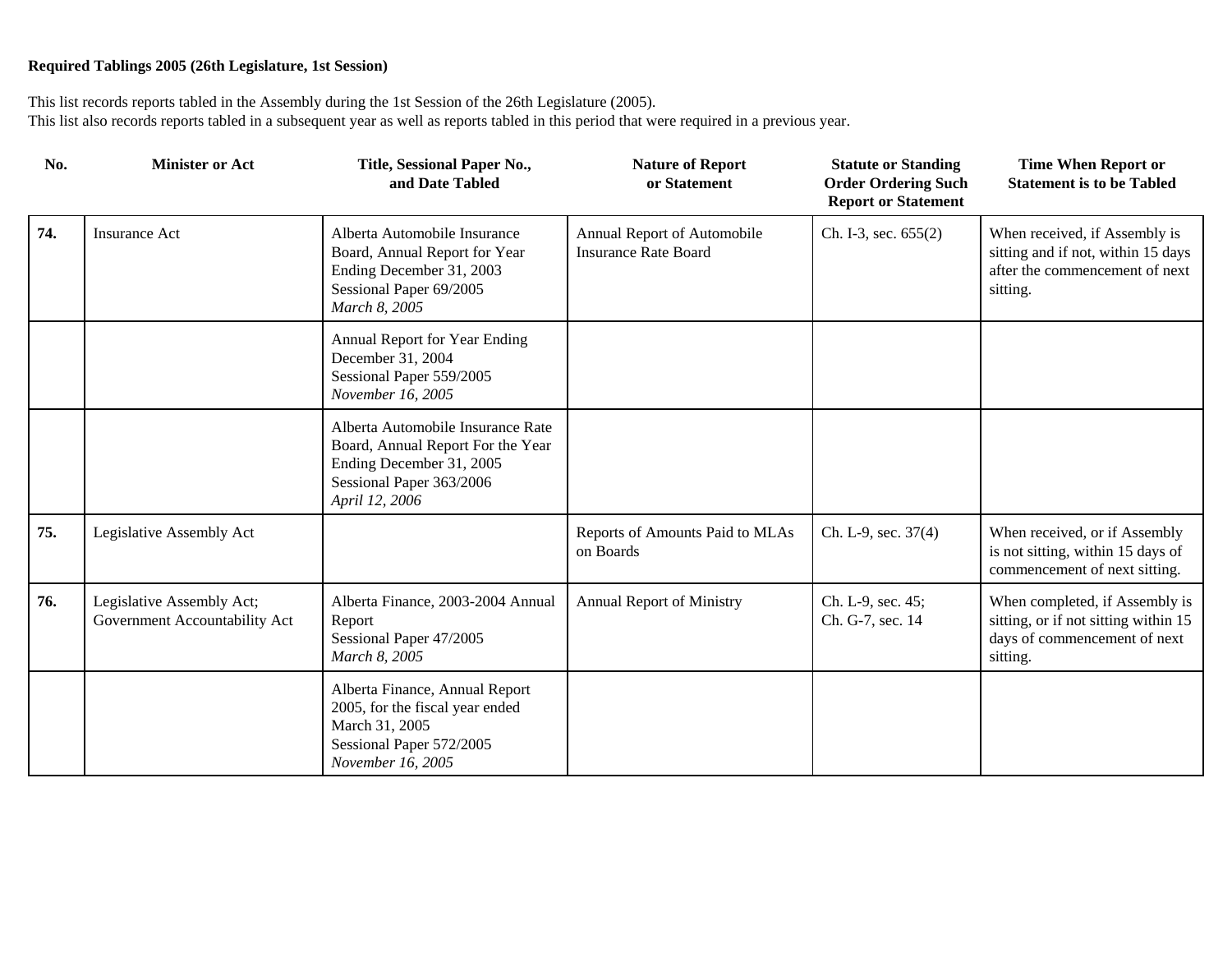| No. | <b>Minister or Act</b>                                  | Title, Sessional Paper No.,<br>and Date Tabled                                                                                                              | <b>Nature of Report</b><br>or Statement | <b>Statute or Standing</b><br><b>Order Ordering Such</b><br><b>Report or Statement</b> | <b>Time When Report or</b><br><b>Statement is to be Tabled</b>                                                       |
|-----|---------------------------------------------------------|-------------------------------------------------------------------------------------------------------------------------------------------------------------|-----------------------------------------|----------------------------------------------------------------------------------------|----------------------------------------------------------------------------------------------------------------------|
| 77. | Members of the Legislative<br>Assembly Pension Plan Act | Members of the Legislative<br>Assembly Pension Plan, Annual<br>Report for the year ended March 31,<br>2005<br>Sessional Paper 558/2005<br>November 16, 2005 | Annual Report of Plan                   | Ch. M-12, sec. 4                                                                       | No time limit specified.                                                                                             |
| 78. | Pension Fund Act                                        |                                                                                                                                                             | Annual Report of Fund                   | Ch. P-4, sec. 7                                                                        | When received, if Assembly is<br>sitting, or if not sitting within 15<br>days after commencement of<br>next sitting. |
| 79. | Securities Act                                          | Alberta Securities Commission,<br>2005 Annual Report<br>Sessional Paper 560/2005<br>November 16, 2005                                                       | Annual Report of Commission             | Ch. $S-4$ , sec. $20(2)$                                                               | When received, if Assembly is<br>sitting, or if not sitting within 15<br>days after commencement of<br>next sitting. |
| 80. | Telecommunications Act (Part I)                         |                                                                                                                                                             | Annual Report of Commission             | Ch. T-3.5, sec. 16(2)                                                                  | When prepared, if Assembly in<br>session, and if not, at any time<br>during next ensuing session.                    |
|     | <b>Gaming, Minister</b>                                 |                                                                                                                                                             |                                         |                                                                                        |                                                                                                                      |
| 81. | Gaming and Liquor Act                                   | Alberta Gaming and Liquor<br>Commission, 2003-2004 Annual<br>Report<br>Sessional Paper 144/2005<br>March 16, 2005                                           | Annual Report of Commission             | Ch. G-1, sec. $30(2)$                                                                  | When received, if Assembly is<br>sitting and if not, within 15 days<br>after commencement of next<br>sitting.        |
|     |                                                         | Alberta Gaming and Liquor<br>Commission, 2004-2005 Annual<br>Report<br>Sessional Paper 669/2005<br>November 23, 2005                                        |                                         |                                                                                        |                                                                                                                      |
| 82. | Government Accountability Act                           | Budget 2005 Business Plans<br>Sessional Paper322/2005<br>April 13, 2005                                                                                     | <b>Business Plan</b>                    | Ch. G-7, sec. 3, sec. 13                                                               | When the Minister of Finance<br>tables Estimates as outlined in<br>Ch. G-7 sec. 4                                    |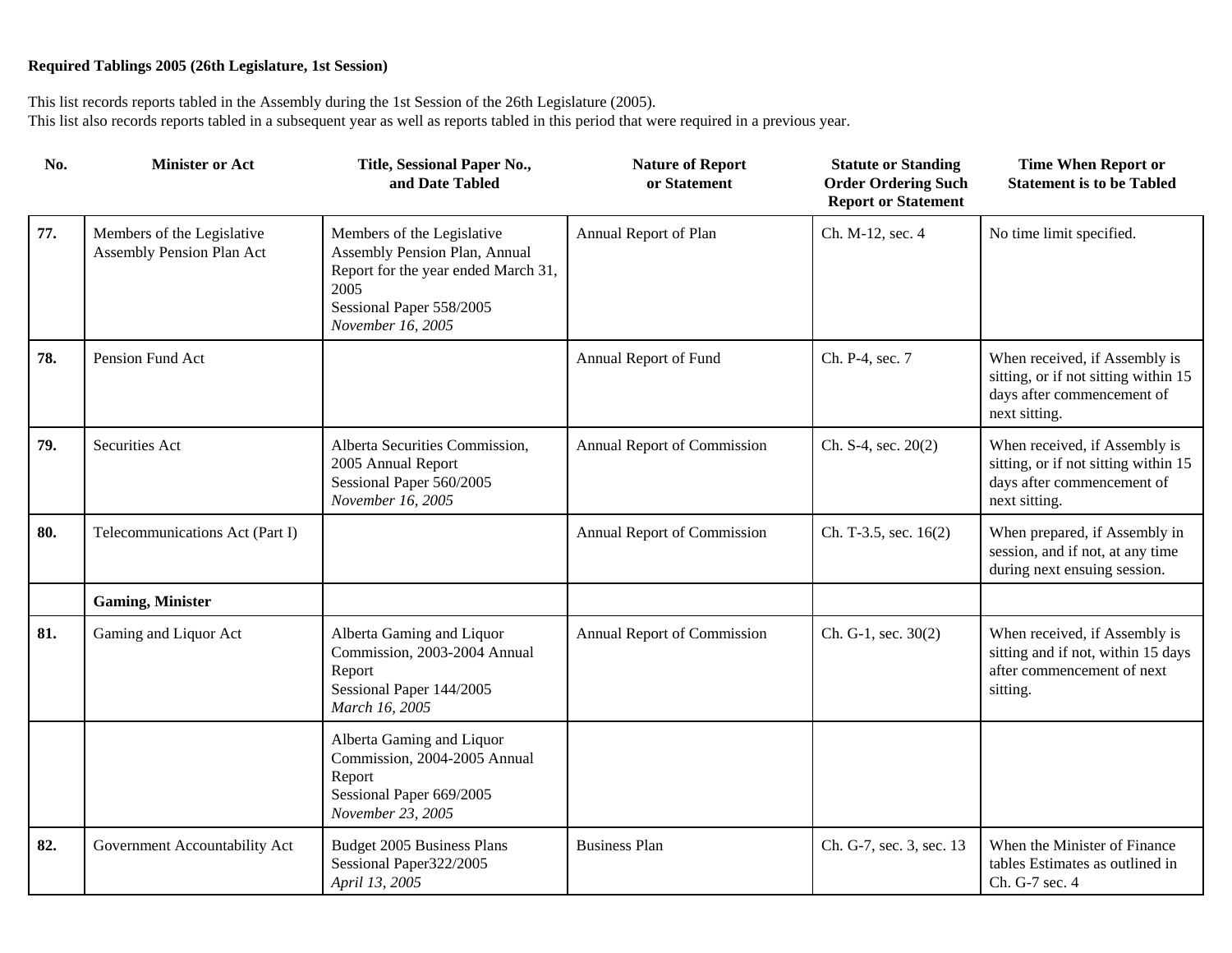| No. | <b>Minister or Act</b>                                     | Title, Sessional Paper No.,<br>and Date Tabled                                                                                 | <b>Nature of Report</b><br>or Statement                  | <b>Statute or Standing</b><br><b>Order Ordering Such</b><br><b>Report or Statement</b> | <b>Time When Report or</b><br><b>Statement is to be Tabled</b>                                                     |
|-----|------------------------------------------------------------|--------------------------------------------------------------------------------------------------------------------------------|----------------------------------------------------------|----------------------------------------------------------------------------------------|--------------------------------------------------------------------------------------------------------------------|
| 83. | Horse Racing Alberta Act                                   | Horse Racing Alberta, 2003 Annual<br>Report<br>Sessional Paper 146/2005<br>March 16, 2005                                      | Annual Report and Audited<br><b>Financial Statements</b> | Ch. H-11.3, sec. 10(2)                                                                 | When received, if Assembly is<br>sitting and if not, within 15 days<br>after commencement of next<br>sitting.      |
|     |                                                            | Horse Racing Alberta, 2004 Annual<br>Report<br>Sessional Paper 671/2005<br>November 23, 2005                                   |                                                          |                                                                                        |                                                                                                                    |
|     |                                                            | Horse Racing Alberta, 2005 Annual<br>Report<br>Sessional Paper 238/2007<br>April 12, 2007                                      |                                                          |                                                                                        |                                                                                                                    |
| 84. | Legislative Assembly Act;<br>Government Accountability Act | Alberta Gaming, 2003-2004 Annual<br>Report<br>Sessional Paper 48/2005<br>March 8, 2005                                         | Annual Report of Ministry                                | Ch. L-9, sec. 45;<br>Ch. G-7, sec. 14                                                  | When completed, if Assembly is<br>sitting, or if not sitting within 15<br>days of commencement of next<br>sitting. |
|     |                                                            | Alberta Gaming, 2004-2005 Annual<br>Report<br>Sessional Paper 573/2005<br>November 16, 2005                                    |                                                          |                                                                                        |                                                                                                                    |
|     | <b>Government Services, Minister</b>                       |                                                                                                                                |                                                          |                                                                                        |                                                                                                                    |
| 85. | Freedom of Information and<br>Protection of Privacy Act    | Freedom of Information and<br>Protection of Privacy, Annual<br>Report 2003-2004<br>Sessional Paper 224/2005<br>March 23, 2005  | Annual Report of Minister on<br>operation of Act         | Ch. F-25, sec. 86                                                                      | When completed.                                                                                                    |
|     |                                                            | Freedom of Information and<br>Protection of Privacy, Annual<br>Report 2004-05<br>Sessional Paper 672/2005<br>November 23, 2005 |                                                          |                                                                                        |                                                                                                                    |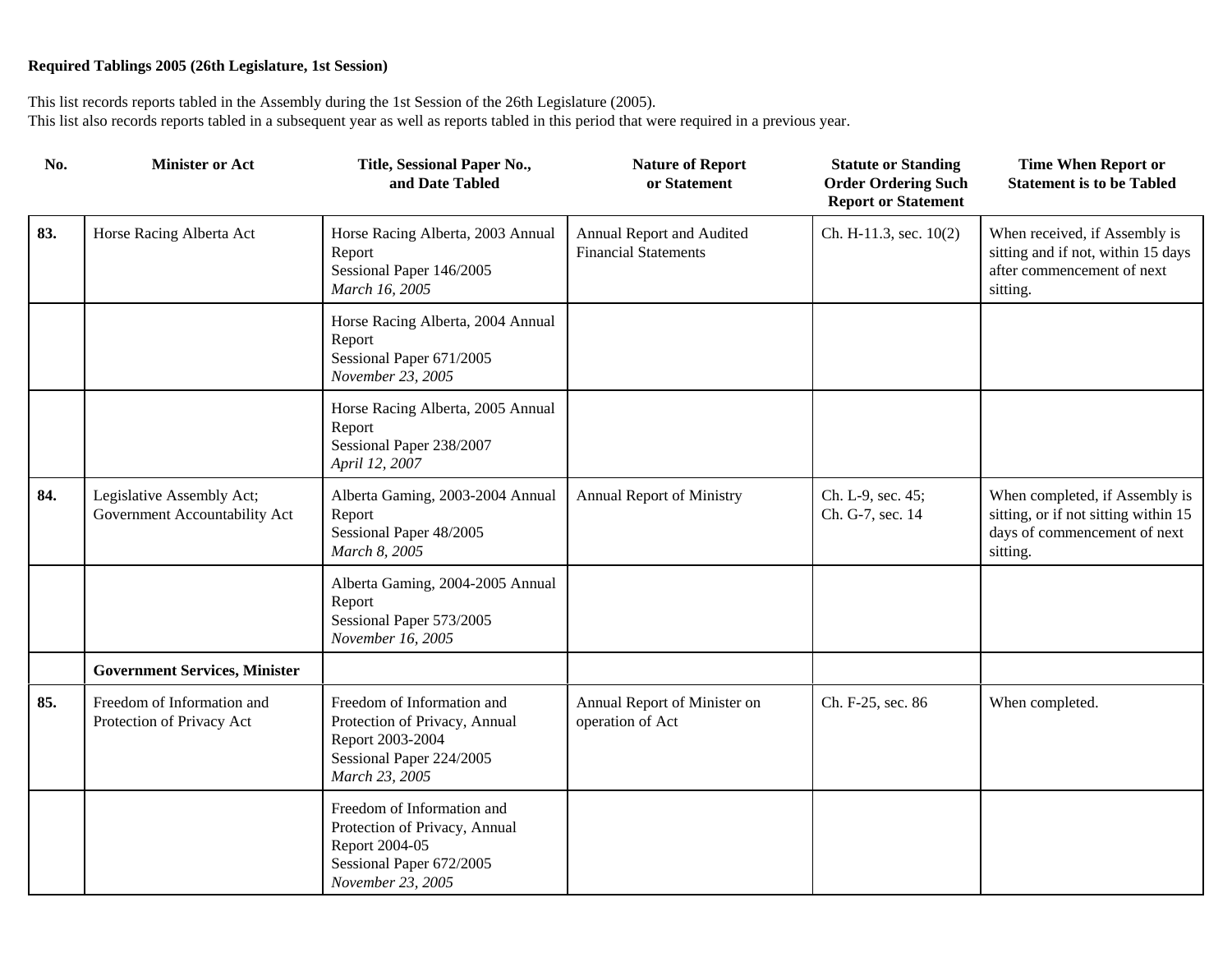| No. | <b>Minister or Act</b>                                     | Title, Sessional Paper No.,<br>and Date Tabled                                                                                                       | <b>Nature of Report</b><br>or Statement                             | <b>Statute or Standing</b><br><b>Order Ordering Such</b><br><b>Report or Statement</b> | <b>Time When Report or</b><br><b>Statement is to be Tabled</b>                                                     |
|-----|------------------------------------------------------------|------------------------------------------------------------------------------------------------------------------------------------------------------|---------------------------------------------------------------------|----------------------------------------------------------------------------------------|--------------------------------------------------------------------------------------------------------------------|
| 86. | Government Accountability Act                              | Budget 2005 Business Plans<br>Sessional Paper322/2005<br>April 13, 2005                                                                              | <b>Business Plan</b>                                                | Ch. G-7, sec. 3, sec. 13                                                               | When the Minister of Finance<br>tables Estimates as outlined in<br>Ch. G-7 sec. 4                                  |
| 87. | Legislative Assembly Act;<br>Government Accountability Act | Annual Report, Alberta<br>Government Services, 2003-2004<br>Sessional Paper 49/2005<br>March 8, 2005                                                 | <b>Annual Report of Ministry</b>                                    | Ch. L-9, sec. 45;<br>Ch. G-7, sec. 14                                                  | When completed, if Assembly is<br>sitting, or if not sitting within 15<br>days of commencement of next<br>sitting. |
|     |                                                            | Annual Report, Alberta<br>Government Services, 2004-2005<br>Sessional Paper 574/2005<br>November 16, 2005                                            |                                                                     |                                                                                        |                                                                                                                    |
|     | <b>Health and Wellness, Minister</b>                       |                                                                                                                                                      |                                                                     |                                                                                        |                                                                                                                    |
| 88. | Alcohol and Drug Abuse Act                                 | AADAC (Alberta Alcohol and<br>Drug Abuse Commission),<br>Corporate Business Plan<br>2003/2004-2005/2006<br>Sessional Paper 330/2003<br>April 9, 2003 | Annual Report of Commission,<br><b>Audited Financial Statements</b> | Ch. A-38, sec. 12                                                                      | When received, if Assembly is<br>sitting and if not, within 15 days<br>after commencement of next<br>sitting.      |
|     |                                                            | AADAC (Alberta Alcohol and<br>Drug Abuse Commission), Annual<br>Report 2003-2004<br>Sessional Paper 173/2005<br>March 21, 2005                       |                                                                     |                                                                                        |                                                                                                                    |
|     |                                                            | AADAC (Alberta Alcohol and<br>Drug Abuse Commission), Annual<br>Report 2004-2005<br>Sessional Paper 649/2005<br>November 22, 2005                    |                                                                     |                                                                                        |                                                                                                                    |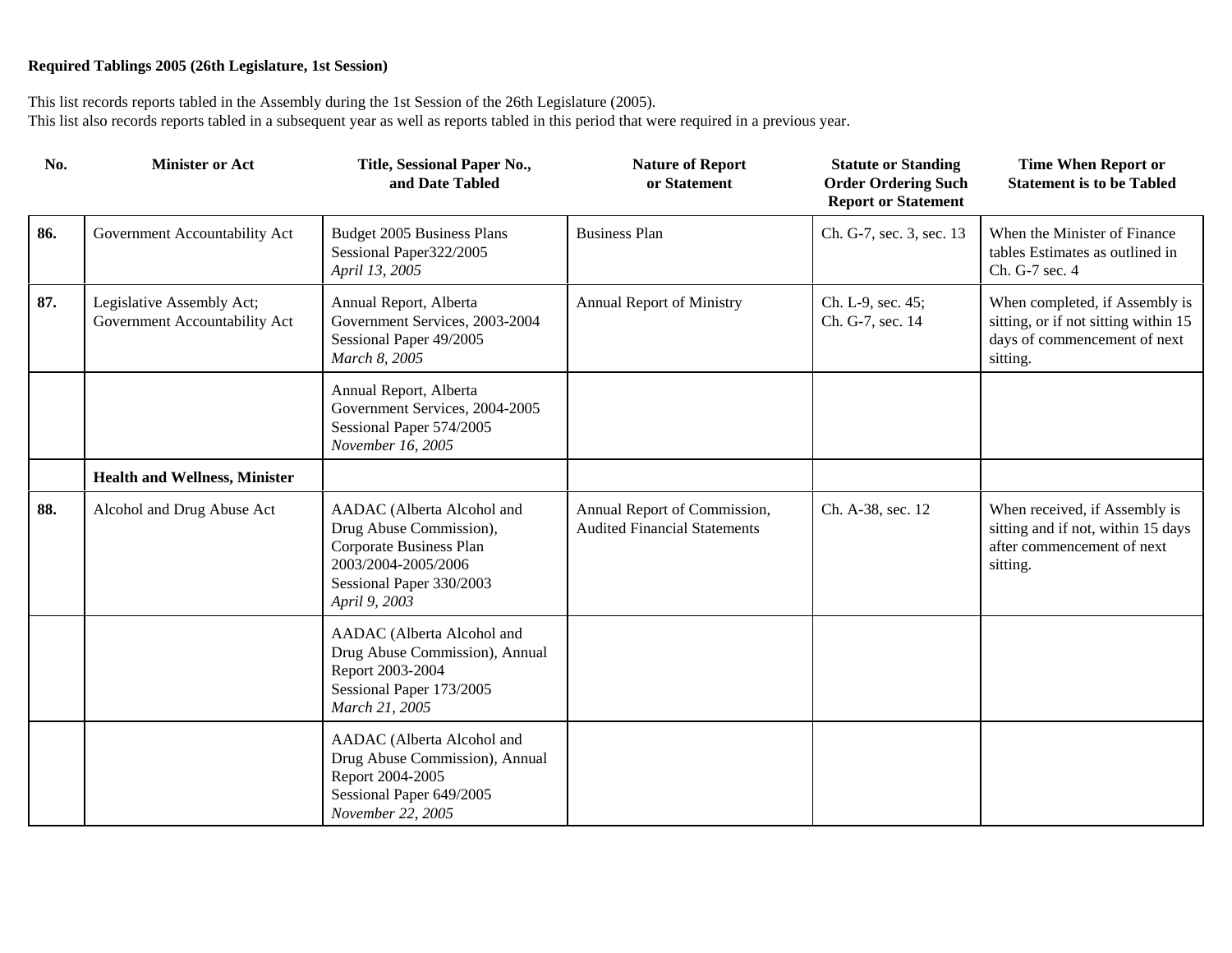| No. | <b>Minister or Act</b>        | Title, Sessional Paper No.,<br>and Date Tabled                                                                       | <b>Nature of Report</b><br>or Statement | <b>Statute or Standing</b><br><b>Order Ordering Such</b><br><b>Report or Statement</b> | <b>Time When Report or</b><br><b>Statement is to be Tabled</b>                                                |
|-----|-------------------------------|----------------------------------------------------------------------------------------------------------------------|-----------------------------------------|----------------------------------------------------------------------------------------|---------------------------------------------------------------------------------------------------------------|
| 89. | Dental Disciplines Act        | Alberta Dental Hygienists'<br>Association, 2004 Annual Report<br>Sessional Paper 611/2005<br>November 17, 2005       | Annual Report of each Association       | Ch. D-8, sec. 8(4)                                                                     | When received, if Assembly is<br>sitting and if not, within 15 days<br>after commencement of next<br>sitting. |
|     |                               | Alberta Dental Association and<br>College, Annual Report 2004<br>Sessional Paper 683/2005<br>November 23, 2005       |                                         |                                                                                        |                                                                                                               |
|     |                               | <b>Alberta Dental Assistants</b><br>Association, 2003 Annual Report<br>Sessional Paper 761/2005<br>November 29, 2005 |                                         |                                                                                        |                                                                                                               |
|     |                               | <b>Alberta Dental Assistants</b><br>Association, 2004 Annual Report<br>Sessional Paper 762/2005<br>November 29, 2005 |                                         |                                                                                        |                                                                                                               |
|     |                               | Alberta Dental Association and<br>College, 2004-2005 Annual Report<br>Sessional Paper 425/2006<br>April 25, 2006     |                                         |                                                                                        |                                                                                                               |
|     |                               | Alberta Dental Hygienists'<br>Association, 2005 Annual Report<br>Sessional Paper 600/2006<br>May 16, 2006            |                                         |                                                                                        |                                                                                                               |
| 90. | Government Accountability Act | Budget 2005 Business Plans<br>Sessional Paper322/2005<br>April 13, 2005                                              | <b>Business Plan</b>                    | Ch. G-7, sec. 3, sec. 13                                                               | When the Minister of Finance<br>tables Estimates as outlined in<br>Ch. G-7, sec. 4.                           |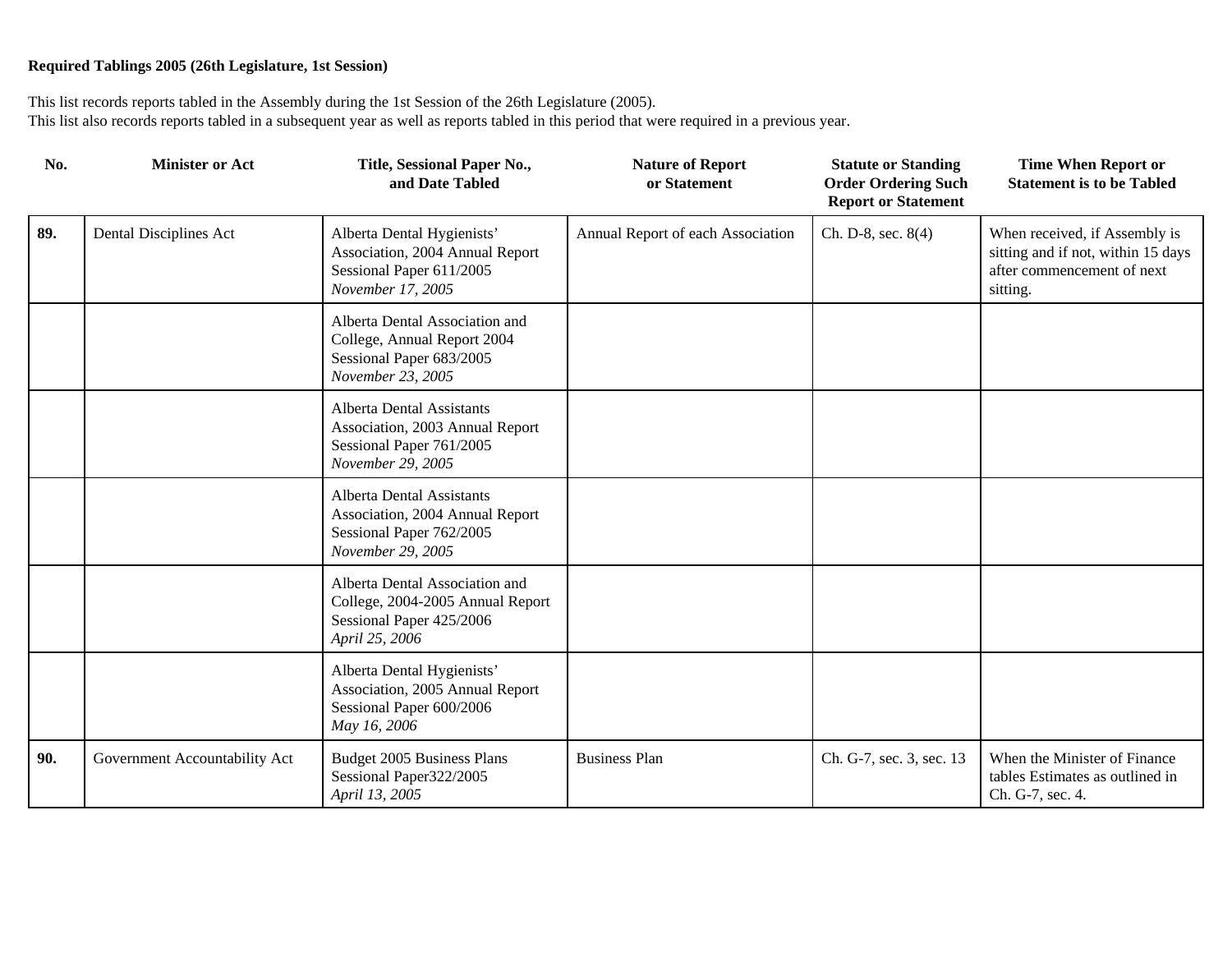| No. | <b>Minister or Act</b>                           | Title, Sessional Paper No.,<br>and Date Tabled                                                                                                              | <b>Nature of Report</b><br>or Statement                                                                            | <b>Statute or Standing</b><br><b>Order Ordering Such</b><br><b>Report or Statement</b> | <b>Time When Report or</b><br><b>Statement is to be Tabled</b>                                                   |
|-----|--------------------------------------------------|-------------------------------------------------------------------------------------------------------------------------------------------------------------|--------------------------------------------------------------------------------------------------------------------|----------------------------------------------------------------------------------------|------------------------------------------------------------------------------------------------------------------|
| 91. | Health Disciplines Act                           | Health Disciplines Board, Annual<br>Report, January 1, 2003 -<br>December 31, 2003<br>Sessional Paper 356/2005<br>April 21, 2005                            | Annual Report of Director                                                                                          | Ch. H-2, sec. 4(5)                                                                     | When received, if Assembly is<br>sitting and if not, within 15 days<br>after commencement of next<br>sitting.    |
|     |                                                  | Health Disciplines Board, Annual<br>Report, January 1, 2004 -<br>December 31, 2004<br>Sessional Paper 357/2005<br>April 21, 2005                            |                                                                                                                    |                                                                                        |                                                                                                                  |
|     |                                                  | Health Disciplines Board, Annual<br>Report, January 1, 2005 -<br>December 31, 2005<br>Sessional Paper 122/2007<br>March 21, 2007                            |                                                                                                                    |                                                                                        |                                                                                                                  |
| 92. | <b>Health Facilities Review</b><br>Committee Act | Alberta Health Facilities Review<br>Committee, Annual Report<br>2003-2004<br>Sessional Paper 209/2005<br>March 22, 2005                                     | Annual Report of Committee                                                                                         | Ch. H-3, sec. 16(2)                                                                    | When received, if Assembly is<br>in session and if not, within 15<br>days after commencement of<br>next session. |
|     |                                                  | Alberta Health Facilities Review<br>Committee, Annual Report<br>2004-2005, April 1, 2004 to<br>March 31, 2005<br>Sessional Paper 424/2006<br>April 25, 2006 |                                                                                                                    |                                                                                        |                                                                                                                  |
| 93. | <b>Health Professions Act</b>                    | Alberta College of Optometrists,<br>Annual Report 2003<br>Sessional Paper 95/2005<br>March 9, 2005                                                          | Annual Reports of all the Health<br>Profession Colleges (as regulated<br>professions are added by<br>Proclamation) | Ch. H-7, sec. 4(2)                                                                     | When received, if Assembly is<br>sitting and if not, within 15 days<br>after commencement of next<br>sitting.    |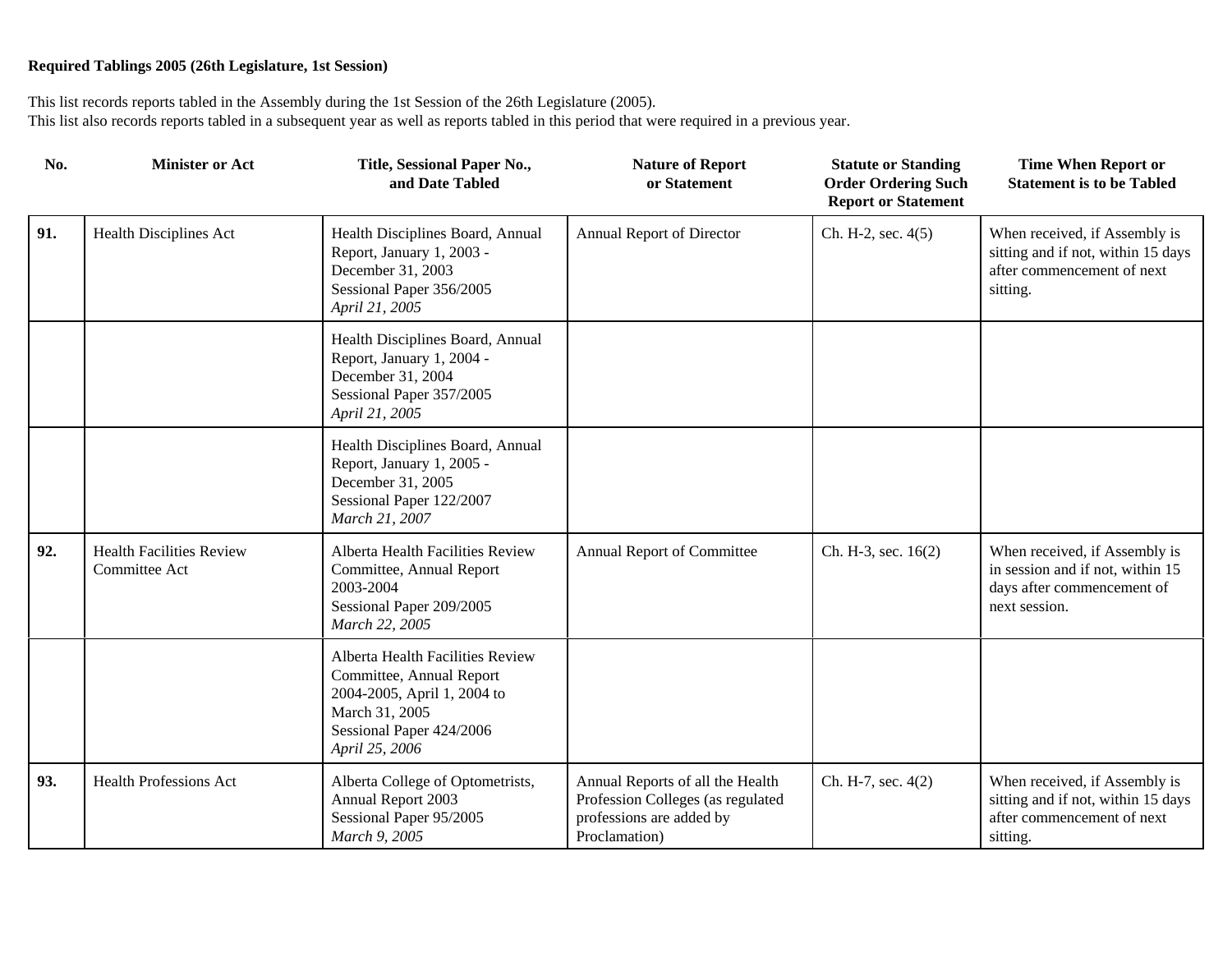| No. | <b>Minister or Act</b> | Title, Sessional Paper No.,<br>and Date Tabled                                                                                          | <b>Nature of Report</b><br>or Statement | <b>Statute or Standing</b><br><b>Order Ordering Such</b><br><b>Report or Statement</b> | <b>Time When Report or</b><br><b>Statement is to be Tabled</b> |
|-----|------------------------|-----------------------------------------------------------------------------------------------------------------------------------------|-----------------------------------------|----------------------------------------------------------------------------------------|----------------------------------------------------------------|
|     |                        | Alberta College of Medical<br>Laboratory Technologists, 2003<br><b>Annual Report</b><br>Sessional Paper 96/2005<br>March 9, 2005        |                                         |                                                                                        |                                                                |
|     |                        | Alberta College of Speech-<br>Language Pathologists and<br>Audiologists, 2003 Annual Report<br>Sessional Paper 97/2005<br>March 9, 2005 |                                         |                                                                                        |                                                                |
|     |                        | College of Physical Therapists of<br>Alberta, 2003-2004 Annual Report<br>Sessional Paper 210/2005<br>March 22, 2005                     |                                         |                                                                                        |                                                                |
|     |                        | Alberta Dental Association and<br>College, Annual Report 2004<br>Sessional Paper 211/2005<br>March 22, 2005                             |                                         |                                                                                        |                                                                |
|     |                        | College of Licensed Practical<br>Nurses of Alberta, 2003 Annual<br>Report<br>Sessional Paper 212/2005<br>March 22, 2005                 |                                         |                                                                                        |                                                                |
|     |                        | Alberta Dental Hygienists<br>Association, 2003 Annual Report<br>Sessional Paper 213/2005<br>March 22, 2005                              |                                         |                                                                                        |                                                                |
|     |                        | College of Alberta Denturists,<br>Annual Report 2003<br>Sessional Paper 214/2005<br>March 22, 2005                                      |                                         |                                                                                        |                                                                |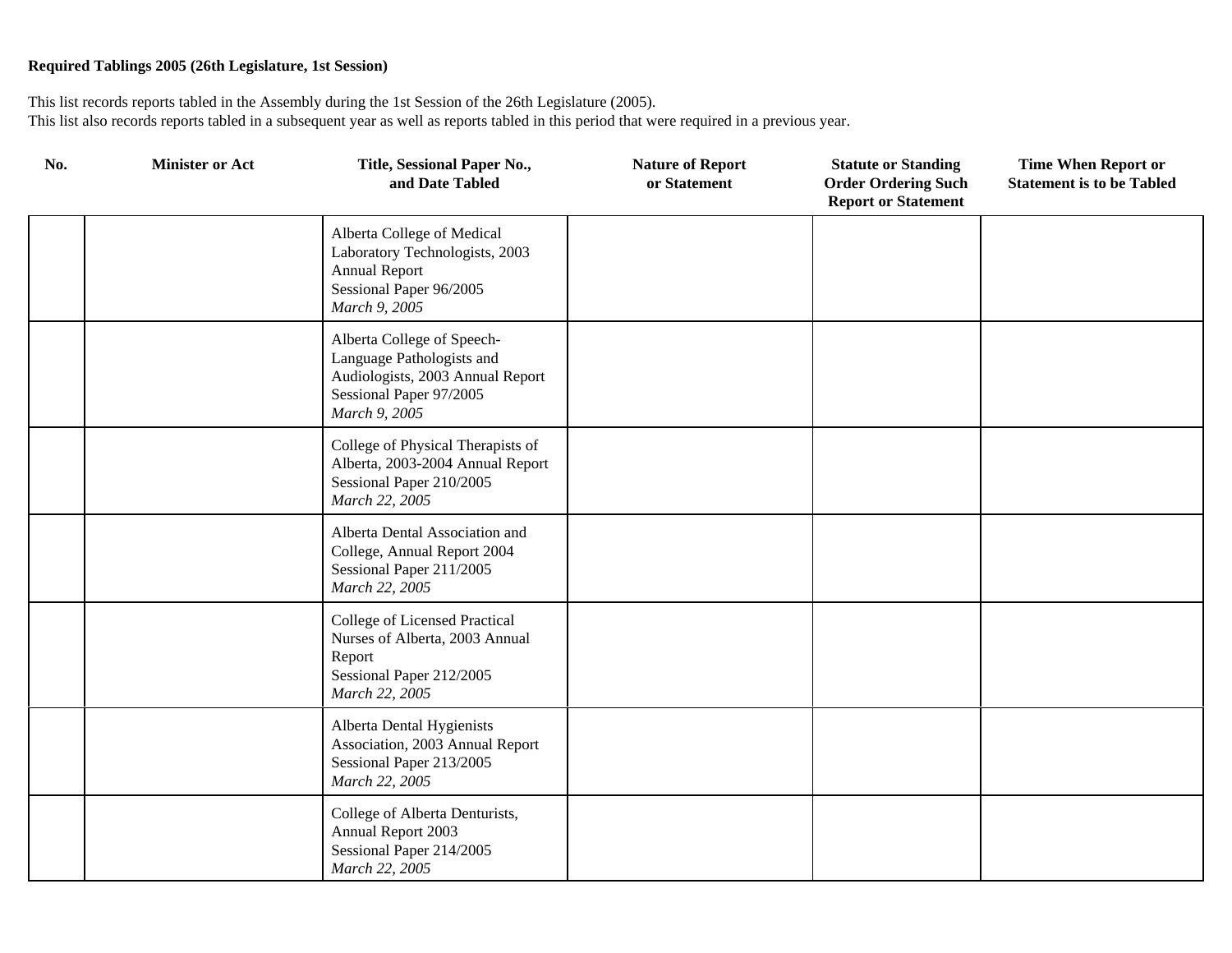| No. | <b>Minister or Act</b> | Title, Sessional Paper No.,<br>and Date Tabled                                                                                               | <b>Nature of Report</b><br>or Statement | <b>Statute or Standing</b><br><b>Order Ordering Such</b><br><b>Report or Statement</b> | <b>Time When Report or</b><br><b>Statement is to be Tabled</b> |
|-----|------------------------|----------------------------------------------------------------------------------------------------------------------------------------------|-----------------------------------------|----------------------------------------------------------------------------------------|----------------------------------------------------------------|
|     |                        | College of Dietitians of Alberta,<br>Annual Report 2003-2004<br>Sessional Paper 215/2005<br>March 22, 2005                                   |                                         |                                                                                        |                                                                |
|     |                        | Alberta College of Social Workers,<br>Annual Report 2003<br>Sessional Paper 216/2005<br>March 22, 2005                                       |                                         |                                                                                        |                                                                |
|     |                        | College of Hearing Aid<br>Practitioners of Alberta, Annual<br>Report 2004<br>Sessional Paper 398/2005<br>May 3, 2005                         |                                         |                                                                                        |                                                                |
|     |                        | College of Alberta Denturists,<br>Annual Report 2004<br>Sessional Paper 613/2005<br>November 17, 2005                                        |                                         |                                                                                        |                                                                |
|     |                        | Alberta College of Speech-<br>Language Pathologists and<br>Audiologists, 2004 Annual Report<br>Sessional Paper 614/2005<br>November 17, 2005 |                                         |                                                                                        |                                                                |
|     |                        | Alberta College of Optometrists,<br>Annual Report 2004<br>Sessional Paper 615/2005<br>November 17, 2005                                      |                                         |                                                                                        |                                                                |
|     |                        | Alberta Dental Association and<br>College, Annual Report 2004<br>Sessional Paper 683/2005<br>November 23, 2005                               |                                         |                                                                                        |                                                                |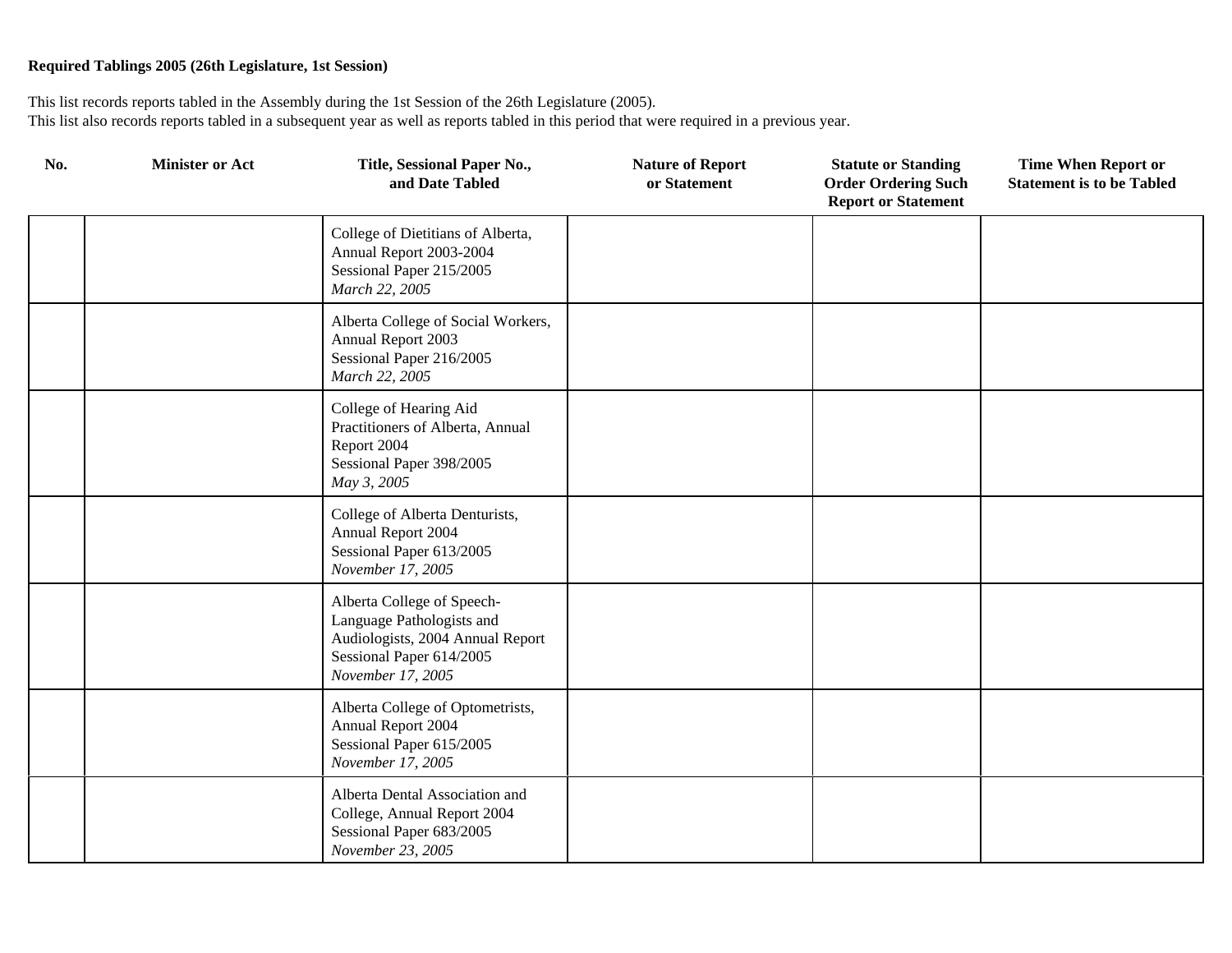| No. | <b>Minister or Act</b> | Title, Sessional Paper No.,<br>and Date Tabled                                                                                        | <b>Nature of Report</b><br>or Statement | <b>Statute or Standing</b><br><b>Order Ordering Such</b><br><b>Report or Statement</b> | <b>Time When Report or</b><br><b>Statement is to be Tabled</b> |
|-----|------------------------|---------------------------------------------------------------------------------------------------------------------------------------|-----------------------------------------|----------------------------------------------------------------------------------------|----------------------------------------------------------------|
|     |                        | College of Licensed Practical<br>Nurses of Alberta, 2004 Annual<br>Report<br>Sessional Paper 684/2005<br>November 23, 2005            |                                         |                                                                                        |                                                                |
|     |                        | College of Dietitians of Alberta,<br>Annual Report 2003-2004<br>Sessional Paper 685/2005<br>November 23, 2005                         |                                         |                                                                                        |                                                                |
|     |                        | College of Dietitians of Alberta,<br>Annual Report 2004-2005<br>Sessional Paper 686/2005<br>November 23, 2005                         |                                         | Schedule 23                                                                            |                                                                |
|     |                        | College of Alberta Psychologists,<br>Annual Report 2004-2005<br>Sessional Paper 687/2005<br>November 23, 2005                         |                                         | Schedule 22                                                                            |                                                                |
|     |                        | Alberta College of Medical<br>Laboratory Technologists, 2004<br><b>Annual Report</b><br>Sessional Paper 764/2005<br>November 29, 2005 |                                         |                                                                                        |                                                                |
|     |                        | College of Chiropractors of Alberta,<br>Annual Review 2004/2005<br>Sessional Paper 766/2005<br>November 29, 2005                      |                                         | Schedule 2                                                                             |                                                                |
|     |                        | College of Dental Technologists of<br>Alberta, 2004 Annual Report<br>Sessional Paper 765/2005<br>November 29, 2005                    |                                         |                                                                                        |                                                                |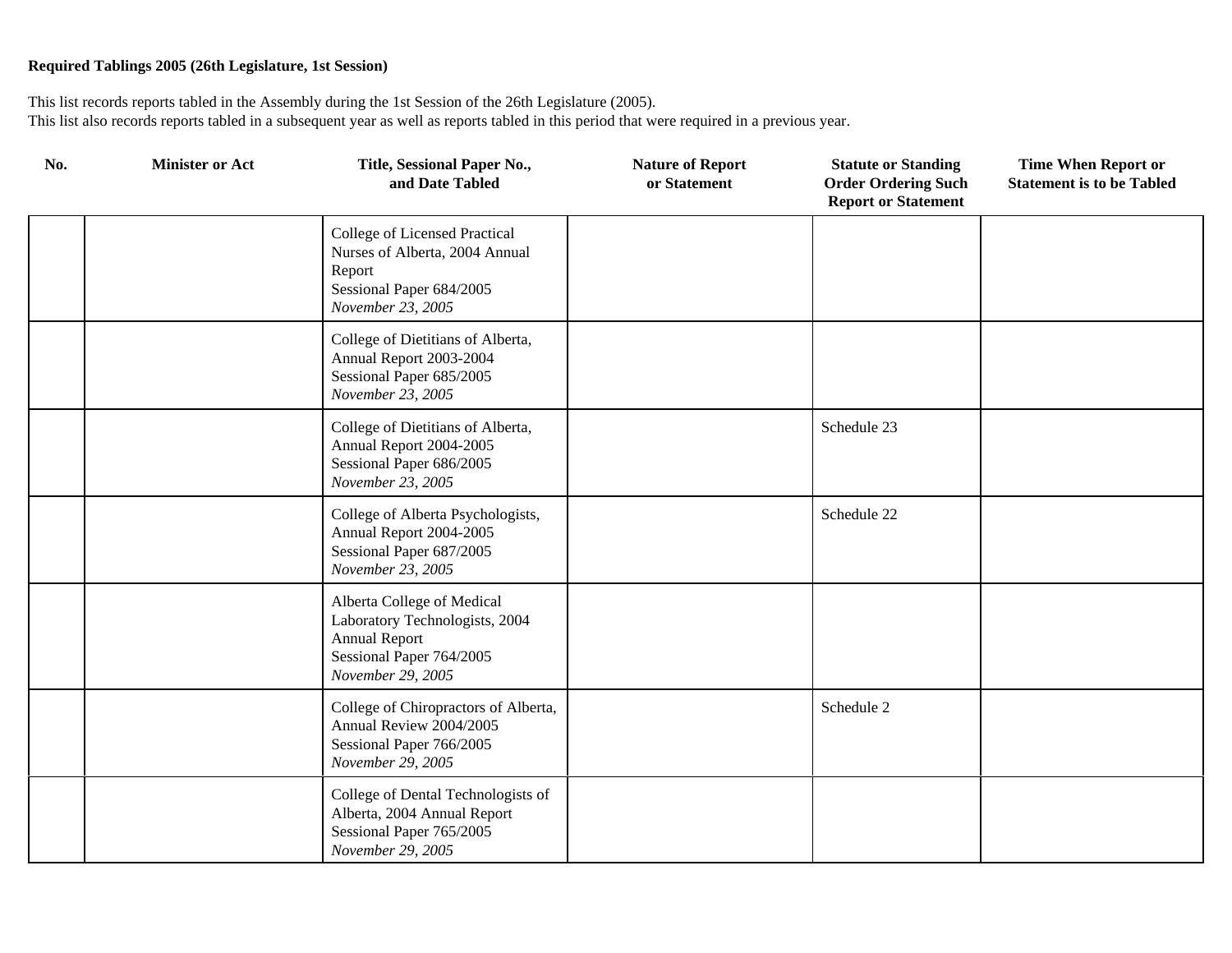| No. | <b>Minister or Act</b> | Title, Sessional Paper No.,<br>and Date Tabled                                                                                                                                                    | <b>Nature of Report</b><br>or Statement | <b>Statute or Standing</b><br><b>Order Ordering Such</b><br><b>Report or Statement</b> | <b>Time When Report or</b><br><b>Statement is to be Tabled</b> |
|-----|------------------------|---------------------------------------------------------------------------------------------------------------------------------------------------------------------------------------------------|-----------------------------------------|----------------------------------------------------------------------------------------|----------------------------------------------------------------|
|     |                        | Alberta College of Medical<br>Diagnostic and Therapeutic<br>Technologists, 2005 Annual Report<br>Sessional Paper 426/2006<br>April 25, 2006                                                       |                                         | Schedule 12                                                                            |                                                                |
|     |                        | Annual Report for the College of<br>Hearing Aid Practitioners of<br>Alberta, 2004-2005<br>Sessional Paper 427/2006<br>April 25, 2006                                                              |                                         | Schedule 9                                                                             |                                                                |
|     |                        | Alberta Dental Association and<br>College, 2004-2005 Annual Report<br>Sessional Paper 425/2006<br>April 25, 2006                                                                                  |                                         | Schedule 7                                                                             |                                                                |
|     |                        | Alberta Association of Registered<br>Nurses, 2004/05 Annual Report,<br>with attached Financial Statements<br>for the Year Ended September 30,<br>2005<br>Sessional Paper 601/2006<br>May 16, 2006 |                                         | Schedule 24                                                                            |                                                                |
|     |                        | College of Licensed Practical<br>Nurses of Alberta, 2005 Annual<br>Report<br>Sessional Paper 602/2006<br>May 16, 2006                                                                             |                                         | Schedule 10                                                                            |                                                                |
|     |                        | Alberta College of Optometrists,<br>Annual Report to Government 2005<br>Sessional Paper 691/2006<br>August 29, 2006                                                                               |                                         | Schedule 17                                                                            |                                                                |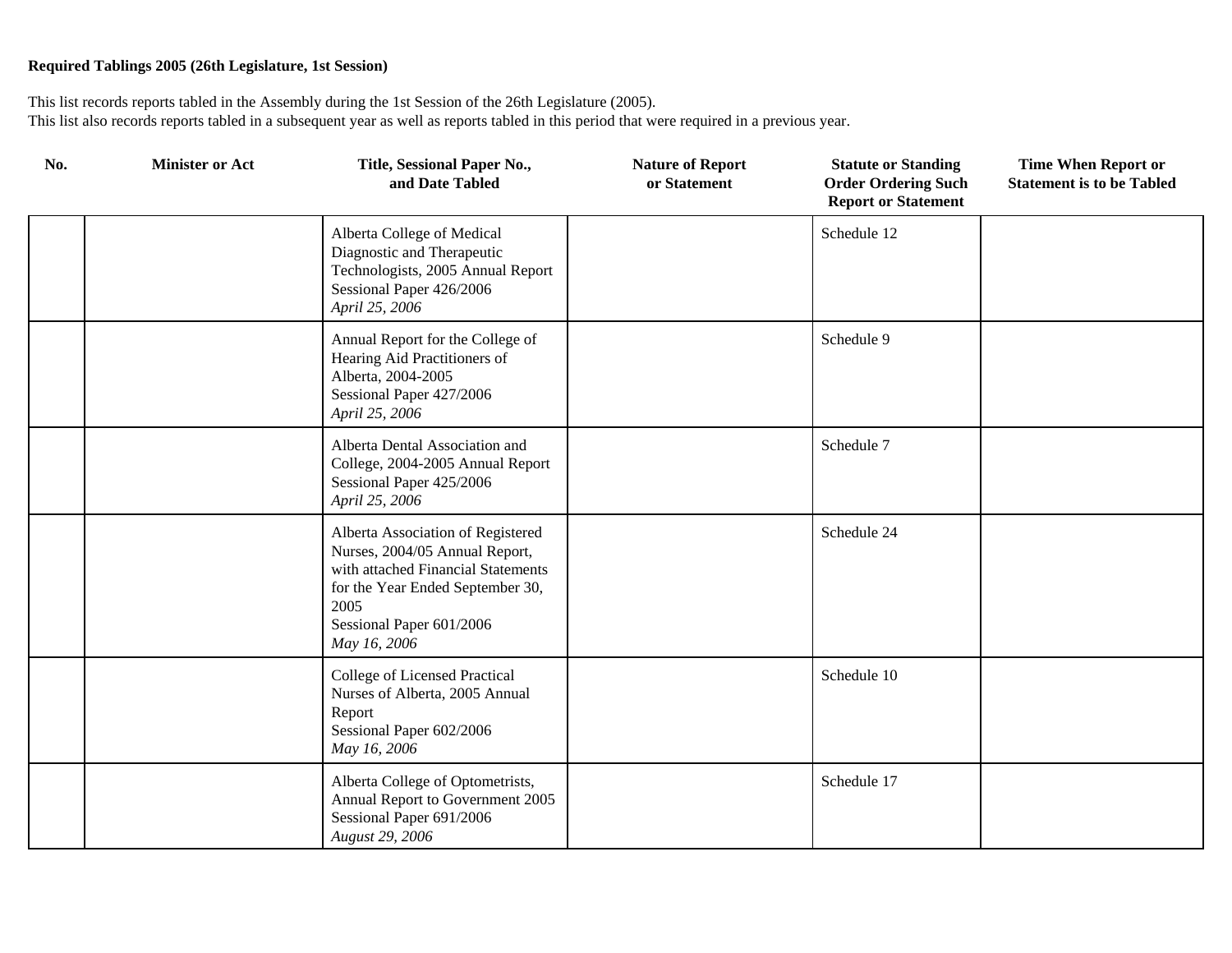| No. | <b>Minister or Act</b>                                     | Title, Sessional Paper No.,<br>and Date Tabled                                                                                            | <b>Nature of Report</b><br>or Statement | <b>Statute or Standing</b><br><b>Order Ordering Such</b><br><b>Report or Statement</b> | <b>Time When Report or</b><br><b>Statement is to be Tabled</b>                                                     |
|-----|------------------------------------------------------------|-------------------------------------------------------------------------------------------------------------------------------------------|-----------------------------------------|----------------------------------------------------------------------------------------|--------------------------------------------------------------------------------------------------------------------|
|     |                                                            | College of Alberta Dental<br>Assistants, Annual Report 2005<br>Sessional Paper 692/2006<br>August 29, 2006                                |                                         | Schedule 4                                                                             |                                                                                                                    |
|     |                                                            | College of Alberta Denturists, 2005<br><b>Annual Report</b><br>Sessional Paper 693/2006<br>August 29, 2006                                |                                         | Schedule 8                                                                             |                                                                                                                    |
|     |                                                            | Alberta College of Medical<br>Laboratory Technologists, 2005<br><b>Annual Report</b><br>Sessional Paper 694/2006<br>August 29, 2006       |                                         | Schedule 11                                                                            |                                                                                                                    |
|     |                                                            | Alberta College of Speech-<br>Language Pathologists and<br>Audiologists, 2005 Annual Report<br>Sessional Paper 129/2007<br>March 21, 2007 |                                         |                                                                                        |                                                                                                                    |
|     | Alberta College of Social<br>Workers                       | Alberta College of Social Workers,<br>Annual Report 2004<br>Sessional Paper 688/2005<br>November 23, 2005                                 |                                         | Schedule 27                                                                            |                                                                                                                    |
|     |                                                            | Alberta College of Social Workers,<br>Annual Report 2005<br>Sessional Paper 128/2007<br>March 21, 2007                                    |                                         |                                                                                        |                                                                                                                    |
| 94. | Legislative Assembly Act;<br>Government Accountability Act | Alberta Ministry of Health and<br>Wellness, Annual Report<br>2003/2004, Section I<br>Sessional Paper 50/2005<br>March 8, 2005             | Annual Report of Ministry               | Ch. L-9, sec. 45;<br>Ch. G-7, sec. 14                                                  | When completed, if Assembly is<br>sitting, or if not sitting within 15<br>days of commencement of next<br>sitting. |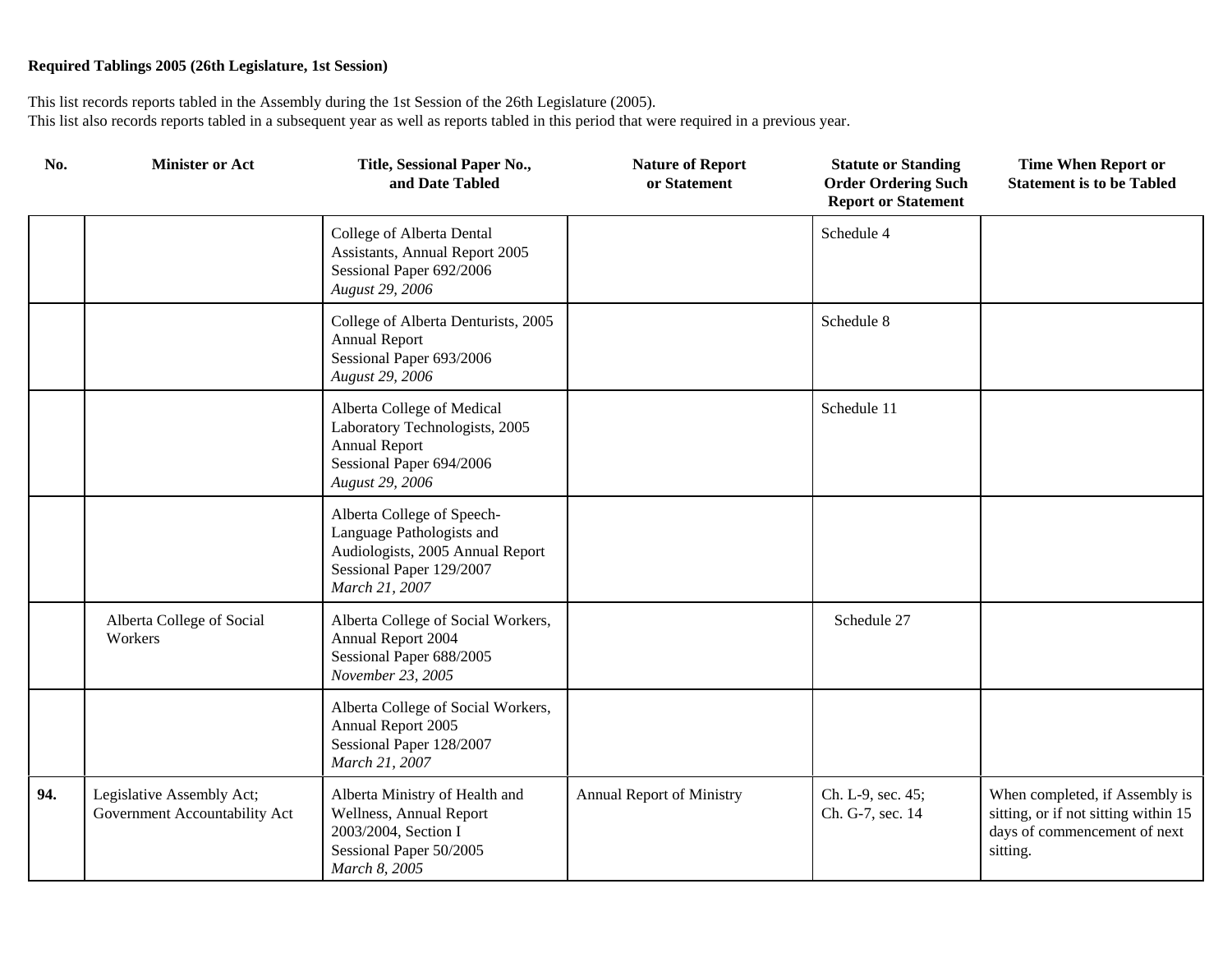| No. | <b>Minister or Act</b> | Title, Sessional Paper No.,<br>and Date Tabled                                                                                                                                                           | <b>Nature of Report</b><br>or Statement                             | <b>Statute or Standing</b><br><b>Order Ordering Such</b><br><b>Report or Statement</b> | <b>Time When Report or</b><br><b>Statement is to be Tabled</b>                                                |
|-----|------------------------|----------------------------------------------------------------------------------------------------------------------------------------------------------------------------------------------------------|---------------------------------------------------------------------|----------------------------------------------------------------------------------------|---------------------------------------------------------------------------------------------------------------|
|     |                        | Alberta Ministry of Health and<br>Wellness, Annual Report<br>2003/2004, Section II<br>Sessional Paper 51/2005<br>March 8, 2005                                                                           |                                                                     |                                                                                        |                                                                                                               |
|     |                        | Alberta Ministry of Health and<br>Wellness, Annual Report<br>2004/2005, Section I<br>Sessional Paper 575/2005<br>November 16, 2005                                                                       |                                                                     |                                                                                        |                                                                                                               |
|     |                        | Alberta Ministry of Health and<br>Wellness, Annual Report<br>2004/2005, Section II<br>Sessional Paper 575/2005<br>November 16, 2005                                                                      |                                                                     |                                                                                        |                                                                                                               |
| 95. | Mental Health Act      | Alberta Mental Health Patient<br>Advocate Office, 2003-2004<br><b>Annual Report</b><br>Sessional Paper 608/2005<br>November 17, 2005                                                                     | Annual Report of Mental Health<br><b>Patient Advocate</b>           | Ch. M-13, sec. 47(2)                                                                   | When received, if Assembly is<br>sitting and if not, within 15 days<br>after commencement of next<br>sitting. |
|     |                        | Alberta Mental Health Patient<br>Advocate Office, 2005 Annual<br>Report<br>Sessional Paper 695/2006<br>August 29, 2006                                                                                   |                                                                     |                                                                                        |                                                                                                               |
| 96. | Nursing Profession Act | Alberta Association of Registered<br>Nurses, 2003-2004 Annual Report,<br>with attached Financial Statements<br>for the Year Ended September 30,<br>2004<br>Sessional Paper 609/2005<br>November 17, 2005 | Annual Report of Alberta<br><b>Association of Registered Nurses</b> | Ch. N-8, sec. 11(2)                                                                    | When received, if Assembly is<br>sitting and if not, within 15 days<br>after commencement of next<br>sitting. |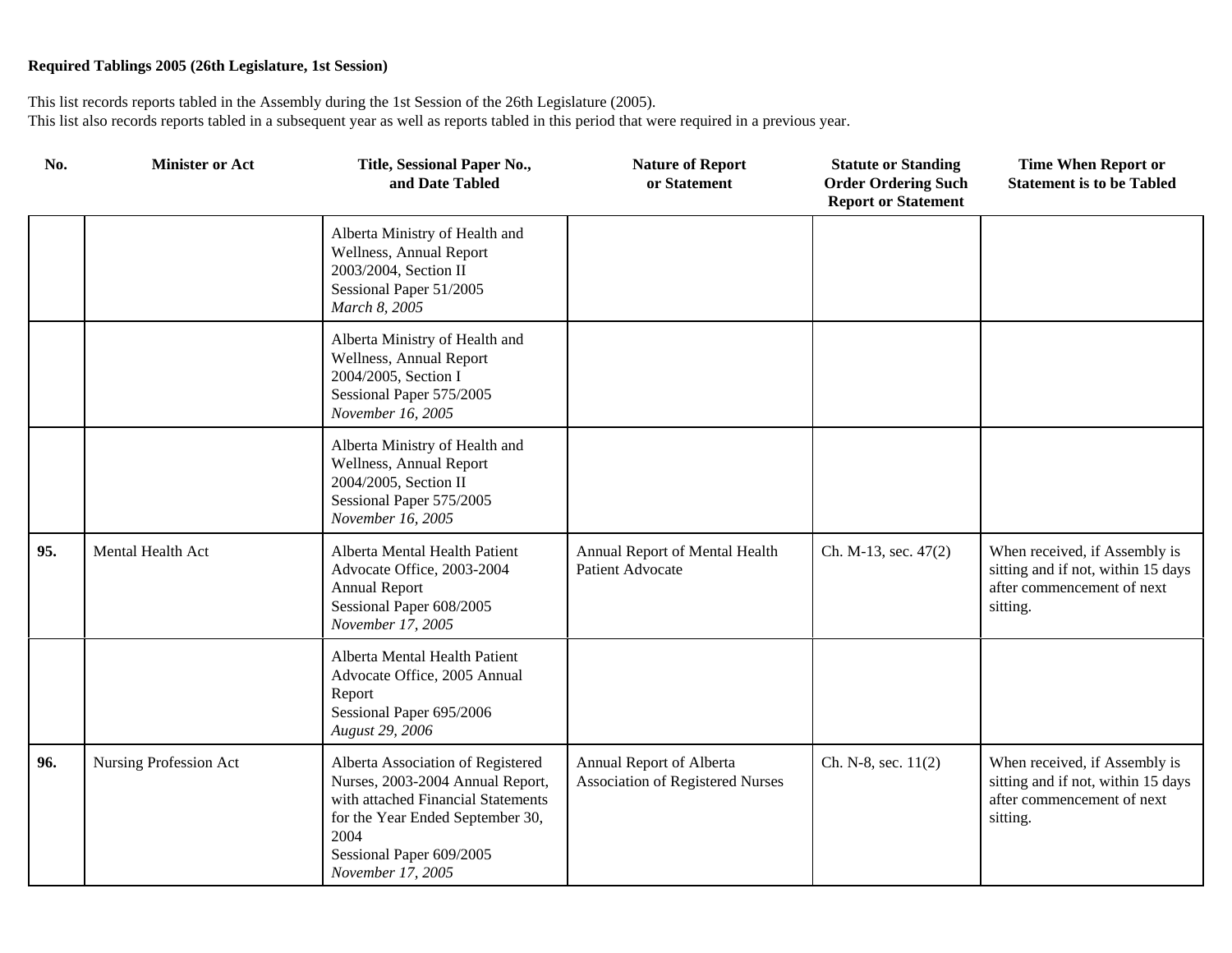| No.  | <b>Minister or Act</b>                 | Title, Sessional Paper No.,<br>and Date Tabled                                                                                                   | <b>Nature of Report</b><br>or Statement | <b>Statute or Standing</b><br><b>Order Ordering Such</b><br><b>Report or Statement</b> | <b>Time When Report or</b><br><b>Statement is to be Tabled</b>                                                    |
|------|----------------------------------------|--------------------------------------------------------------------------------------------------------------------------------------------------|-----------------------------------------|----------------------------------------------------------------------------------------|-------------------------------------------------------------------------------------------------------------------|
| 97.  | Occupational Therapy Profession<br>Act | Alberta Association of Registered<br>Occupational Therapists, 2004-2005<br><b>Annual Report</b><br>Sessional Paper 763/2005<br>November 29, 2005 | Annual Report of Association            | Ch. O-3, sec. 4(4)                                                                     | When received, if Assembly is<br>sitting, or if not sitting within 15<br>days of commencement of next<br>sitting. |
| 98.  | Opticians Act                          | Alberta Opticians Association,<br>Annual Report 2003<br>Sessional Paper 98/2005<br>March 9, 2005                                                 | Annual Report of Association            | Ch. O-9, sec. 9(2)                                                                     | When received, if Assembly is<br>sitting and if not, within 15 days<br>after commencement of next<br>sitting.     |
|      |                                        | Alberta Opticians Association,<br>Annual Report 2004<br>Sessional Paper 609/2005<br>November 17, 2005                                            |                                         |                                                                                        |                                                                                                                   |
|      |                                        | Alberta Opticians Association,<br>Annual Report 2005<br>Sessional Paper 696/2006<br>August 29, 2006                                              |                                         |                                                                                        |                                                                                                                   |
| 99.  | Pharmaceutical Profession Act          | Alberta College of Pharmacists,<br>Annual Report 2003/2004<br>Sessional Paper 94/2005<br>March 9, 2005                                           | Annual Report of College                | Ch. P-12, sec. 7(4)                                                                    | When received, if Assembly is<br>sitting and if not, within 15 days<br>after commencement of next<br>sitting.     |
|      |                                        | Alberta College of Pharmacists,<br>Annual Report 2004-2005<br>Sessional Paper 612/2005<br>November 17, 2005                                      |                                         |                                                                                        |                                                                                                                   |
| 100. | Physical Therapy Profession Act        | College of Physical Therapists of<br>Alberta, 2004-2005 Annual Report<br>Sessional Paper 369/2007<br>May 7, 2007                                 | Annual Report of College                | Ch. P-14, sec. 8(4)                                                                    | When received, if Assembly is<br>sitting and if not, within 15 days<br>after commencement of next<br>sitting.     |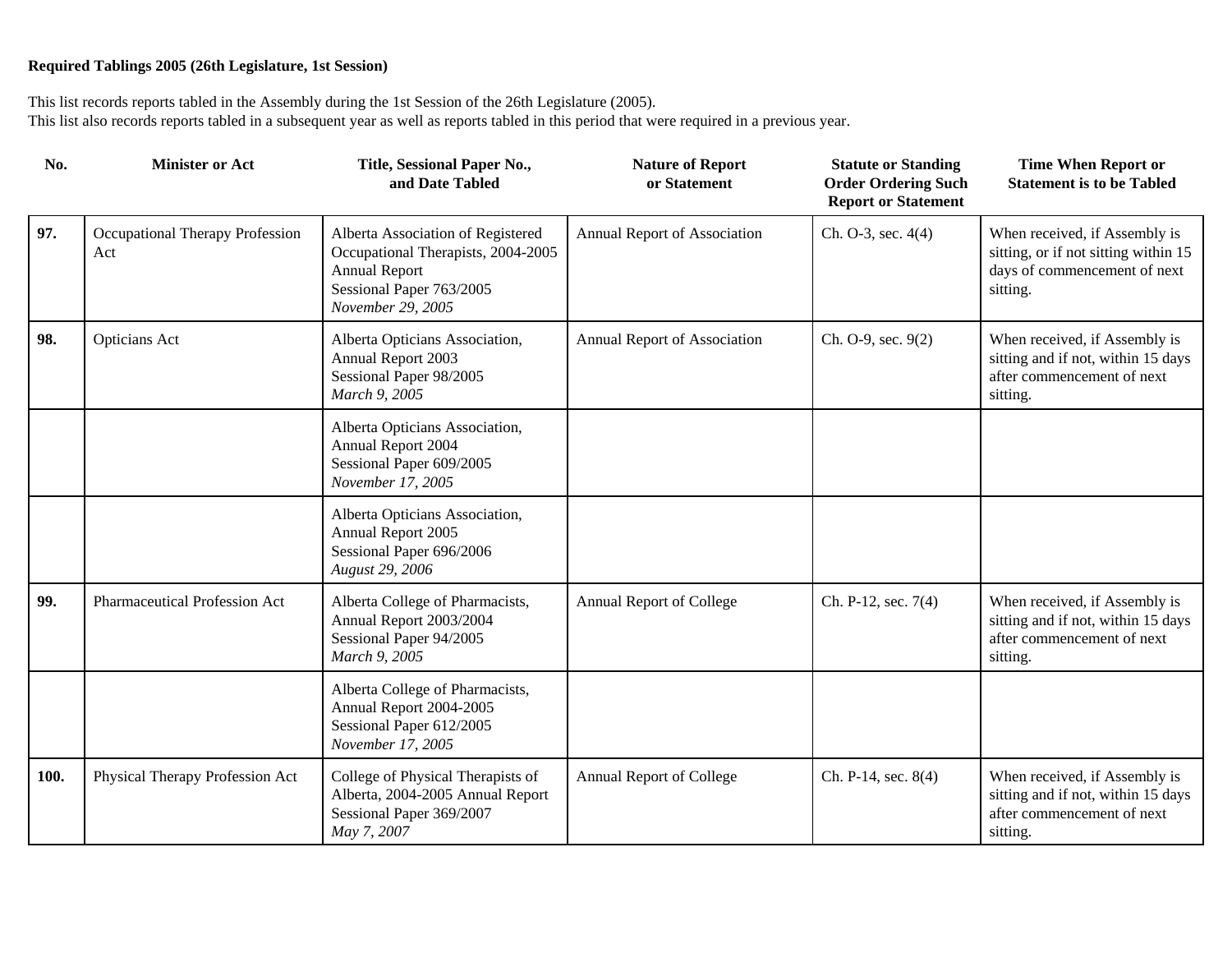| No.  | <b>Minister or Act</b>          | Title, Sessional Paper No.,<br>and Date Tabled                                                                        | <b>Nature of Report</b><br>or Statement                   | <b>Statute or Standing</b><br><b>Order Ordering Such</b><br><b>Report or Statement</b> | <b>Time When Report or</b><br><b>Statement is to be Tabled</b>                                                   |
|------|---------------------------------|-----------------------------------------------------------------------------------------------------------------------|-----------------------------------------------------------|----------------------------------------------------------------------------------------|------------------------------------------------------------------------------------------------------------------|
| 101. | Psychology Profession Act       |                                                                                                                       | Annual Report of College                                  | Ch. P-36, sec. 7(2)                                                                    | When received, if Assembly is<br>sitting and if not, within 15 days<br>after commencement of next<br>sitting.    |
| 102. | Public Health Act               | Public Health Appeal Board,<br>Annual Report 2004<br>Sessional Paper 397/2005<br>May 3, 2005                          | Annual Report of Public Health<br>Appeal Board            | Ch. P-37, sec. 7(2)                                                                    | When received, if Assembly is<br>in session and if not, within 15<br>days after commencement of<br>next session. |
| 103. | Regional Health Authorities Act | Chinook Health Region Annual<br>Report 2003-2004<br>Sessional Paper 89/2005<br>March 9, 2005                          | Annual Report of each Regional<br><b>Health Authority</b> | Ch. R-10, sec. 14(3)                                                                   | When received, if Assembly is<br>sitting and if not, within 15 days<br>of commencement of next<br>sitting.       |
|      |                                 | Palliser Health Region, Annual<br>Report 2003-2004<br>Sessional Paper 90/2005<br>March 9, 2005                        |                                                           |                                                                                        |                                                                                                                  |
|      |                                 | Calgary Health Region, 2003-2004<br><b>Annual Report</b><br>Sessional Paper 91/2005<br>March 9, 2005                  |                                                           |                                                                                        |                                                                                                                  |
|      |                                 | David Thompson Health Region,<br>Annual Report April 2003 - March<br>2004<br>Sessional Paper 92/2005<br>March 9, 2005 |                                                           |                                                                                        |                                                                                                                  |
|      |                                 | East Central Health, Annual Report<br>2003-2004<br>Sessional Paper 93/2005<br>March 9, 2005                           |                                                           |                                                                                        |                                                                                                                  |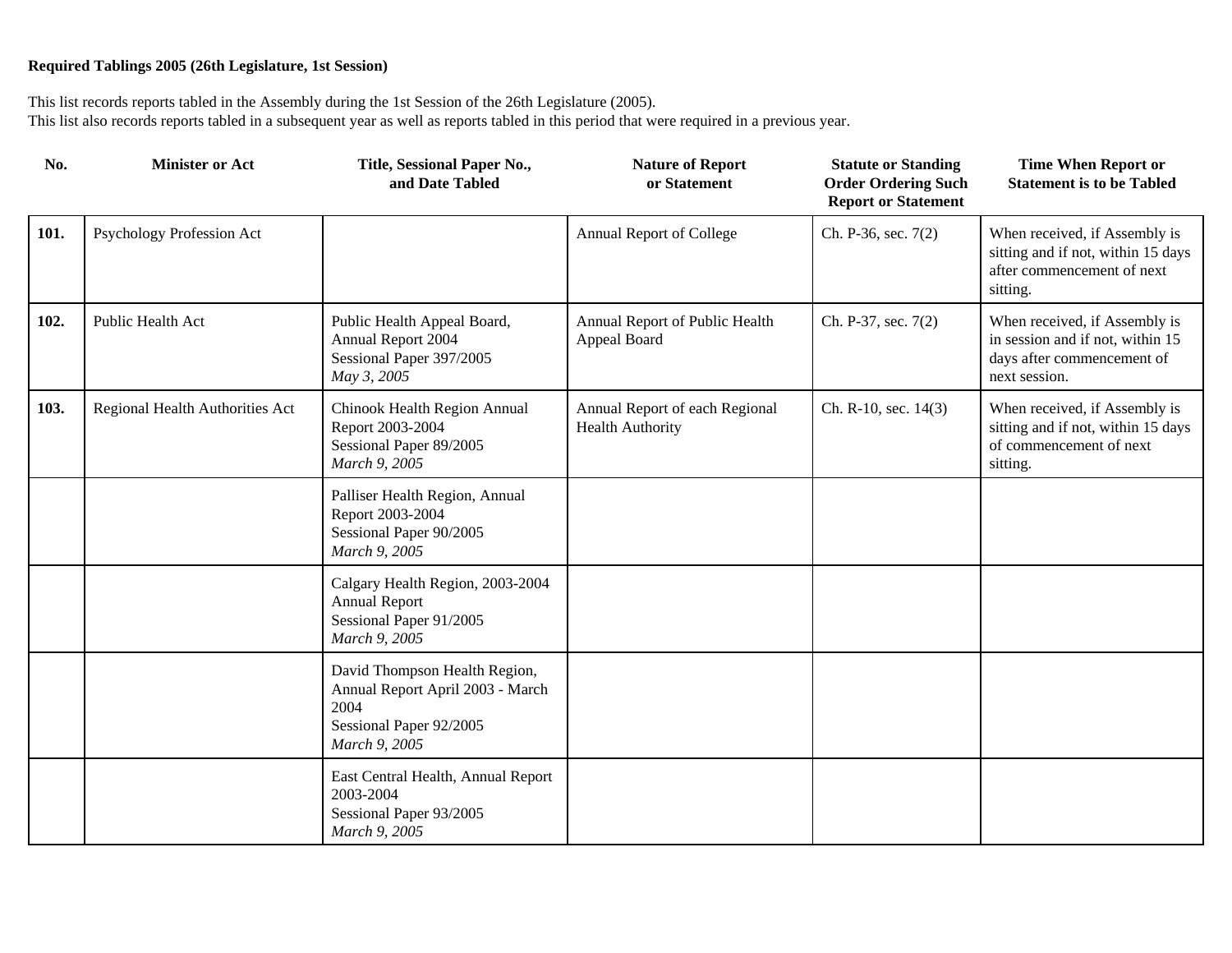| No. | <b>Minister or Act</b> | Title, Sessional Paper No.,<br>and Date Tabled                                                            | <b>Nature of Report</b><br>or Statement | <b>Statute or Standing</b><br><b>Order Ordering Such</b><br><b>Report or Statement</b> | <b>Time When Report or</b><br><b>Statement is to be Tabled</b> |
|-----|------------------------|-----------------------------------------------------------------------------------------------------------|-----------------------------------------|----------------------------------------------------------------------------------------|----------------------------------------------------------------|
|     |                        | Capital Health, Annual Report<br>2003-2004<br>Sessional Paper 131/2005<br>March 15, 2005                  |                                         |                                                                                        |                                                                |
|     |                        | Aspen Regional Health, Annual<br>Report 2003-2004<br>Sessional Paper 132/2005<br>March 15, 2005           |                                         |                                                                                        |                                                                |
|     |                        | Peace Country Health, Annual<br>Report 2003-2004<br>Sessional Paper 133/2005<br>March 15, 2005            |                                         |                                                                                        |                                                                |
|     |                        | Northern Lights Health Region,<br>Annual Report 2003-04<br>Sessional Paper 141/2005<br>March 16, 2005     |                                         |                                                                                        |                                                                |
|     |                        | Aspen Regional Health, 2004-2005<br><b>Annual Report</b><br>Sessional Paper 617/2005<br>November 17, 2005 |                                         |                                                                                        |                                                                |
|     |                        | Peace Country Health, Annual<br>Report 2004-2005<br>Sessional Paper 618/2005<br>November 17, 2005         |                                         |                                                                                        |                                                                |
|     |                        | Calgary Health Region, 2004-2005<br><b>Annual Report</b><br>Sessional Paper 619/2005<br>November 17, 2005 |                                         |                                                                                        |                                                                |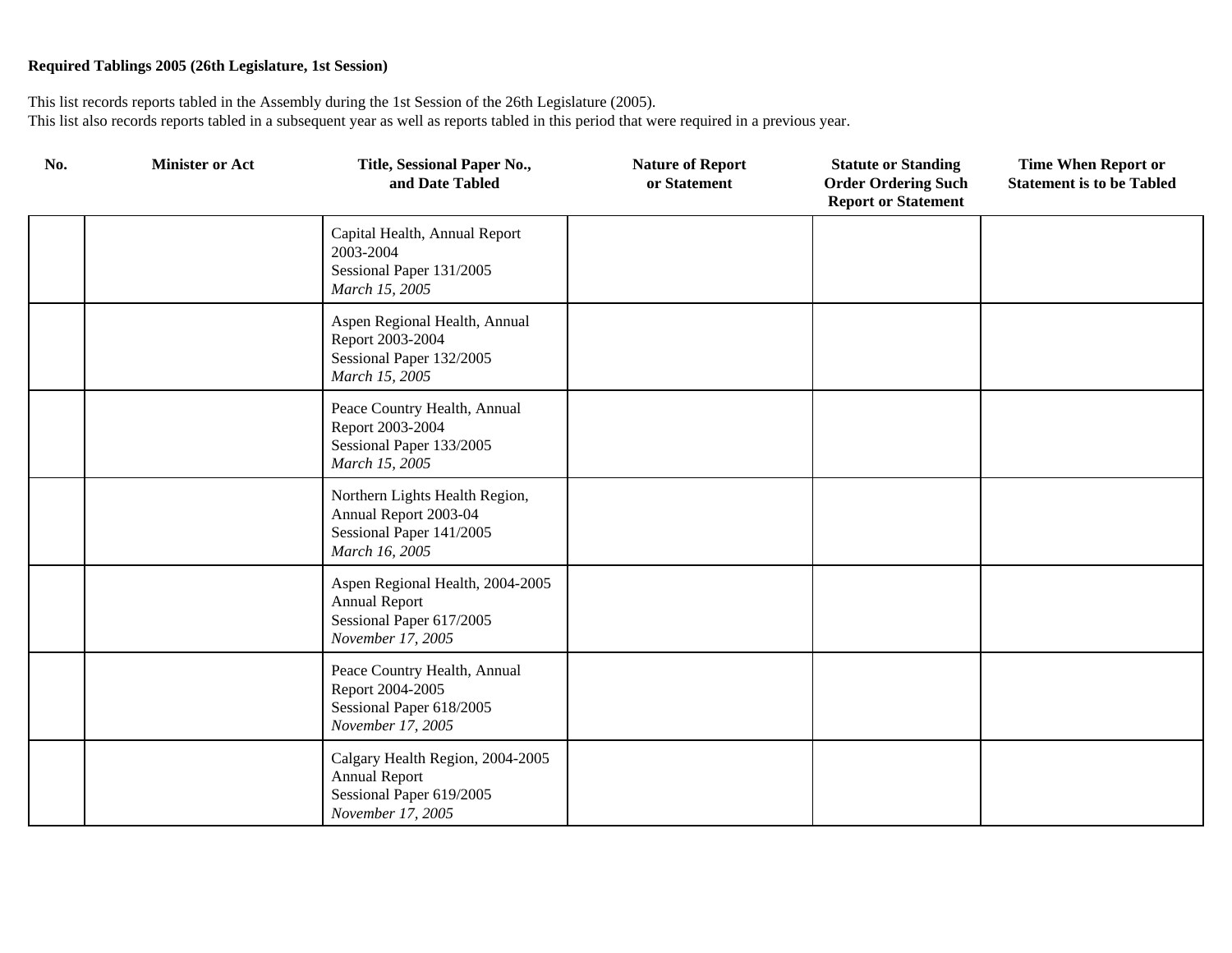| No.  | <b>Minister or Act</b>          | Title, Sessional Paper No.,<br>and Date Tabled                                                             | <b>Nature of Report</b><br>or Statement                | <b>Statute or Standing</b><br><b>Order Ordering Such</b><br><b>Report or Statement</b> | <b>Time When Report or</b><br><b>Statement is to be Tabled</b>                                             |
|------|---------------------------------|------------------------------------------------------------------------------------------------------------|--------------------------------------------------------|----------------------------------------------------------------------------------------|------------------------------------------------------------------------------------------------------------|
|      |                                 | Capital Health, Annual Report<br>2004-2005<br>Sessional Paper 620/2005<br>November 17, 2005                |                                                        |                                                                                        |                                                                                                            |
|      |                                 | East Central Health, Annual Report<br>2004-2005<br>Sessional Paper 621/2005<br>November 17, 2005           |                                                        |                                                                                        |                                                                                                            |
|      |                                 | Palliser Health Region, Annual<br>Report 2004-2005<br>Sessional Paper 622/2005<br>November 17, 2005        |                                                        |                                                                                        |                                                                                                            |
|      |                                 | Northern Lights Health Region,<br>Annual Report 2004/2005<br>Sessional Paper 623/2005<br>November 17, 2005 |                                                        |                                                                                        |                                                                                                            |
|      |                                 | David Thompson Health Region,<br>Annual Report 2004-2005<br>Sessional Paper 624/2005<br>November 17, 2005  |                                                        |                                                                                        |                                                                                                            |
|      |                                 | Chinook Health Region, Annual<br>Report 2004-2005<br>Sessional Paper 625/2005<br>November 17, 2005         |                                                        |                                                                                        |                                                                                                            |
| 104. | Regional Health Authorities Act | Alberta Mental Health Board,<br>2003-2004 Annual Report<br>Sessional Paper 143/2005<br>March 16, 2005      | Annual Report of Alberta Mental<br><b>Health Board</b> | Ch. R-10, sec. 14(3)<br>(Alta. Reg. 286/94)                                            | When received, if Assembly is<br>sitting and if not, within 15 days<br>of commencement of next<br>sitting. |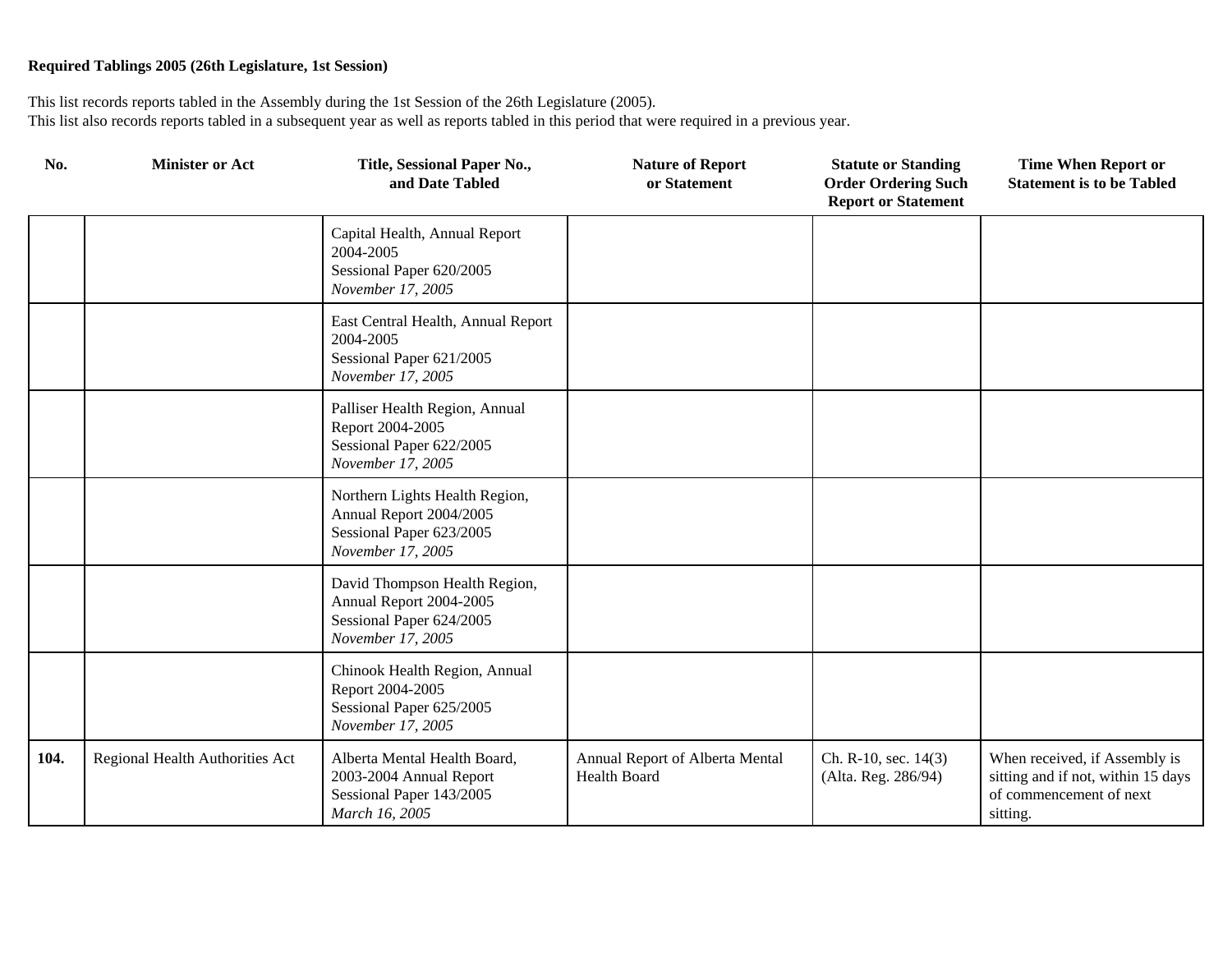| No.  | <b>Minister or Act</b>                                     | Title, Sessional Paper No.,<br>and Date Tabled                                                                                                                     | <b>Nature of Report</b><br>or Statement | <b>Statute or Standing</b><br><b>Order Ordering Such</b><br><b>Report or Statement</b> | <b>Time When Report or</b><br><b>Statement is to be Tabled</b>                                                |
|------|------------------------------------------------------------|--------------------------------------------------------------------------------------------------------------------------------------------------------------------|-----------------------------------------|----------------------------------------------------------------------------------------|---------------------------------------------------------------------------------------------------------------|
|      |                                                            | Alberta Mental Health Board,<br>2004/05 Annual Report<br>Sessional Paper 616/2005<br>November 17, 2005                                                             |                                         |                                                                                        |                                                                                                               |
|      | <b>Human Resources and</b><br><b>Employment, Minister</b>  |                                                                                                                                                                    |                                         |                                                                                        |                                                                                                               |
| 105. | Architects Act                                             | Alberta Association of Architects,<br>2004 Annual Report<br>Sessional Paper 447/2005<br>May 12, 2005                                                               | Annual Report of Association            | Ch. A-44, sec. 6(4)                                                                    | When received, if Assembly is<br>sitting and if not, within 15 days<br>after commencement of next<br>sitting. |
|      |                                                            | Alberta Association of Architects,<br>2005 Annual Report<br>Sessional Paper 66/2006<br>March 6, 2006                                                               |                                         |                                                                                        |                                                                                                               |
| 106. | Engineering, Geological and<br>Geophysical Professions Act | APEGGA (Association of<br>Professional Engineers, Geologists<br>and Geophysicists of Alberta),<br>Annual Report 2004<br>Sessional Paper 448/2005<br>May 12, 2005   | Annual Report of Association            | Ch. E-11, sec. $12(4)$                                                                 | When received, if Assembly is<br>sitting and if not, within 15 days<br>after commencement of next<br>sitting. |
|      |                                                            | APEGGA (Association of<br>Professional Engineers, Geologists<br>and Geophysicists of Alberta),<br>Annual Report 2005<br>Sessional Paper 442/2006<br>April 27, 2006 |                                         |                                                                                        |                                                                                                               |
| 107. | Government Accountability Act                              | Budget 2005 Business Plans<br>Sessional Paper322/2005<br>April 13, 2005                                                                                            | <b>Business Plan</b>                    | Ch. G-7, sec. 3, sec. 13                                                               | When the Minister of Finance<br>tables Estimates as outlined in<br>Ch. G-7, sec. 4.                           |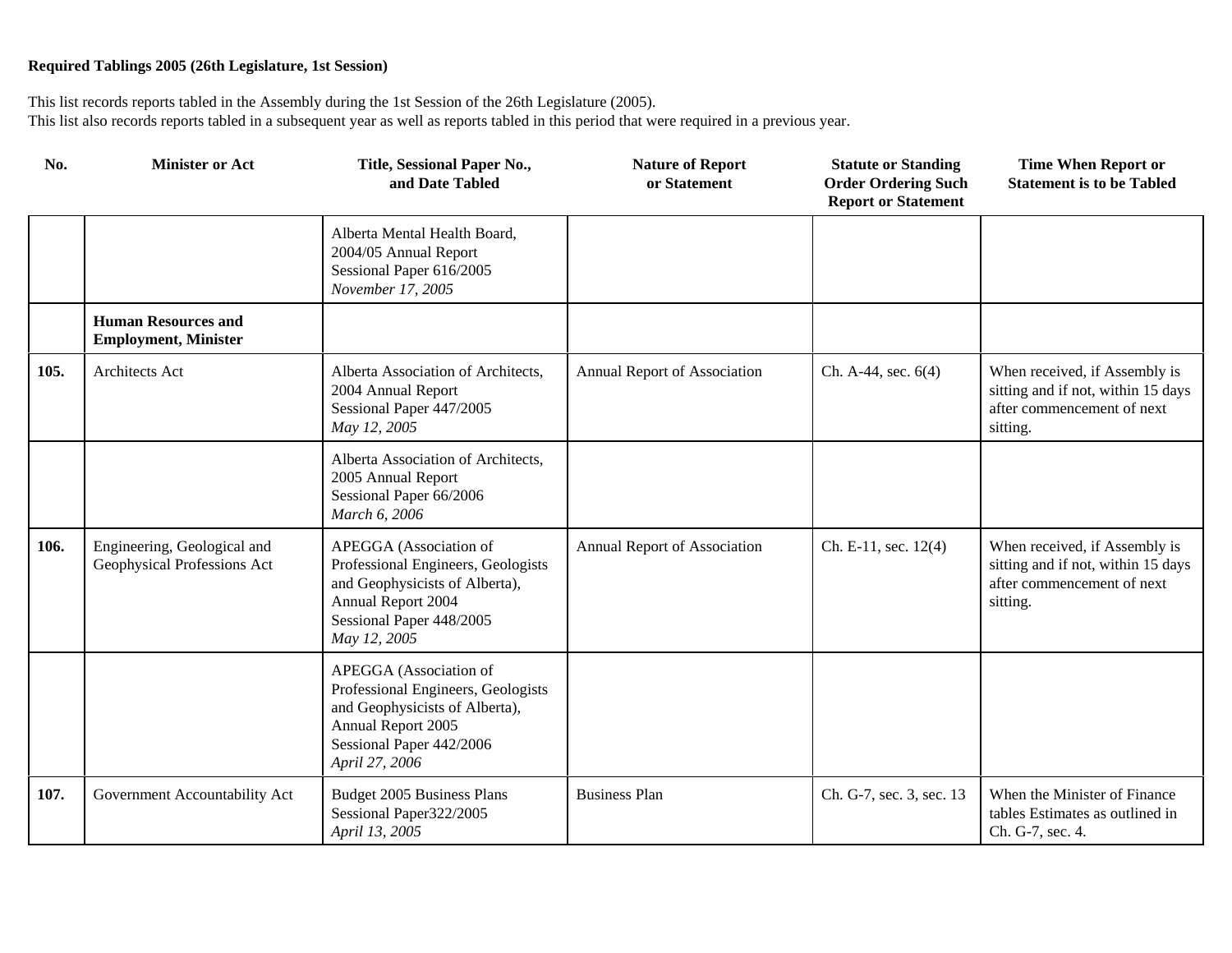| No.  | <b>Minister or Act</b>                                                     | Title, Sessional Paper No.,<br>and Date Tabled                                                                                                                                              | <b>Nature of Report</b><br>or Statement    | <b>Statute or Standing</b><br><b>Order Ordering Such</b><br><b>Report or Statement</b> | <b>Time When Report or</b><br><b>Statement is to be Tabled</b>                                                |
|------|----------------------------------------------------------------------------|---------------------------------------------------------------------------------------------------------------------------------------------------------------------------------------------|--------------------------------------------|----------------------------------------------------------------------------------------|---------------------------------------------------------------------------------------------------------------|
| 108. | Government Organization Act<br>(see also Minister of Municipal<br>Affairs) | Alberta Boilers Safety Association,<br>Annual Report 2005<br>Sessional Paper 686/2006<br>August 29, 2006                                                                                    | Annual Report of a Delegated<br>Person     | Ch. G-10, Schedule 10,<br>sec. $10(3)$                                                 | When received, if Assembly is<br>sitting and if not, within 15 days<br>after commencement of next<br>sitting. |
|      |                                                                            | Petroleum Tank Management<br>Association of Alberta, Annual<br>Report 2005<br>Sessional Paper 688/2006<br>August 29, 2006                                                                   |                                            |                                                                                        |                                                                                                               |
|      |                                                                            | Alberta Elevating Devices and<br><b>Amusement Rides Safety</b><br>Association, Annual Report, April<br>1, 2004 to March 31, 2005<br>Sessional Paper 643/2005<br>November 21, 2005           |                                            |                                                                                        |                                                                                                               |
| 109. | <b>Labour Relations Code</b>                                               |                                                                                                                                                                                             | Annual Report of Labour Relations<br>Board | Ch. L-1, sec. 20(2)                                                                    | When received, if Assembly is<br>sitting and if not, within 15 days<br>after commencement of next<br>sitting. |
| 110. | Land Surveyors Act                                                         | Alberta Land Surveyors'<br>Association, Report of Proceedings<br>of the Ninety-fifth Annual General<br>Meeting (2004)<br>Sessional Paper 449/2005<br>May 12, 2005                           | Annual Report of Association               | Ch. L-3, sec. 9(4)                                                                     | When received, if Assembly is<br>sitting and if not, within 15 days<br>after commencement of next<br>sitting. |
|      |                                                                            | Alberta Land Surveyors'<br>Association, Report of Proceedings<br>of the Ninety-sixth Annual General<br>Meeting, April 21 to April 23, 2005<br>Sessional Paper 689/2005<br>November 23, 2005 |                                            |                                                                                        |                                                                                                               |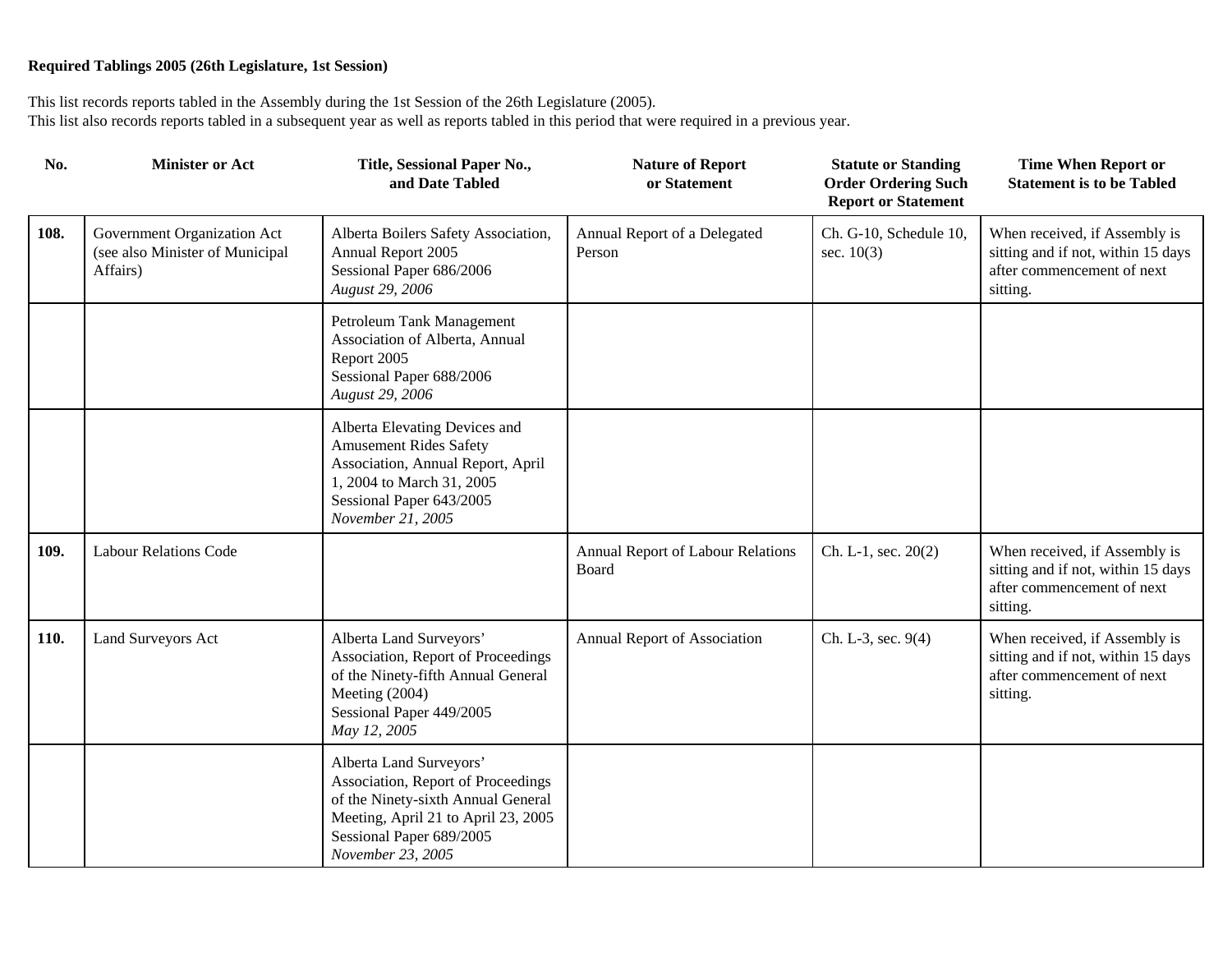| No.  | <b>Minister or Act</b>                                     | Title, Sessional Paper No.,<br>and Date Tabled                                                                                         | <b>Nature of Report</b><br>or Statement                    | <b>Statute or Standing</b><br><b>Order Ordering Such</b><br><b>Report or Statement</b> | <b>Time When Report or</b><br><b>Statement is to be Tabled</b>                                                     |
|------|------------------------------------------------------------|----------------------------------------------------------------------------------------------------------------------------------------|------------------------------------------------------------|----------------------------------------------------------------------------------------|--------------------------------------------------------------------------------------------------------------------|
| 111. | Legislative Assembly Act;<br>Government Accountability Act | Human Resources and<br>Employment, Ministry Annual<br>Report, 2003/2004<br>Sessional Paper 52/2005<br>March 8, 2005                    | <b>Annual Report of Ministry</b>                           | Ch. L-9, sec. 45;<br>Ch. G-7, sec. 14                                                  | When completed, if Assembly is<br>sitting, or if not sitting within 15<br>days of commencement of next<br>sitting. |
|      |                                                            | Human Resources and<br>Employment, Ministry Annual<br>Report 2004/2005<br>Sessional Paper 577/2005<br>November 16, 2005                |                                                            |                                                                                        |                                                                                                                    |
| 112. | Public Service Act                                         |                                                                                                                                        | Annual Report on Personnel<br><b>Administration Office</b> | Ch. P-42, sec. 6(2)                                                                    | At next ensuing sitting.                                                                                           |
| 113. | <b>Regulated Accounting Profession</b><br>Act              | <b>Certified General Accountants</b><br>Association of Alberta, Annual<br>Report 2005<br>Sessional Paper 692/2005<br>November 23, 2005 | Annual Reports of all Accounting<br>Organizations          | Ch. R-12, sec. 25(2)                                                                   | When received, if Assembly is<br>sitting and if not, within 15 days<br>after commencement of next<br>sitting.      |
| 114. | <b>Regulated Forestry Profession Act</b>                   | College of Alberta Professional<br>Forest Technologists, 2004 Annual<br>Report<br>Sessional Paper 450/2005<br>May 12, 2005             | Annual Report of College                                   | Ch. R-13, sec. 4(2)                                                                    | When received, if Assembly is<br>sitting and if not, within 15 days<br>after commencement of next<br>sitting.      |
|      |                                                            | College of Alberta Professional<br>Foresters, Annual Report 2004-05<br>Sessional Paper 690/2005<br>November 23, 2005                   |                                                            |                                                                                        |                                                                                                                    |
|      |                                                            | College of Alberta Professional<br>Forest Technologists, 2005 Annual<br>Report<br>Sessional Paper 566/2006<br>May 11, 2006             | Annual Report of College                                   | Ch. R-13, sec. 4(2)                                                                    | When received, if Assembly is<br>sitting and if not, within 15 days<br>after commencement of next<br>sitting.      |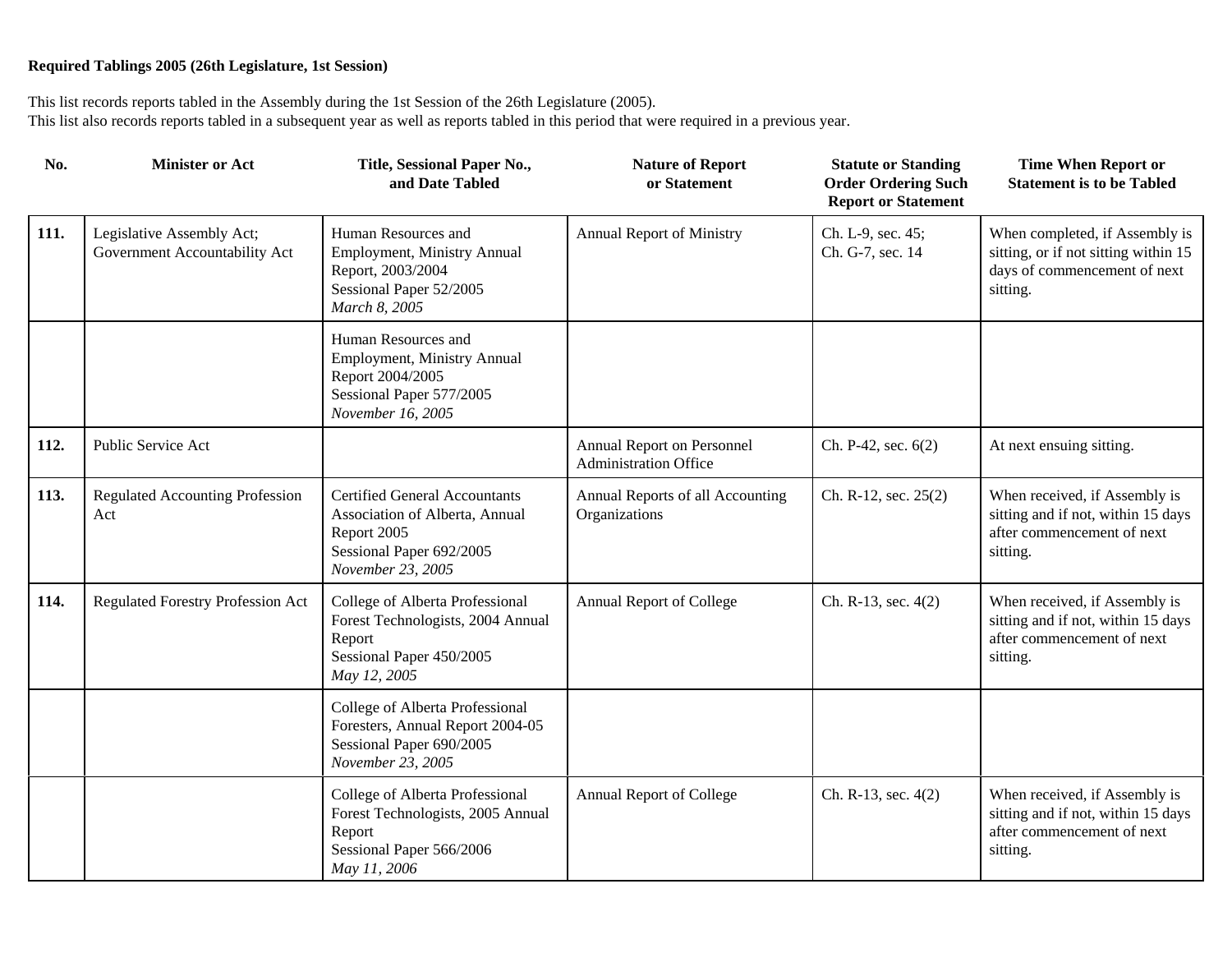| No.  | <b>Minister or Act</b>                                       | Title, Sessional Paper No.,<br>and Date Tabled                                                                            | <b>Nature of Report</b><br>or Statement                                                                                            | <b>Statute or Standing</b><br><b>Order Ordering Such</b><br><b>Report or Statement</b> | <b>Time When Report or</b><br><b>Statement is to be Tabled</b>                                                     |
|------|--------------------------------------------------------------|---------------------------------------------------------------------------------------------------------------------------|------------------------------------------------------------------------------------------------------------------------------------|----------------------------------------------------------------------------------------|--------------------------------------------------------------------------------------------------------------------|
| 115. | Veterinary Profession Act                                    | Alberta Veterinary Medical<br>Association, 2005 Annual Report<br>Sessional Paper 202/2006<br>March 20, 2006               | Annual Report of Association                                                                                                       | Ch. V-2, sec. 7(4)                                                                     | When received, if Assembly is<br>sitting and if not, within 15 days<br>after commencement of next<br>sitting.      |
| 116. | Workers' Compensation Act                                    | Workers' Compensation Board,<br>2005 Annual Report<br>Sessional Paper 735/2006<br>August 31, 2006                         | Report by Board on status of<br>research to determine if certain<br>cancers sustained by firefighters are<br>occupational diseases | Ch. W-15, sec. 24.1(6)                                                                 | When received, if Assembly is<br>in session and if not, within 15<br>days after commencement of<br>next session.   |
| 117. | Workers' Compensation Act                                    | WCB - Alberta (Workers'<br>Compensation Board), 2004 Annual<br>Report<br>Sessional Paper 691/2005<br>November 23, 2005    | Annual Report of Board and 5 Year<br><b>Actuarial Evaluation</b>                                                                   | Ch. W-15, sec. 93(5),<br>(6)                                                           | When received, if Assembly is<br>in session and if not, within 15<br>days after commencement of<br>next session.   |
|      | <b>Infrastructure and</b><br><b>Transportation, Minister</b> |                                                                                                                           |                                                                                                                                    |                                                                                        |                                                                                                                    |
| 118. | Government Accountability Act                                | Budget 2005 Business Plans<br>Sessional Paper322/2005<br>April 13, 2005                                                   | <b>Business Plan</b>                                                                                                               | Ch. G-7, sec. 3, sec. 13                                                               | When the Minister of Finance<br>tables Estimates as outlined in<br>Ch. G-7, sec. 4.                                |
| 119. | Legislative Assembly Act;<br>Government Accountability Act   | Alberta Infrastructure, Annual<br>Report, 2003-2004<br>Sessional Paper 53/2005<br>March 8, 2005                           | <b>Annual Report of Ministry</b>                                                                                                   | Ch. L-9, sec. 45;<br>Ch. G-7, sec. 14                                                  | When completed, if Assembly is<br>sitting, or if not sitting within 15<br>days of commencement of next<br>sitting. |
|      |                                                              | Alberta Transportation, Annual<br>Report 2003-2004<br>Sessional Paper 54/2005<br>March 8, 2005                            |                                                                                                                                    |                                                                                        |                                                                                                                    |
|      |                                                              | Alberta Infrastructure and<br>Transportation, Annual Report<br>2004-2005<br>Sessional Paper 578/2005<br>November 16, 2005 |                                                                                                                                    |                                                                                        |                                                                                                                    |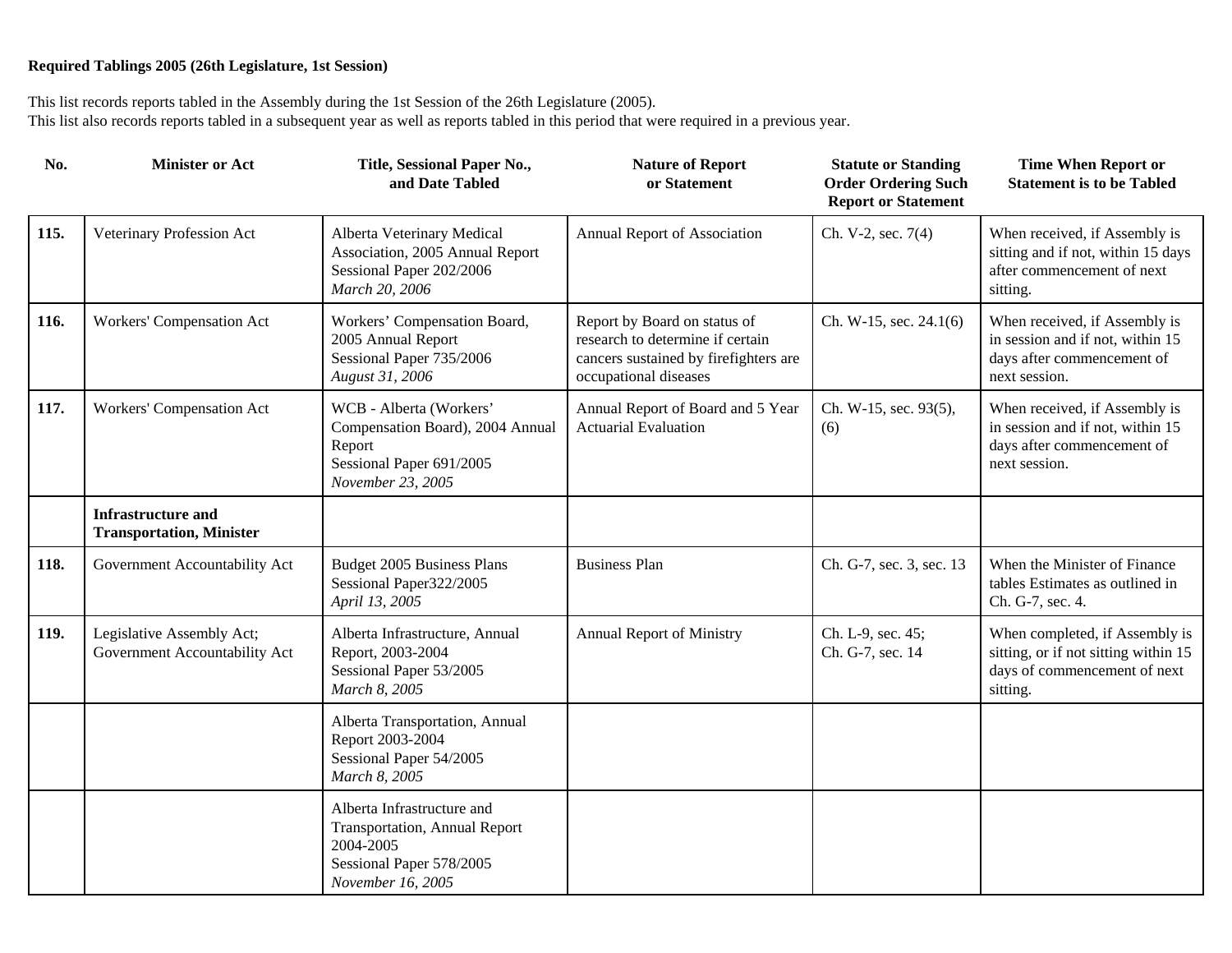| No.  | <b>Minister or Act</b>                                                     | Title, Sessional Paper No.,<br>and Date Tabled                                                                                                                                                                                                                                                                                                                                                           | <b>Nature of Report</b><br>or Statement | <b>Statute or Standing</b><br><b>Order Ordering Such</b><br><b>Report or Statement</b> | <b>Time When Report or</b><br><b>Statement is to be Tabled</b>                                                     |
|------|----------------------------------------------------------------------------|----------------------------------------------------------------------------------------------------------------------------------------------------------------------------------------------------------------------------------------------------------------------------------------------------------------------------------------------------------------------------------------------------------|-----------------------------------------|----------------------------------------------------------------------------------------|--------------------------------------------------------------------------------------------------------------------|
|      | <b>Innovation and Science, Minister</b>                                    |                                                                                                                                                                                                                                                                                                                                                                                                          |                                         |                                                                                        |                                                                                                                    |
| 120. | Alberta Heritage Foundation for<br>Medical Research Act                    | Alberta Heritage Foundation for<br>Medical Research (AHFMR),<br>Programs and Financial Highlights,<br>April 1, 2004-March 31, 2005 and<br>Triennial Highlights 2002-2005,<br>with attached AHFMR 2006<br>calendar<br>Sessional Paper 773/2005<br>November 30, 2005                                                                                                                                       | Annual Report of Foundation             | Ch. A-21, sec. 22                                                                      | When prepared, if Assembly is<br>sitting and if not, within 15 days<br>after commencement of next<br>sitting.      |
| 121. | Alberta Heritage Foundation for<br>Science and Engineering Research<br>Act | Alberta Ingenuity Fund (Alberta<br>Heritage Foundation for Science<br>and Engineering), 04/05 Annual<br>Report<br>Sessional Paper 99/2006<br>March 9, 2006                                                                                                                                                                                                                                               | Annual Report of Foundation             | Ch. A-22, sec. 22                                                                      | When received, if Assembly is<br>sitting and if not, within 15 days<br>after commencement of next<br>sitting.      |
| 122. | Government Accountability Act                                              | Budget 2005 Business Plans<br>Sessional Paper322/2005<br>April 13, 2005                                                                                                                                                                                                                                                                                                                                  | <b>Business Plan</b>                    | Ch. G-7, sec. 3, sec. 13                                                               | When the Minister of Finance<br>tables Estimates as outlined in<br>Ch. G-7, sec. 4.                                |
| 123. | Legislative Assembly Act;<br>Government Accountability Act                 | Ministry of Innovation and Science,<br>Annual Report, 2003-2004,<br>(includes Alberta Science and<br>Research Authority, Alberta<br>Research Council Inc., Alberta<br>Informatics Circle of Research<br>Excellence Inc., Alberta Heritage<br>Foundation for Medical Research,<br>and Alberta Heritage Foundation<br>for Science and Engineering<br>Research)<br>Sessional Paper 55/2005<br>March 8, 2005 | Annual Report of Ministry               | Ch. L-9, sec. 45;<br>Ch. G-7, sec. 14                                                  | When completed, if Assembly is<br>sitting, or if not sitting within 15<br>days of commencement of next<br>sitting. |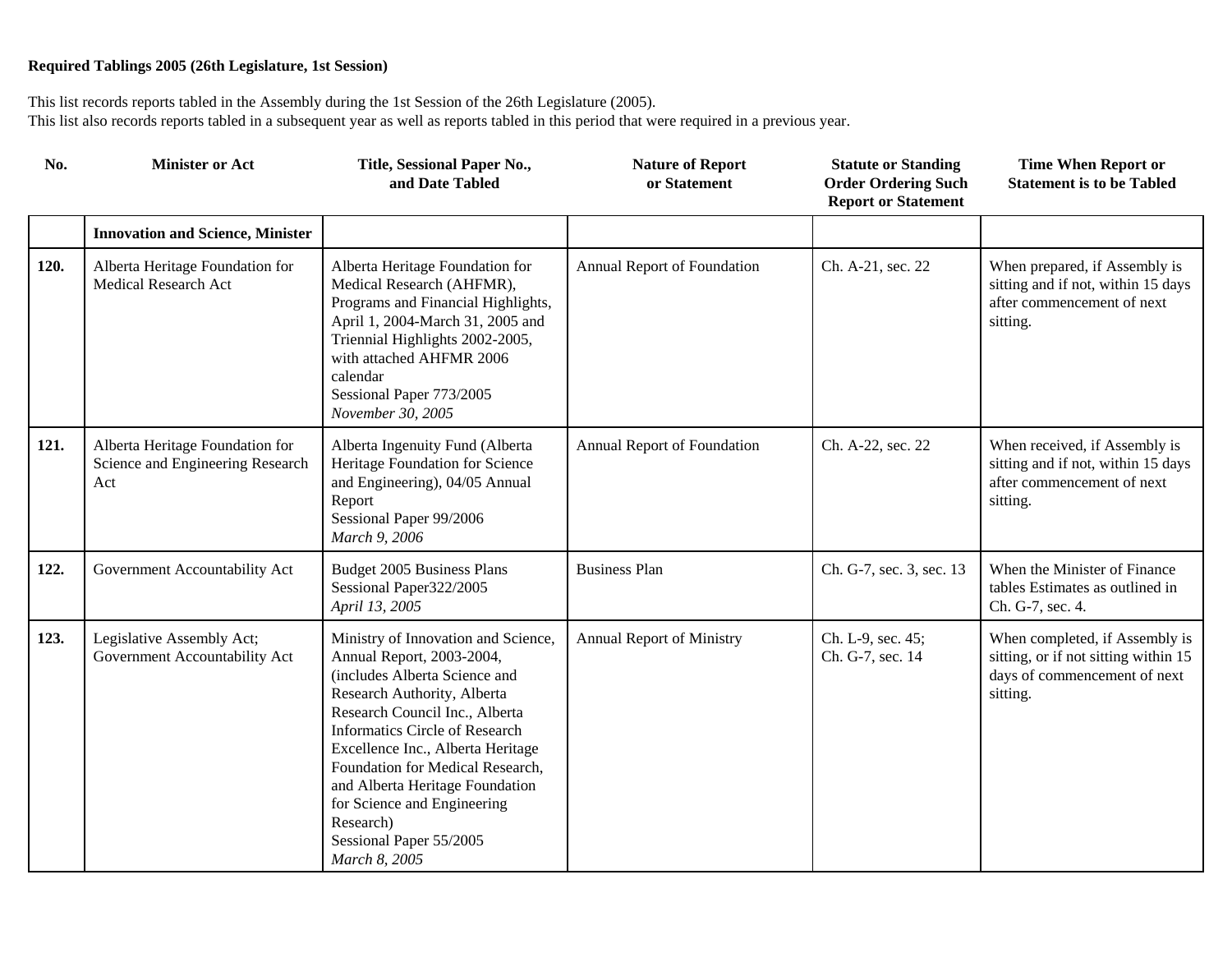| No.  | <b>Minister or Act</b>                                                             | Title, Sessional Paper No.,<br>and Date Tabled                                                                                                                                                                                                                                                                                                                                                       | <b>Nature of Report</b><br>or Statement | <b>Statute or Standing</b><br><b>Order Ordering Such</b><br><b>Report or Statement</b> | <b>Time When Report or</b><br><b>Statement is to be Tabled</b>                                                     |
|------|------------------------------------------------------------------------------------|------------------------------------------------------------------------------------------------------------------------------------------------------------------------------------------------------------------------------------------------------------------------------------------------------------------------------------------------------------------------------------------------------|-----------------------------------------|----------------------------------------------------------------------------------------|--------------------------------------------------------------------------------------------------------------------|
|      |                                                                                    | Alberta Innovation and Science,<br>Annual Report 2004-2005 (includes<br>Alberta Science and Research<br>Authority, Alberta Research<br>Council Inc., Alberta Informatics<br>Circle of Research Excellence Inc.,<br>Alberta Heritage Foundation for<br>Medical Research, and Alberta<br>Heritage Foundation for Science<br>and Engineering Research)<br>Sessional Paper 579/2005<br>November 16, 2005 |                                         |                                                                                        |                                                                                                                    |
|      | <b>International and</b><br><b>Intergovernmental Relations,</b><br><b>Minister</b> |                                                                                                                                                                                                                                                                                                                                                                                                      |                                         |                                                                                        |                                                                                                                    |
| 124. | Government Accountability Act                                                      | Budget 2005 Business Plans<br>Sessional Paper 322/2005<br>April 13, 2005                                                                                                                                                                                                                                                                                                                             | <b>Business Plan</b>                    | Ch. G-7, sec. 3, sec. 13                                                               | When the Minister of Finance<br>tables Estimates as outlined in<br>Ch. G-7, sec. 4.                                |
| 125. | Legislative Assembly Act;<br>Government Accountability Act                         | Government of Alberta Ministry of<br>International and Intergovernmental<br>Relations, 31st Annual Report for<br>the Fiscal Year April 1, 2003 -<br>March 31, 2004<br>Sessional Paper 56/2005<br>March 8, 2005                                                                                                                                                                                       | <b>Annual Report of Ministry</b>        | Ch. L-9, sec. 45;<br>Ch. G-7, sec. 14                                                  | When completed, if Assembly is<br>sitting, or if not sitting within 15<br>days of commencement of next<br>sitting. |
|      |                                                                                    | Alberta International and<br>Intergovernmental Relations,<br>Annual Report 2004-05<br>Sessional Paper 580/2005<br>November 16, 2005                                                                                                                                                                                                                                                                  |                                         |                                                                                        |                                                                                                                    |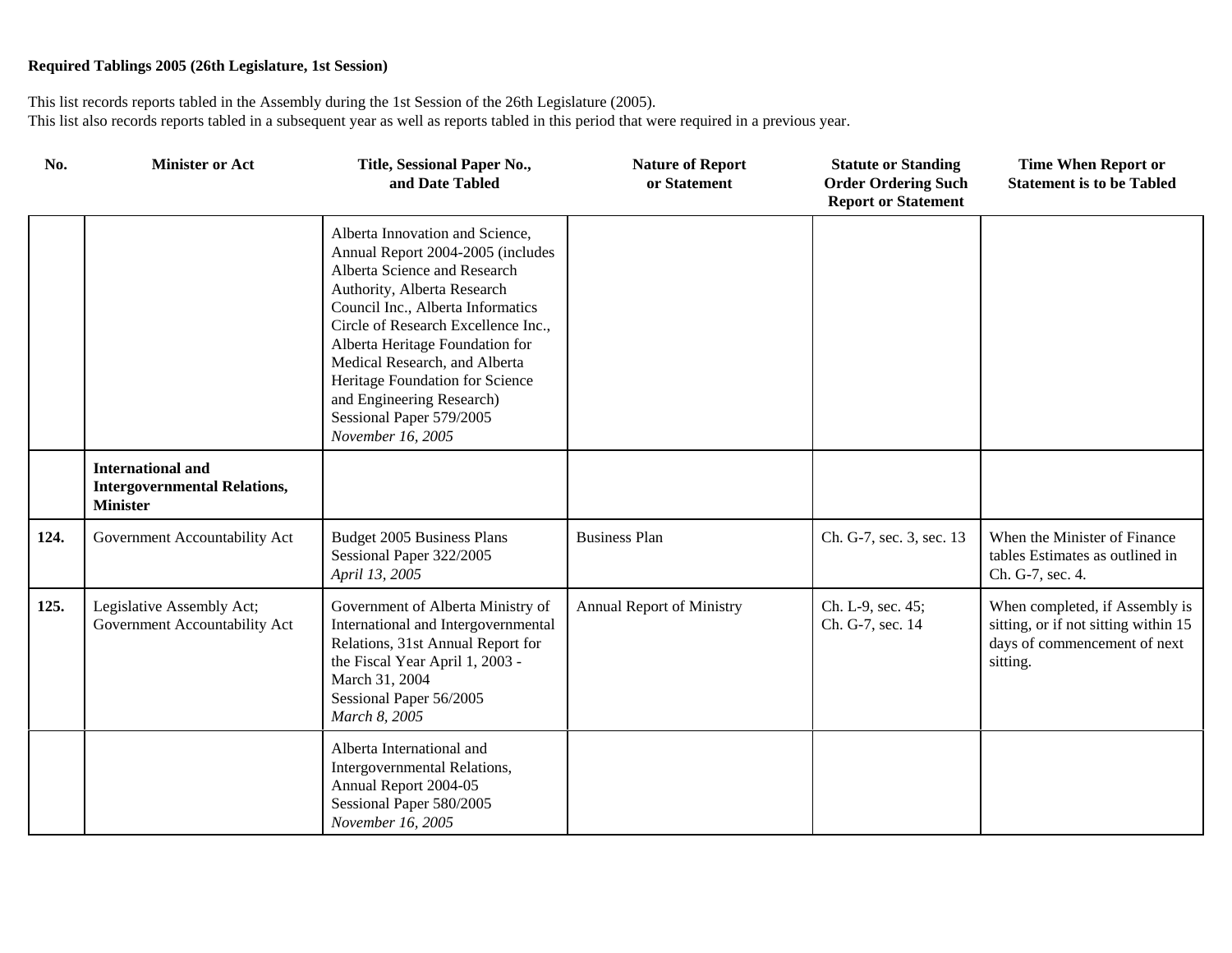| No.  | <b>Minister or Act</b>                                  | Title, Sessional Paper No.,<br>and Date Tabled                                                                                                                         | <b>Nature of Report</b><br>or Statement                                             | <b>Statute or Standing</b><br><b>Order Ordering Such</b><br><b>Report or Statement</b> | <b>Time When Report or</b><br><b>Statement is to be Tabled</b>                                                |
|------|---------------------------------------------------------|------------------------------------------------------------------------------------------------------------------------------------------------------------------------|-------------------------------------------------------------------------------------|----------------------------------------------------------------------------------------|---------------------------------------------------------------------------------------------------------------|
|      | <b>Justice and Attorney General,</b><br><b>Minister</b> |                                                                                                                                                                        |                                                                                     |                                                                                        |                                                                                                               |
| 126. | Government Accountability Act                           | Budget 2005 Business Plans<br>Sessional Paper322/2005<br>April 13, 2005                                                                                                | <b>Business Plan</b>                                                                | Ch. G-7, sec. 3, sec. 13                                                               | When the Minister of Finance<br>tables Estimates as outlined in<br>Ch. G-7, sec. 4.                           |
| 127. | <b>Legal Profession Act</b>                             | Law Society of Alberta, Annual<br>Report 2004<br>Sessional Paper 365/2005<br>April 26, 2005                                                                            | Annual Report of the Law Society                                                    | Ch. L-8, sec. 5(4)                                                                     | When received, if Assembly in<br>session and if not, within 15<br>days after commencement of<br>next sitting. |
|      |                                                         | Law Society of Alberta, Annual<br>Report 2005<br>Sessional Paper 537/2006<br>May 9, 2006                                                                               |                                                                                     |                                                                                        |                                                                                                               |
| 128. | <b>Legal Profession Act</b>                             | Alberta Law Foundation, Thirty-<br>first Annual Report 2004 (Fiscal<br>Year Ended March 31st)<br>Sessional Paper 154/2005<br>March 16, 2005                            | Summary of Affairs and Audited<br><b>Balance Sheet of Alberta Law</b><br>Foundation | Ch. L-8, sec.124(2)                                                                    | When received, if Assembly in<br>session and if not, within 15<br>days after commencement of<br>next sitting. |
|      |                                                         | Alberta Law Foundation, Audited<br>Financial Statements and Other<br>Financial Information, Year ended<br>March 31, 2004<br>Sessional Paper 155/2005<br>March 16, 2005 |                                                                                     |                                                                                        |                                                                                                               |
|      |                                                         | Alberta Law Foundation, Thirty-<br>second Annual Report 2005 (Fiscal<br>Year Ended March 31st)<br>Sessional Paper 591/2005<br>November 16, 2005                        |                                                                                     |                                                                                        |                                                                                                               |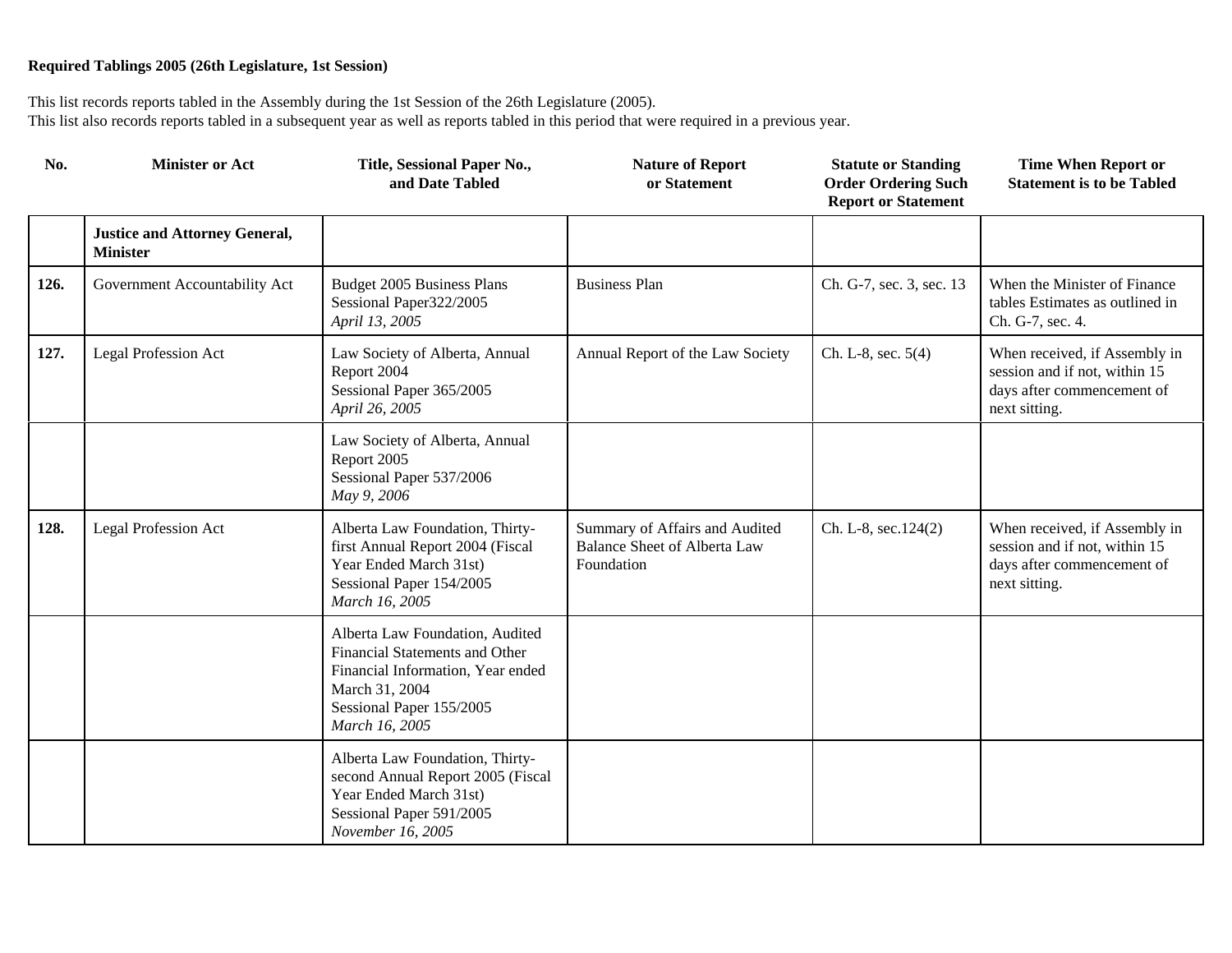| No.  | <b>Minister or Act</b>                                                                  | Title, Sessional Paper No.,<br>and Date Tabled                                                                                                                            | <b>Nature of Report</b><br>or Statement | <b>Statute or Standing</b><br><b>Order Ordering Such</b><br><b>Report or Statement</b> | <b>Time When Report or</b><br><b>Statement is to be Tabled</b>                                                                |
|------|-----------------------------------------------------------------------------------------|---------------------------------------------------------------------------------------------------------------------------------------------------------------------------|-----------------------------------------|----------------------------------------------------------------------------------------|-------------------------------------------------------------------------------------------------------------------------------|
|      |                                                                                         | Alberta Law Foundation, Audited<br>Financial Statements and Other<br>Financial Information, Year ended<br>March 31, 2005<br>Sessional Paper 592/2005<br>November 16, 2005 |                                         |                                                                                        |                                                                                                                               |
| 129. | Legislative Assembly Act;<br>Government Accountability Act                              | Alberta Justice, Annual Report,<br>2003/04<br>Sessional Paper 57/2005<br>March 8, 2005                                                                                    | Annual Report of Ministry               | Ch. L-9, sec. 45;<br>Ch. G-7, sec. 14                                                  | When completed, if Assembly is<br>sitting, or if not sitting within 15<br>days of commencement of next<br>sitting.            |
|      |                                                                                         | Alberta Justice, Annual Report,<br>2004-05<br>Sessional Paper 581/2005<br>November 16, 2005                                                                               |                                         |                                                                                        |                                                                                                                               |
|      | <b>Municipal Affairs, Minister</b>                                                      |                                                                                                                                                                           |                                         |                                                                                        |                                                                                                                               |
| 130. | Government Accountability Act                                                           | <b>Budget 2005 Business Plans</b><br>Sessional Paper322/2005<br>April 13, 2005                                                                                            | <b>Business Plan</b>                    | Ch. G-7, sec. 3, sec. 13                                                               | When the Minister of Finance<br>tables Estimates as outlined in<br>Ch. G-7, sec. 4.                                           |
| 131. | Government Organization Act<br>(also see Minister of Human<br>Resources and Employment) | Alberta Boilers Safety Association,<br>Annual Report 2003<br>Sessional Paper 25/2005<br>March 7, 2005                                                                     | Annual Report of a Delegated<br>Person  | Ch. G-10, Schedule 10,<br>sec. $10(3)$                                                 | When received, if Assembly is<br>sitting and if not, within 15 days<br>after the commencement of the<br>next ensuing sitting. |
|      |                                                                                         | Petroleum Tank Management<br>Association of Alberta, Annual<br>Report 2003<br>Sessional Paper 27/2005<br>March 7, 2005                                                    |                                         |                                                                                        |                                                                                                                               |
|      |                                                                                         | Alberta Boilers Safety Association,<br>Annual Report 2004<br>Sessional Paper 642/2005<br>November 21, 2005                                                                |                                         |                                                                                        |                                                                                                                               |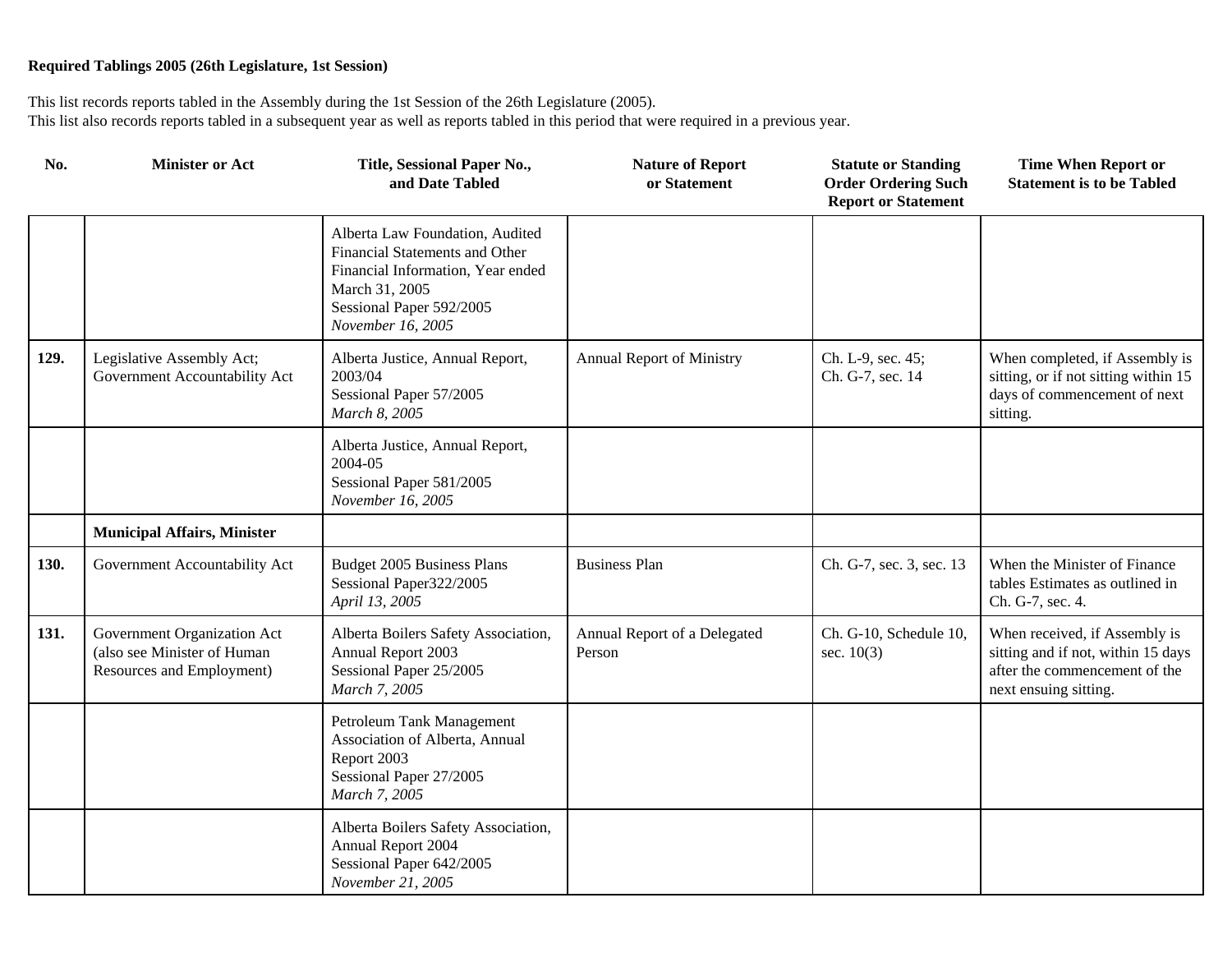| No.  | <b>Minister or Act</b>                                     | Title, Sessional Paper No.,<br>and Date Tabled                                                                                                                                    | <b>Nature of Report</b><br>or Statement | <b>Statute or Standing</b><br><b>Order Ordering Such</b><br><b>Report or Statement</b> | <b>Time When Report or</b><br><b>Statement is to be Tabled</b>                                              |
|------|------------------------------------------------------------|-----------------------------------------------------------------------------------------------------------------------------------------------------------------------------------|-----------------------------------------|----------------------------------------------------------------------------------------|-------------------------------------------------------------------------------------------------------------|
|      |                                                            | Petroleum Tank Management<br>Association of Alberta, Annual<br>Report 2004<br>Sessional Paper 644/2005<br>November 21, 2005                                                       |                                         |                                                                                        |                                                                                                             |
|      |                                                            | Alberta Elevating Devices and<br><b>Amusement Rides Safety</b><br>Association, Annual Report, April<br>1, 2004 to March 31, 2005<br>Sessional Paper 643/2005<br>November 21, 2005 |                                         |                                                                                        |                                                                                                             |
|      |                                                            | Alberta Boilers Safety Association,<br>Annual Report 2005<br>Sessional Paper 686/2006<br>August 29, 2006                                                                          |                                         |                                                                                        |                                                                                                             |
|      |                                                            | Petroleum Tank Management<br>Association of Alberta, Annual<br>Report 2005<br>Sessional Paper 688/2006<br>August 29, 2006                                                         |                                         |                                                                                        |                                                                                                             |
| 132. | Legislative Assembly Act;<br>Government Accountability Act | Alberta Municipal Affairs,<br>2003-2004 Annual Report<br>Sessional Paper 59/2005<br>March 8, 2005                                                                                 | <b>Annual Report of Ministry</b>        | Ch. L-9, sec. 45;<br>Ch. G-7, sec. 14                                                  | When completed, if Assembly is<br>sitting and if not, within 15 days<br>of commencement of next<br>sitting. |
|      |                                                            | Alberta Municipal Affairs,<br>2004-2005 Annual Report<br>Sessional Paper 582/2005<br>November 16, 2005                                                                            |                                         |                                                                                        |                                                                                                             |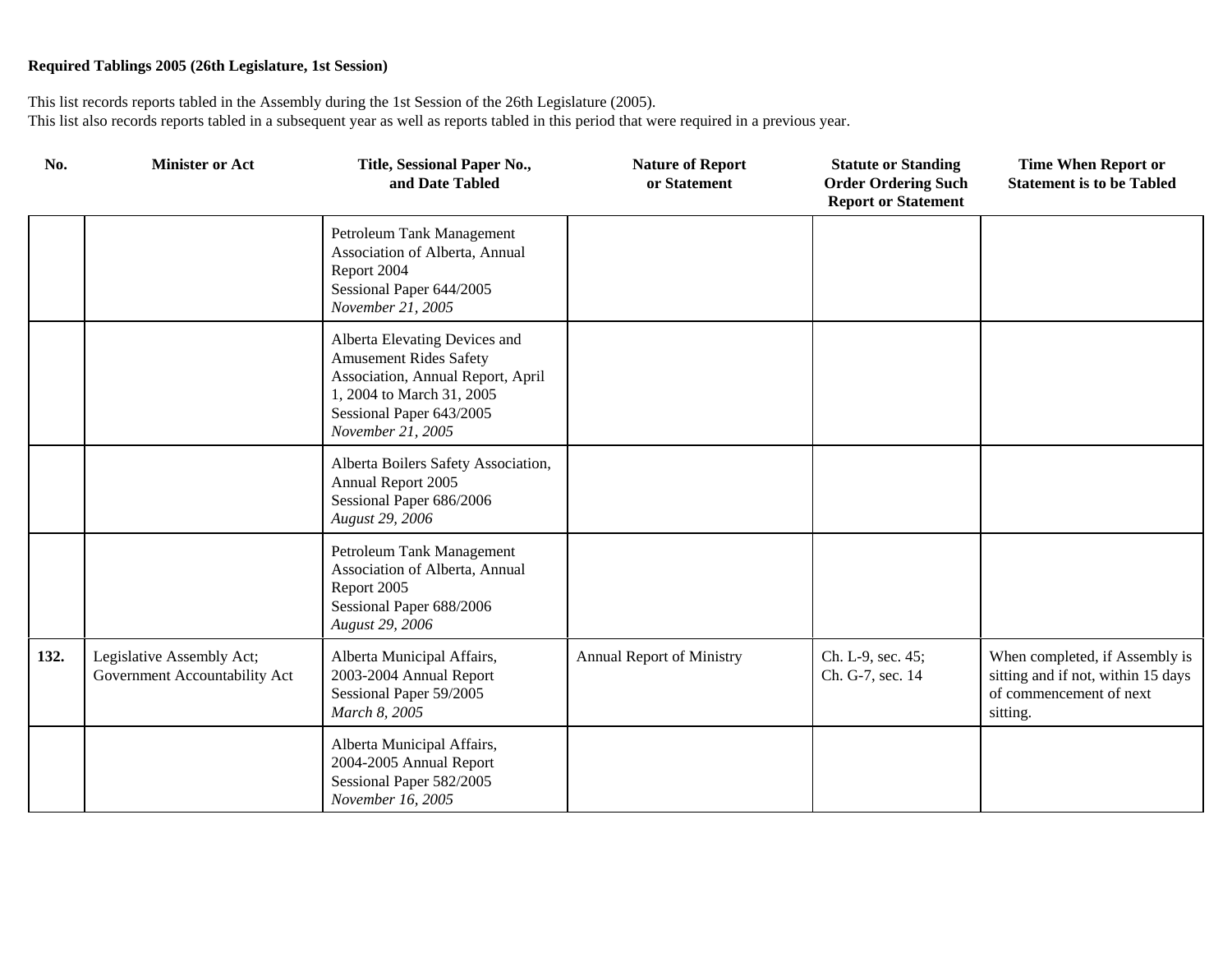| No.  | <b>Minister or Act</b>  | Title, Sessional Paper No.,<br>and Date Tabled                                                                                                 | <b>Nature of Report</b><br>or Statement         | <b>Statute or Standing</b><br><b>Order Ordering Such</b><br><b>Report or Statement</b> | <b>Time When Report or</b><br><b>Statement is to be Tabled</b>                                                |
|------|-------------------------|------------------------------------------------------------------------------------------------------------------------------------------------|-------------------------------------------------|----------------------------------------------------------------------------------------|---------------------------------------------------------------------------------------------------------------|
| 133. | <b>Safety Codes Act</b> | Safety Codes Council 2003 Annual<br>Report<br>Sessional Paper 28/2005<br>March 7, 2005                                                         | <b>Annual Report of Safety Codes</b><br>Council | Ch. S-1, sec. $25(3)$                                                                  | When received, if Assembly is<br>sitting and if not, within 15 days<br>of commencement of next<br>sitting.    |
|      |                         | <b>Authorized Accredited Agencies</b><br>Activity Summary for April 1, 2002<br>to March 31, 2003<br>Sessional Paper 29/2005<br>March 7, 2005   |                                                 |                                                                                        |                                                                                                               |
|      |                         | Safety Codes Council, 2004 Annual<br>Report<br>Sessional Paper 645/2005<br>November 21, 2005                                                   |                                                 |                                                                                        |                                                                                                               |
|      |                         | <b>Authorized Accredited Agencies</b><br>Activity Summary, April 1, 2003 to<br>March 31, 2004<br>Sessional Paper 646/2005<br>November 21, 2005 |                                                 |                                                                                        |                                                                                                               |
|      |                         | Safety Codes Council, 2005 Annual<br>Report<br>Sessional Paper 689/2006<br>August 29, 2006                                                     |                                                 |                                                                                        |                                                                                                               |
|      |                         | Authorized Accredited Agencies,<br>Activity Summary 2004/2005<br>Sessional Paper 690/2006<br>August 29, 2006                                   | Annual Report of Safety Codes<br>Council        | Ch. S-1, sec. $25(3)$                                                                  | When received, if Assembly is<br>sitting and if not, within 15 days<br>of commencement of next<br>sitting.    |
| 134. | Special Areas Act       | The Special Areas Trust Account,<br>Financial Statements, December 31,<br>2004<br>Sessional Paper 432/2005<br>May 10, 2005                     | Audited Financial Statement of<br>Special Areas | Ch. S-16, sec. 19(2)                                                                   | When received, if Assembly in<br>session and if not, within 15<br>days after commencement of<br>next session. |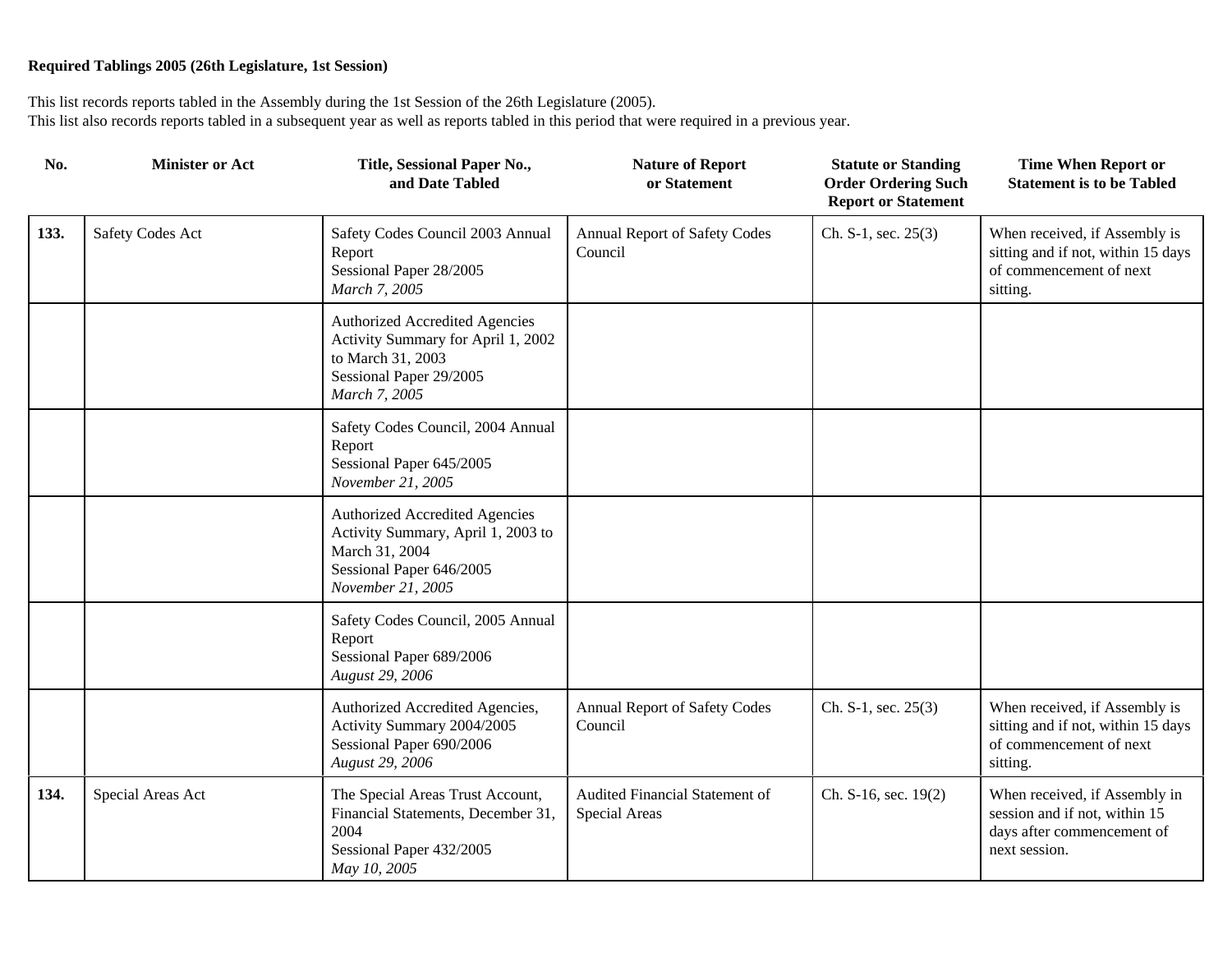| No.  | <b>Minister or Act</b>                                              | Title, Sessional Paper No.,<br>and Date Tabled                                                                          | <b>Nature of Report</b><br>or Statement                                          | <b>Statute or Standing</b><br><b>Order Ordering Such</b><br><b>Report or Statement</b> | <b>Time When Report or</b><br><b>Statement is to be Tabled</b>                                                            |
|------|---------------------------------------------------------------------|-------------------------------------------------------------------------------------------------------------------------|----------------------------------------------------------------------------------|----------------------------------------------------------------------------------------|---------------------------------------------------------------------------------------------------------------------------|
|      |                                                                     | Special Areas Trust Account,<br>Financial Statements, December 31,<br>2005<br>Sessional Paper 593/2006<br>May 15, 2006  |                                                                                  |                                                                                        |                                                                                                                           |
|      | <b>Restructuring and Government</b><br><b>Efficiency</b> , Minister |                                                                                                                         |                                                                                  |                                                                                        |                                                                                                                           |
| 135. | Government Accountability Act                                       | <b>Budget 2005 Business Plans</b><br>Sessional Paper322/2005<br>April 13, 2005                                          | <b>Business Plan</b>                                                             | Ch. G-7, sec. 3, sec. 13                                                               | When the Minister of Finance<br>tables Estimates as outlined in<br>Ch. G-7 sec. 4                                         |
| 136. | Legislative Assembly Act;<br>Government Accountability Act          | Restructuring and Government<br>Efficiency, Annual Report<br>2004-2005<br>Sessional Paper 583/2005<br>November 16, 2005 | Annual Report of Ministry                                                        | Ch. L-9, sec. 45;<br>Ch. G-7, sec. 14                                                  | When completed, if Assembly is<br>sitting, or if not sitting within 15<br>days of commencement of next<br>sitting.        |
|      | <b>Seniors and Community</b><br><b>Supports, Minister</b>           |                                                                                                                         |                                                                                  |                                                                                        |                                                                                                                           |
| 137. | Alberta Housing Act                                                 |                                                                                                                         | Annual Report of Alberta Social<br>Housing Corporation                           | Ch. A-25, sec. 31                                                                      | To be included in the Minister's<br>report on the Department.                                                             |
| 138. | Assured Income for the Severely<br>Handicapped Act                  |                                                                                                                         | Review Report including any<br>recommendations for amendments<br>by the Director | Ch. A-45, sec. 20(2)                                                                   | Within 30 days of receipt, if<br>Assembly is sitting and if not,<br>within 15 days after<br>commencement of next sitting. |
| 139. | Government Accountability Act                                       | Budget 2005 Business Plans<br>Sessional Paper322/2005<br>April 13, 2005                                                 | <b>Business Plan</b>                                                             | Ch. G-7, sec. 3, sec. 13                                                               | When the Minister of Finance<br>tables Estimates as outlined in<br>Ch. G-7 sec. 4                                         |
| 140. | Legislative Assembly Act;<br>Government Accountability Act          | Alberta Seniors 2003-2004 Annual<br>Report<br>Sessional Paper 61/2005<br>March 8, 2005                                  | Annual Report of Ministry                                                        | Ch. L-9, sec. 45;<br>Ch. G-7, sec. 14                                                  | When completed, if Assembly is<br>sitting, or if not sitting within 15<br>days of commencement of next<br>sitting.        |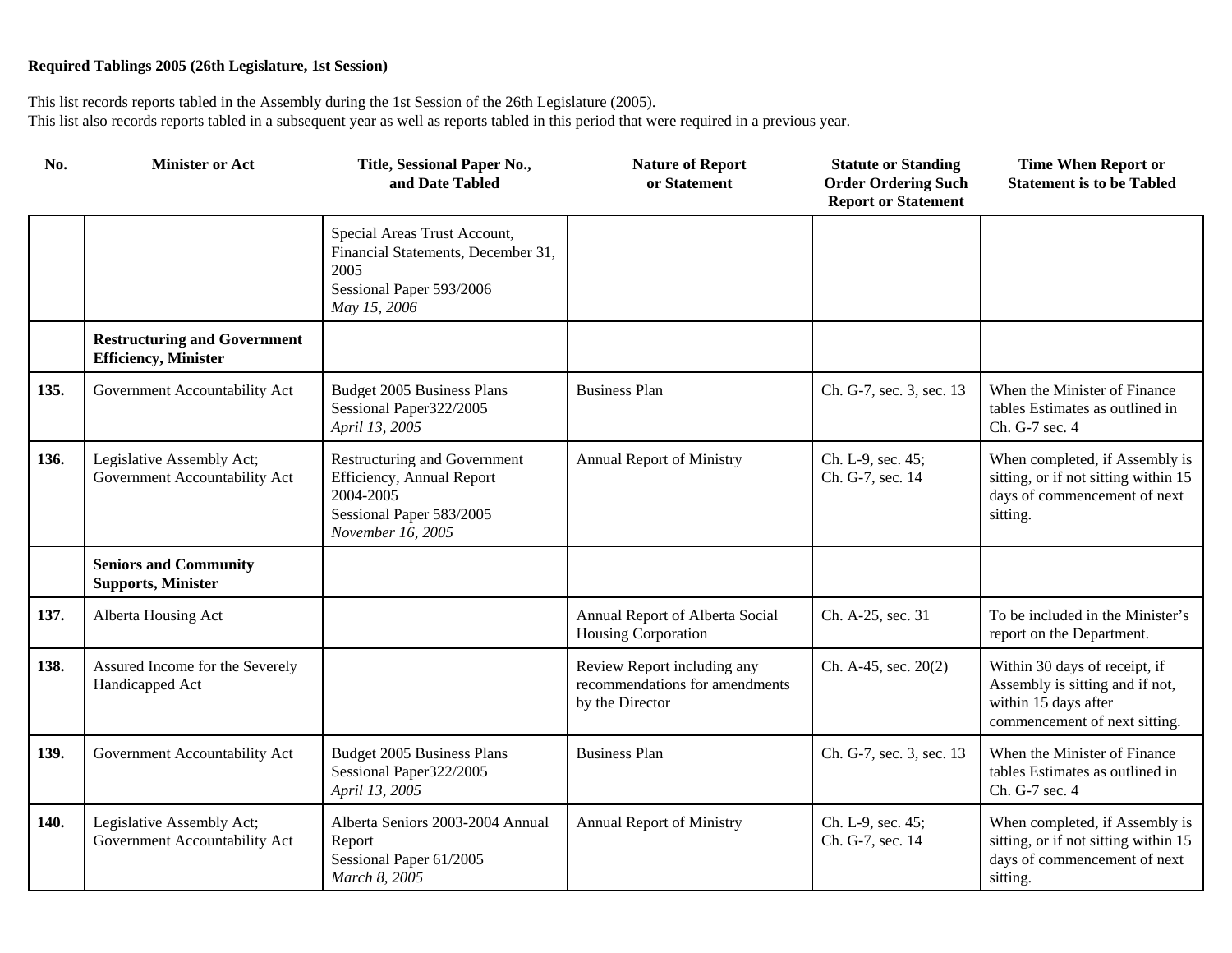| No.  | <b>Minister or Act</b>                                                 | Title, Sessional Paper No.,<br>and Date Tabled                                                                                                                                                                      | <b>Nature of Report</b><br>or Statement | <b>Statute or Standing</b><br><b>Order Ordering Such</b><br><b>Report or Statement</b> | <b>Time When Report or</b><br><b>Statement is to be Tabled</b>                                                               |
|------|------------------------------------------------------------------------|---------------------------------------------------------------------------------------------------------------------------------------------------------------------------------------------------------------------|-----------------------------------------|----------------------------------------------------------------------------------------|------------------------------------------------------------------------------------------------------------------------------|
|      |                                                                        | Alberta Seniors and Community<br>Supports, Annual Report 2004/2005<br>Sessional Paper 584/2005<br>November 16, 2005                                                                                                 |                                         |                                                                                        |                                                                                                                              |
| 141. | Persons with Developmental<br>Disabilities Community<br>Governance Act | Persons with Developmental<br>Disabilities, Alberta Provincial<br>Board, Annual Report 2003-2004<br>Sessional Paper 378/2005<br>April 28, 2005                                                                      | Annual Report of Board                  | Ch. P-8, sec. 22(4)                                                                    | Annually when ready.                                                                                                         |
|      |                                                                        | Persons with Developmental<br>Disabilities, Alberta Provincial<br>Board, Annual Report 2004-2005<br>Sessional Paper 630/2006<br>May 17, 2006                                                                        |                                         |                                                                                        |                                                                                                                              |
| 142. | Seniors Advisory Council for<br>Alberta Act                            | Seniors Advisory Council for<br>Alberta, Annual Report for 2003-<br>2004 to the Minister of Seniors for<br>the Year Ended March 31, 2004<br>Sessional Paper 122/2005<br>March 15, 2005                              | Annual Report of Council                | Ch. S-6, sec. $7(2)$                                                                   | To the Minister before June 30,<br>then laid before Assembly if is<br>sitting and if not, within 15 days<br>of next sitting. |
|      |                                                                        | Seniors Advisory Council for<br>Alberta, Annual Report for 2004-<br>2005 to the Minister of Seniors and<br>Community Supports for the year<br>ended March 31, 2005<br>Sessional Paper 631/2005<br>November 21, 2005 |                                         |                                                                                        |                                                                                                                              |
|      | <b>Solicitor General</b>                                               |                                                                                                                                                                                                                     |                                         |                                                                                        |                                                                                                                              |
| 143. | Government Accountability Act                                          | Budget 2005 Business Plans<br>Sessional Paper322/2005<br>April 13, 2005                                                                                                                                             | <b>Business Plan</b>                    | Ch. G-7, sec. 3, sec. 13                                                               | When the Minister of Finance<br>tables Estimates as outlined in<br>Ch. G-7 sec. 4                                            |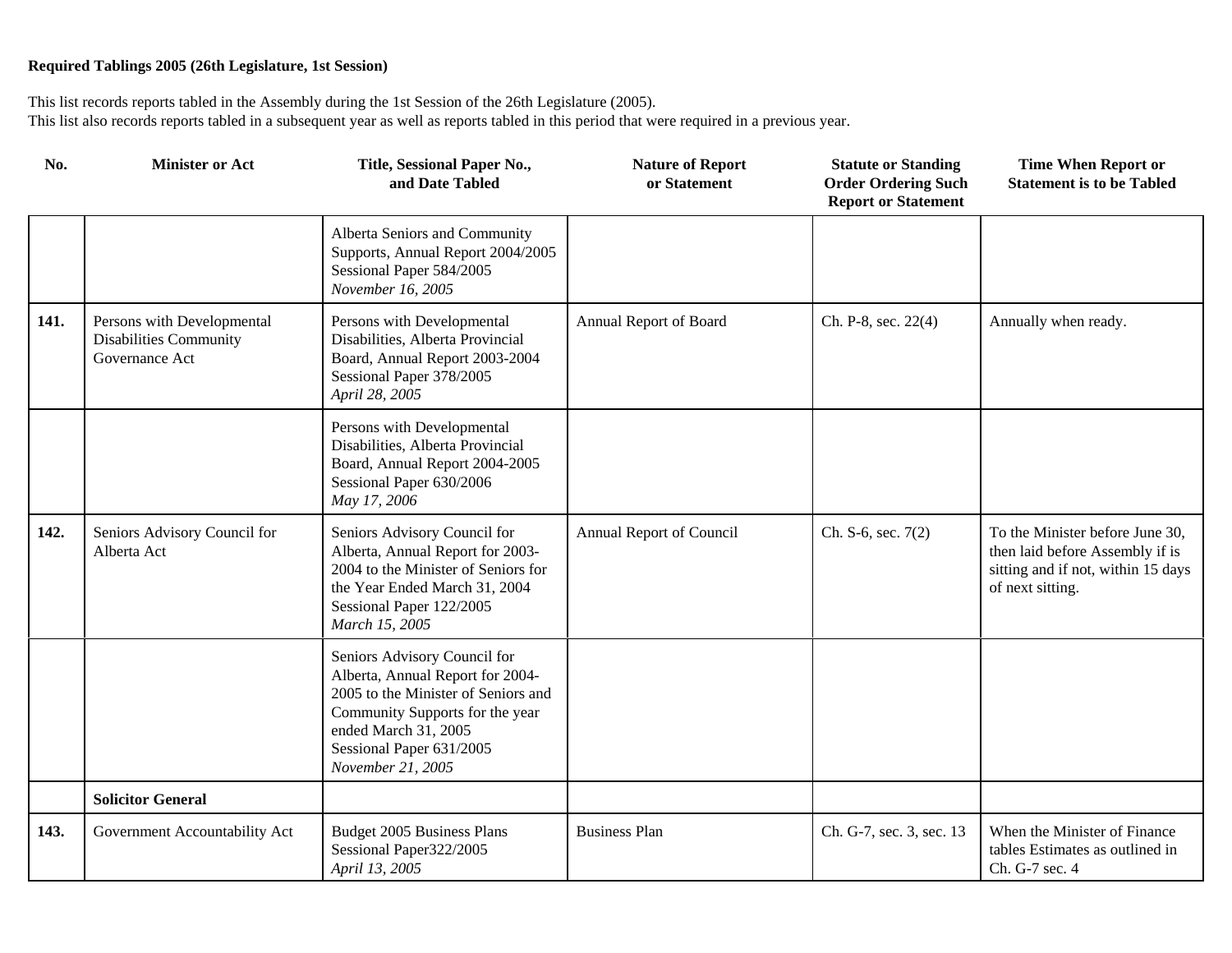| No.  | <b>Minister or Act</b>                                                                              | Title, Sessional Paper No.,<br>and Date Tabled                                                                                                                               | <b>Nature of Report</b><br>or Statement                    | <b>Statute or Standing</b><br><b>Order Ordering Such</b><br><b>Report or Statement</b> | <b>Time When Report or</b><br><b>Statement is to be Tabled</b>                                                     |
|------|-----------------------------------------------------------------------------------------------------|------------------------------------------------------------------------------------------------------------------------------------------------------------------------------|------------------------------------------------------------|----------------------------------------------------------------------------------------|--------------------------------------------------------------------------------------------------------------------|
| 144. | Legislative Assembly Act;<br>Government Accountability Act                                          | Alberta Solicitor General, Annual<br>Report 2003-2004<br>Sessional Paper 62/2005<br>March 8, 2005                                                                            | Annual Report of Ministry                                  | Ch. L-9, sec. 45;<br>Ch. G-7, sec. 14                                                  | When completed, if Assembly is<br>sitting, or if not sitting within 15<br>days of commencement of next<br>sitting. |
|      |                                                                                                     | Alberta Solicitor General, Annual<br>Report 2004-2005<br>Sessional Paper 585/2005<br>November 16, 2005                                                                       |                                                            |                                                                                        |                                                                                                                    |
|      | <b>Sustainable Resource</b><br><b>Development, Minister</b>                                         |                                                                                                                                                                              |                                                            |                                                                                        |                                                                                                                    |
| 145. | <b>Environmental Protection and</b><br><b>Enhancement Act</b><br>(see also Minister of Environment) | Ministry of Environment,<br><b>Environmental Protection Security</b><br>Fund, Annual Report, April 1, 2003<br>- March 31, 2004<br>Sessional Paper 139/2005<br>March 15, 2005 | Annual Report of Environmental<br>Protection Security Fund | Ch. E-12, sec. 34(2)                                                                   | When prepared, if Assembly is<br>sitting and if not, within 15 days<br>after commencement of next<br>sitting.      |
|      |                                                                                                     | <b>Environmental Protection Security</b><br>Fund, Annual Report, April 1, 2004<br>- March 31, 2005<br>Sessional Paper 810/2005<br>November 30, 2005                          |                                                            |                                                                                        |                                                                                                                    |
| 146. | Government Accountability Act                                                                       | Budget 2005 Business Plans<br>Sessional Paper322/2005<br>April 13, 2005                                                                                                      | <b>Business Plan</b>                                       | Ch. G-7, sec. 3, sec. 13                                                               | When the Minister of Finance<br>tables Estimates as outlined in<br>Ch. G-7, sec. 4.                                |
| 147. | Legislative Assembly Act;<br>Government Accountability Act                                          | Ministry of Sustainable Resource<br>Development, Annual Report<br>2003-2004<br>Sessional Paper 63/2005<br>March 8, 2005                                                      | Annual Report of Ministry                                  | Ch. L-9, sec. 45;<br>Ch. G-7, sec. 14                                                  | When completed, if Assembly is<br>sitting, or if not sitting within 15<br>days of commencement of next<br>sitting. |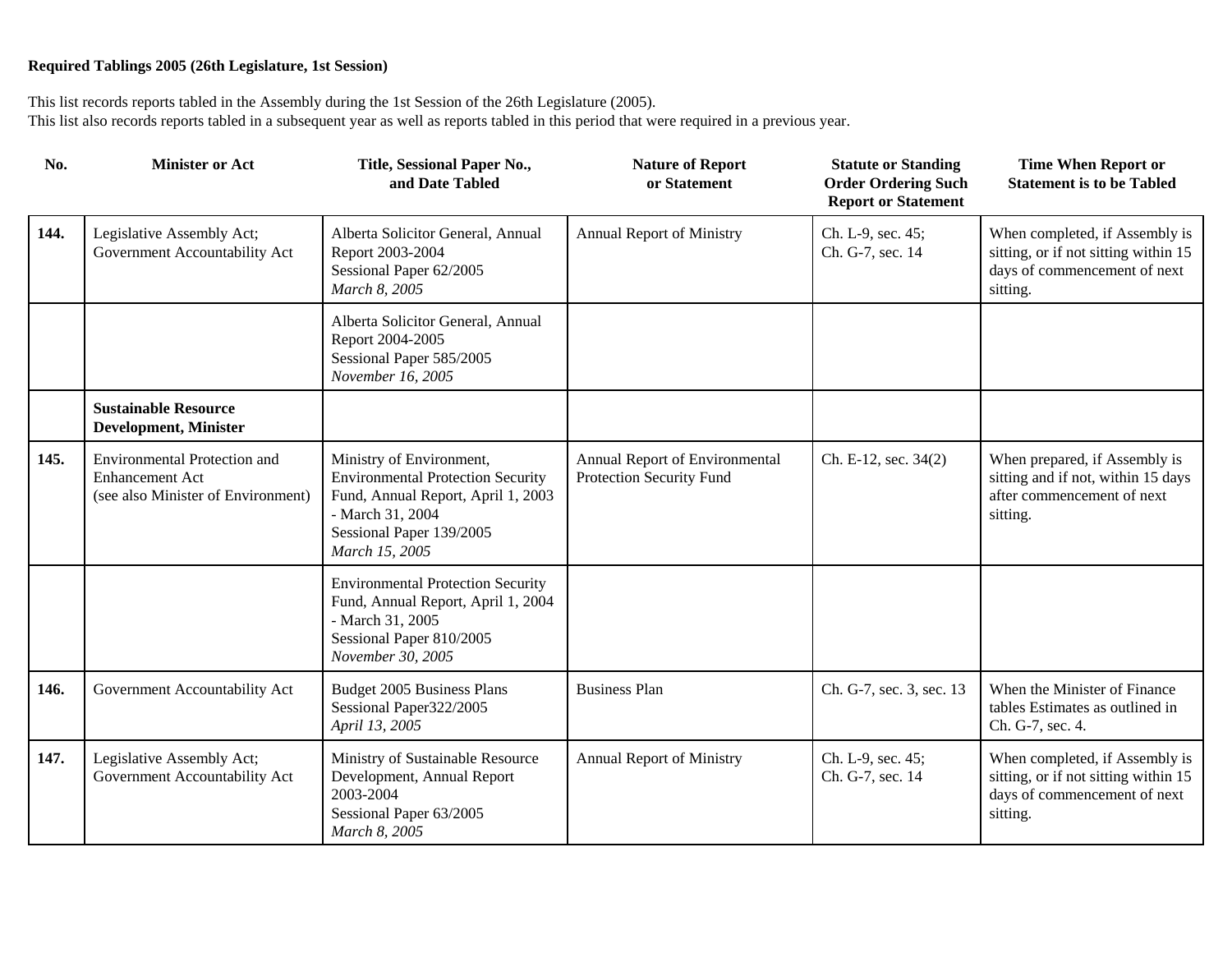| No.  | <b>Minister or Act</b>                                                                                  | Title, Sessional Paper No.,<br>and Date Tabled                                                                                                        | <b>Nature of Report</b><br>or Statement                               | <b>Statute or Standing</b><br><b>Order Ordering Such</b><br><b>Report or Statement</b> | <b>Time When Report or</b><br><b>Statement is to be Tabled</b>                                                |
|------|---------------------------------------------------------------------------------------------------------|-------------------------------------------------------------------------------------------------------------------------------------------------------|-----------------------------------------------------------------------|----------------------------------------------------------------------------------------|---------------------------------------------------------------------------------------------------------------|
|      |                                                                                                         | Ministry of Sustainable Resource<br>Development, Annual Report<br>2004-2005<br>Sessional Paper 586/2005<br>November 16, 2005                          |                                                                       |                                                                                        |                                                                                                               |
|      | <b>Alberta Heritage Savings Trust</b><br><b>Fund Standing Committee,</b><br><b>Chair</b>                |                                                                                                                                                       |                                                                       |                                                                                        |                                                                                                               |
| 148. |                                                                                                         | 2004 Report of the Select Standing<br>Committee on the Alberta Heritage<br><b>Savings Trust Fund</b><br>Sessional Paper 739/2005<br>November 28, 2005 | Report on the Annual Report of<br>Fund                                | Standing Order 52                                                                      | When completed.                                                                                               |
|      |                                                                                                         | 2005 Report of the Select Standing<br>Committee on the Alberta Heritage<br><b>Savings Trust Fund</b><br>Sessional Paper 740/2005<br>November 28, 2005 |                                                                       |                                                                                        |                                                                                                               |
|      | <b>Freedom of Information and</b><br><b>Protection of Privacy Act</b><br><b>Review Committee, Chair</b> |                                                                                                                                                       |                                                                       |                                                                                        |                                                                                                               |
| 149. | Freedom of Information and<br>Protection of Privacy Act                                                 |                                                                                                                                                       | Report including amendments<br>recommended by the Review<br>Committee | Ch. F-25, sec. 97                                                                      | Within one year after beginning<br>the review.                                                                |
|      | <b>Legislative Offices Select</b><br><b>Standing Committee, Chair</b>                                   |                                                                                                                                                       |                                                                       |                                                                                        |                                                                                                               |
| 150. | <b>Auditor General Act</b>                                                                              |                                                                                                                                                       | Report on Special Duties of Auditor<br>General                        | Ch. A-46, sec. 17(3)                                                                   | When received, if Assembly is<br>sitting and if not, within 15 days<br>after commencement of next<br>sitting. |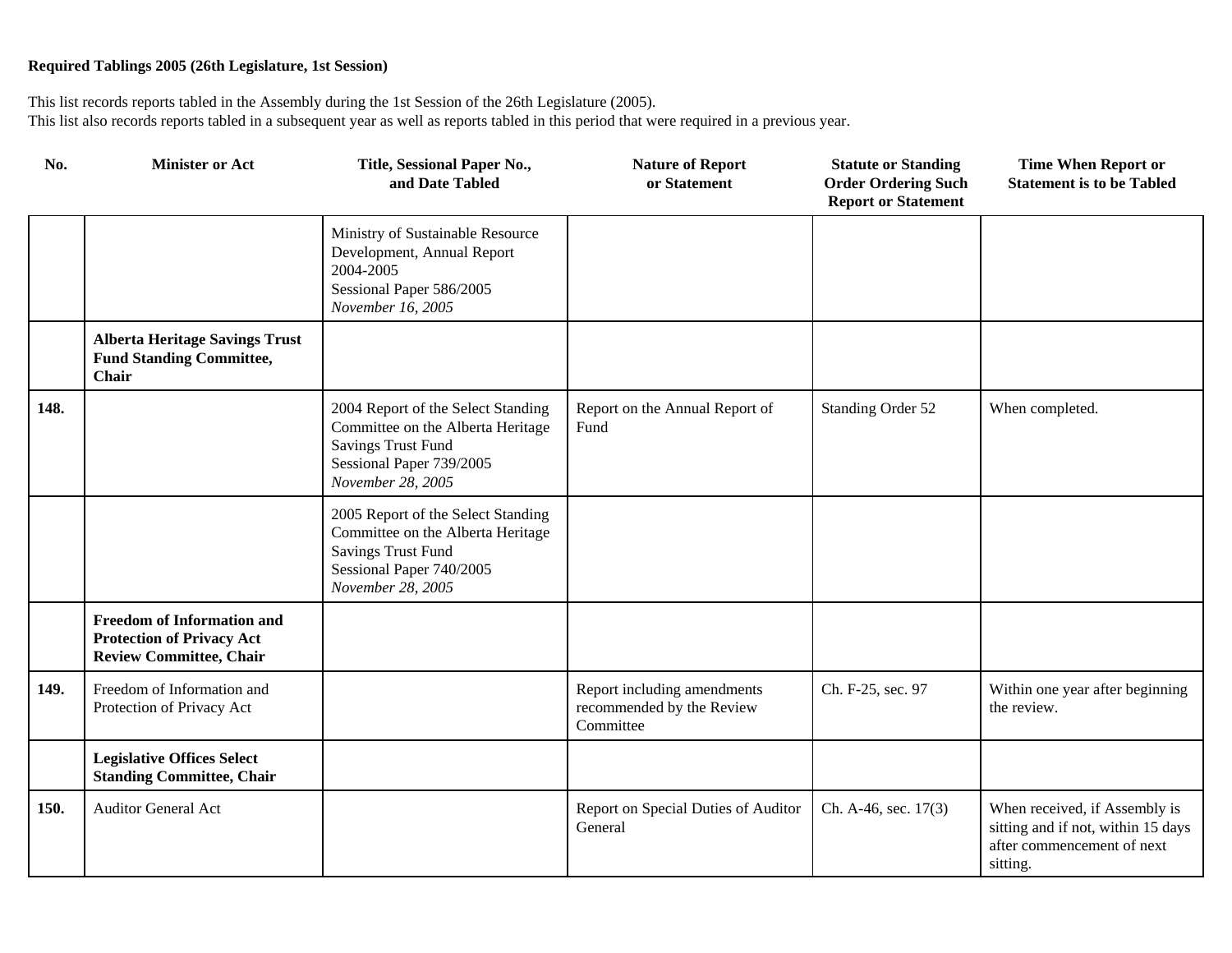| No.  | <b>Minister or Act</b>     | Title, Sessional Paper No.,<br>and Date Tabled                                                                                                                              | <b>Nature of Report</b><br>or Statement               | <b>Statute or Standing</b><br><b>Order Ordering Such</b><br><b>Report or Statement</b> | <b>Time When Report or</b><br><b>Statement is to be Tabled</b>                                                |
|------|----------------------------|-----------------------------------------------------------------------------------------------------------------------------------------------------------------------------|-------------------------------------------------------|----------------------------------------------------------------------------------------|---------------------------------------------------------------------------------------------------------------|
| 151. | <b>Auditor General Act</b> | Auditor General of Alberta, Annual<br>Report 2003-2004<br>Sessional Paper 158/2005<br>March 17, 2005                                                                        | Report on work of Office of<br><b>Auditor General</b> | Ch. A-46, sec. 19(5)                                                                   | When received, if Assembly is<br>sitting and if not, within 15 days<br>after commencement of next<br>sitting. |
|      |                            | Annual Report of the Auditor<br>General of Alberta, 2004-2005<br>Sessional Paper 518/2005<br>November 15, 2005                                                              |                                                       |                                                                                        |                                                                                                               |
| 152. | <b>Auditor General Act</b> | Report of the Auditor General on<br>the Alberta Government's<br><b>BSE-Related Assistance Programs</b><br>dated July 27, 2004<br>Sessional Paper 157/2005<br>March 17, 2005 | Special Report (if any)                               | Ch. A-46, sec. $20(2)$                                                                 | When received, if Assembly is<br>sitting and if not, within 15 days<br>after commencement of next<br>sitting. |
|      |                            | Report of the Auditor General on<br>Seniors Care and Programs dated<br>May 2005<br>Sessional Paper 417/2005<br>May 9, 2005                                                  |                                                       |                                                                                        |                                                                                                               |
|      |                            | Report of the Auditor General on<br>Alberta Social Housing<br><b>Corporation-Land Sales Systems</b><br>dated October 2005<br>Sessional Paper 519/2005<br>November 15, 2005  |                                                       |                                                                                        |                                                                                                               |
|      |                            | Report of the Auditor General on<br>the Alberta Securities<br>Commission's Enforcement System<br>dated October 2005<br>Sessional Paper 520/2005<br>November 15, 2005        |                                                       |                                                                                        |                                                                                                               |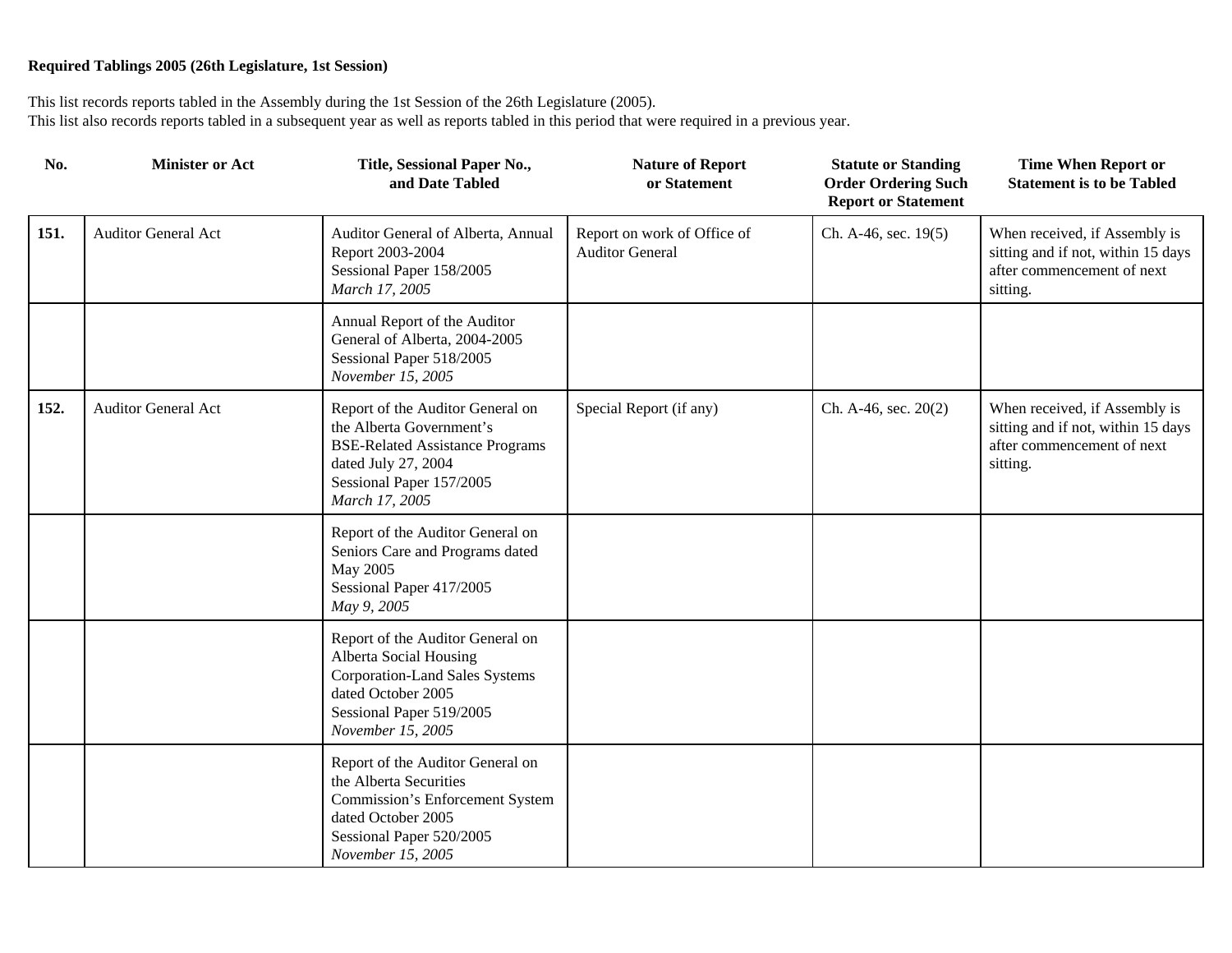| No.  | <b>Minister or Act</b>                                              | Title, Sessional Paper No.,<br>and Date Tabled                                                                                                                 | <b>Nature of Report</b><br>or Statement                                                                                                         | <b>Statute or Standing</b><br><b>Order Ordering Such</b><br><b>Report or Statement</b> | <b>Time When Report or</b><br><b>Statement is to be Tabled</b>                                                |
|------|---------------------------------------------------------------------|----------------------------------------------------------------------------------------------------------------------------------------------------------------|-------------------------------------------------------------------------------------------------------------------------------------------------|----------------------------------------------------------------------------------------|---------------------------------------------------------------------------------------------------------------|
| 153. | <b>Election Act</b>                                                 |                                                                                                                                                                | Report of Enumerations, Elections,<br>and Plebiscites Conducted                                                                                 | Ch. E-1, sec. 4(3)                                                                     | When received, if Assembly is<br>sitting and if not, within 15 days<br>after commencement of next<br>sitting. |
|      | <b>Members' Services Select</b><br><b>Standing Committee, Chair</b> |                                                                                                                                                                |                                                                                                                                                 |                                                                                        |                                                                                                               |
| 154. | Legislative Assembly Act                                            |                                                                                                                                                                | Orders of Committee excluding<br>Legislative Assembly or staff from<br>Financial Administration Act or<br><b>Public Service Act Regulations</b> | Ch. L-9, sec. 19(5)                                                                    | When made, if Assembly is<br>sitting and if not, within 15 days<br>after commencement of next<br>sitting.     |
| 155. | Legislative Assembly Act                                            | Revised Members' Services<br>Committee Order No. 1/05<br><b>Transportation Amendment Order</b><br>(No. 5)<br>Sessional Paper 258/2005<br>April 4, 2005         | Orders of Committee concerning<br>Allowances, Expenses, and Benefits<br>to Members                                                              | Ch. L-9, sec. 39(2)                                                                    | When made, if Assembly is<br>sitting and if not, within 15 days<br>after commencement of next<br>sitting.     |
|      |                                                                     | Revised Members' Services<br>Committee Order No. 2/05<br><b>Constituency Services Amendment</b><br>Order (No. 14)<br>Sessional Paper 259/2005<br>April 4, 2005 |                                                                                                                                                 |                                                                                        |                                                                                                               |
|      |                                                                     | Revised Members' Services<br>Committee Order No. 3/05<br><b>Constituency Services Amendment</b><br>Order (No. 15)<br>Sessional Paper 260/2005<br>April 4, 2005 |                                                                                                                                                 |                                                                                        |                                                                                                               |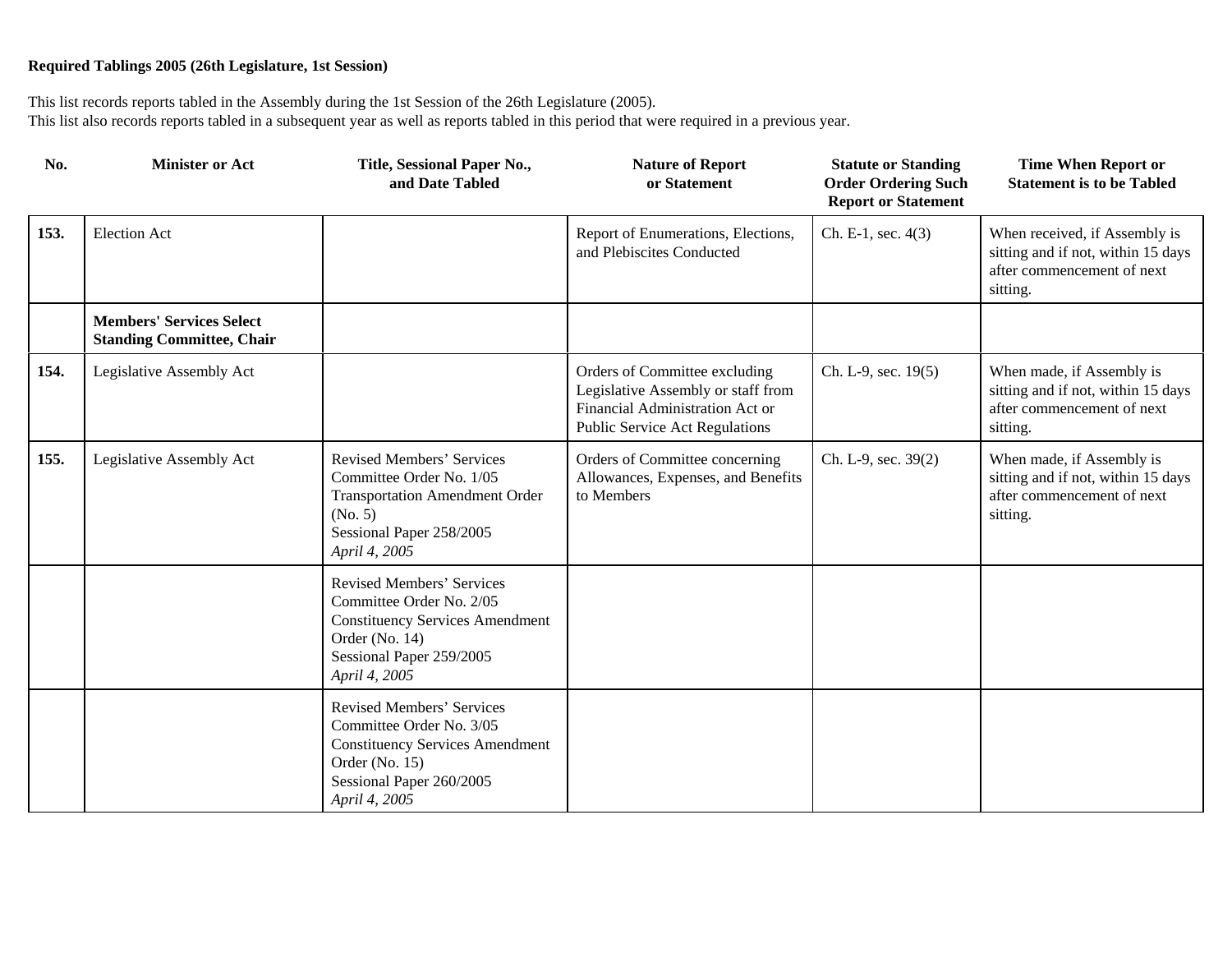| No. | <b>Minister or Act</b> | Title, Sessional Paper No.,<br>and Date Tabled                                                                                                                                                    | <b>Nature of Report</b><br>or Statement | <b>Statute or Standing</b><br><b>Order Ordering Such</b><br><b>Report or Statement</b> | <b>Time When Report or</b><br><b>Statement is to be Tabled</b> |
|-----|------------------------|---------------------------------------------------------------------------------------------------------------------------------------------------------------------------------------------------|-----------------------------------------|----------------------------------------------------------------------------------------|----------------------------------------------------------------|
|     |                        | Revised Members' Services<br>Committee Order No. 4/05<br><b>Transportation Amendment Order</b><br>(No. 6)<br>Sessional Paper 261/2005<br>April 4, 2005                                            |                                         |                                                                                        |                                                                |
|     |                        | Revised Members' Services<br>Committee Order No. 5/05<br>Members' Allowances Amendment<br>Order $(No. 9)$<br>Sessional Paper 262/2005<br>April 4, 2005                                            |                                         |                                                                                        |                                                                |
|     |                        | <b>Revised Members' Services</b><br>Committee Order No. 6/05<br>Members' Group Life Insurance<br>and Members' Group Plans<br>Amendment Order (No. 1)<br>Sessional Paper 263/2005<br>April 4, 2005 |                                         |                                                                                        |                                                                |
|     |                        | Revised Members' Services<br>Committee Order No. 7/05<br>Members' Allowances Amendment<br>Order (No. 10)<br>Sessional Paper 528/2005<br>November 15, 2006                                         |                                         |                                                                                        |                                                                |
|     |                        | <b>Revised Members' Services</b><br>Committee Order No. 8/05<br>Members' Allowances Amendment<br>Order (No. 11)<br>Sessional Paper 529/2005<br>November 15, 2006                                  |                                         |                                                                                        |                                                                |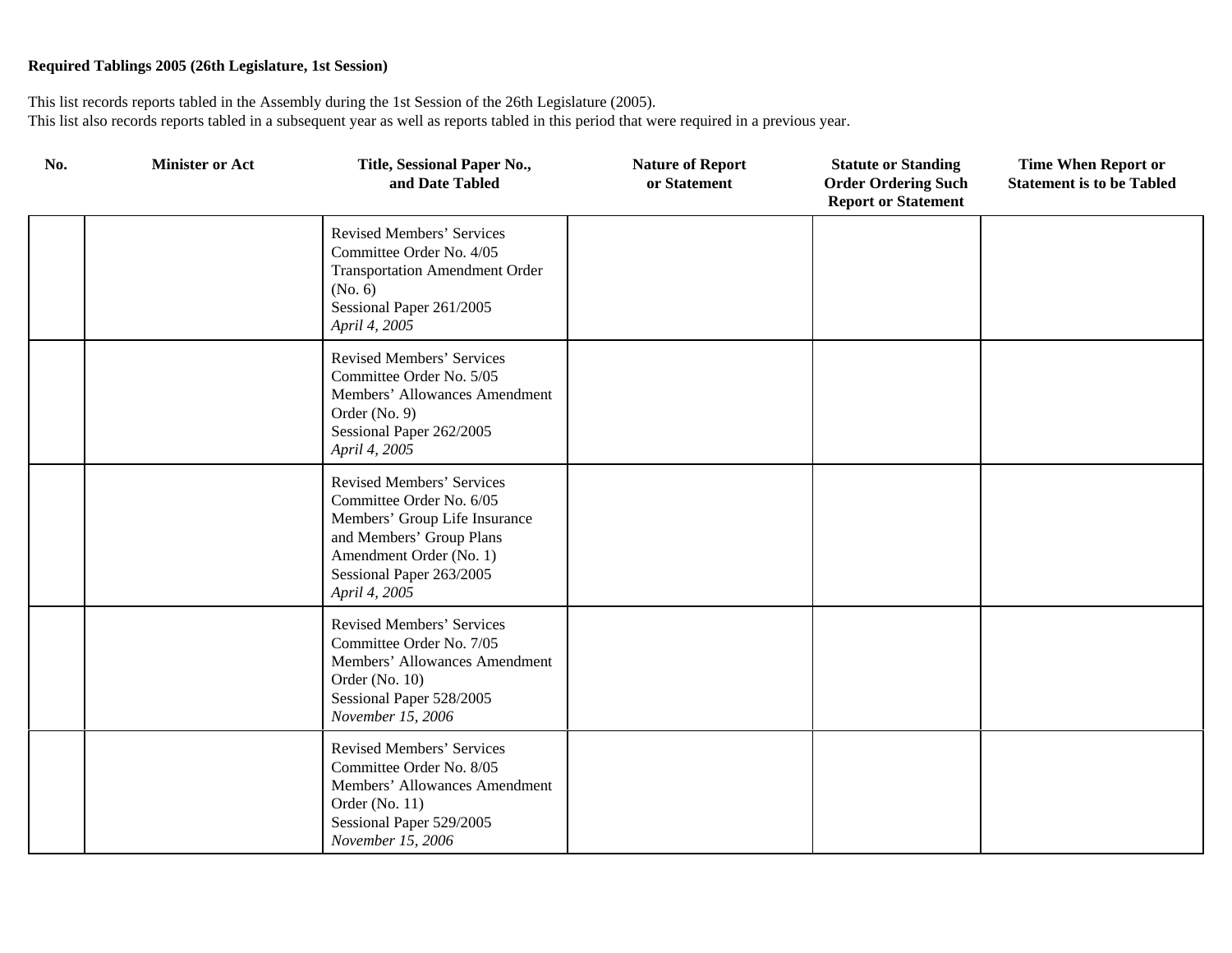| No.  | <b>Minister or Act</b>                                                                                                           | Title, Sessional Paper No.,<br>and Date Tabled                                                                                                             | <b>Nature of Report</b><br>or Statement           | <b>Statute or Standing</b><br><b>Order Ordering Such</b><br><b>Report or Statement</b> | <b>Time When Report or</b><br><b>Statement is to be Tabled</b>                                                                                     |
|------|----------------------------------------------------------------------------------------------------------------------------------|------------------------------------------------------------------------------------------------------------------------------------------------------------|---------------------------------------------------|----------------------------------------------------------------------------------------|----------------------------------------------------------------------------------------------------------------------------------------------------|
|      |                                                                                                                                  | Revised Members' Services<br>Committee Order No. 9/05<br><b>Transportation Amendment Order</b><br>(No. 7)<br>Sessional Paper 530/2005<br>November 15, 2006 |                                                   |                                                                                        |                                                                                                                                                    |
|      | <b>Personal Information Protection</b><br><b>Act Review Committee, Chair</b>                                                     |                                                                                                                                                            |                                                   |                                                                                        |                                                                                                                                                    |
| 156. | Personal Information Protection<br>Act                                                                                           |                                                                                                                                                            | <b>Triennial Report</b>                           | Ch. P-6.5, sec. $63(1)$                                                                | Within 18 months after Act<br>commences, Committee must<br>begin review of Act and submit<br>report within 18 months. Every<br>3 years thereafter. |
|      | <b>Addendum</b>                                                                                                                  |                                                                                                                                                            |                                                   |                                                                                        |                                                                                                                                                    |
|      | <b>Statutory Reports to Members</b><br>that are not required to be<br>tabled but are included for<br><b>Members' information</b> |                                                                                                                                                            |                                                   |                                                                                        |                                                                                                                                                    |
|      | <b>Speaker</b>                                                                                                                   |                                                                                                                                                            |                                                   |                                                                                        |                                                                                                                                                    |
|      | <b>Electoral Boundaries Commission</b><br>Act                                                                                    |                                                                                                                                                            | Reports of the Electoral Boundaries<br>Commission | Ch. E-3, sec. 6                                                                        | When received, Speaker shall<br>make reports public and publish<br>the Commission's proposals in<br>the Alberta Gazette as soon as<br>possible.    |
|      | <b>Vital Statistics Act</b>                                                                                                      |                                                                                                                                                            | <b>Statistical Report from Director</b>           | Ch. V-4, sec. 36(2)                                                                    | Annually, as soon as convenient<br>after January 1.                                                                                                |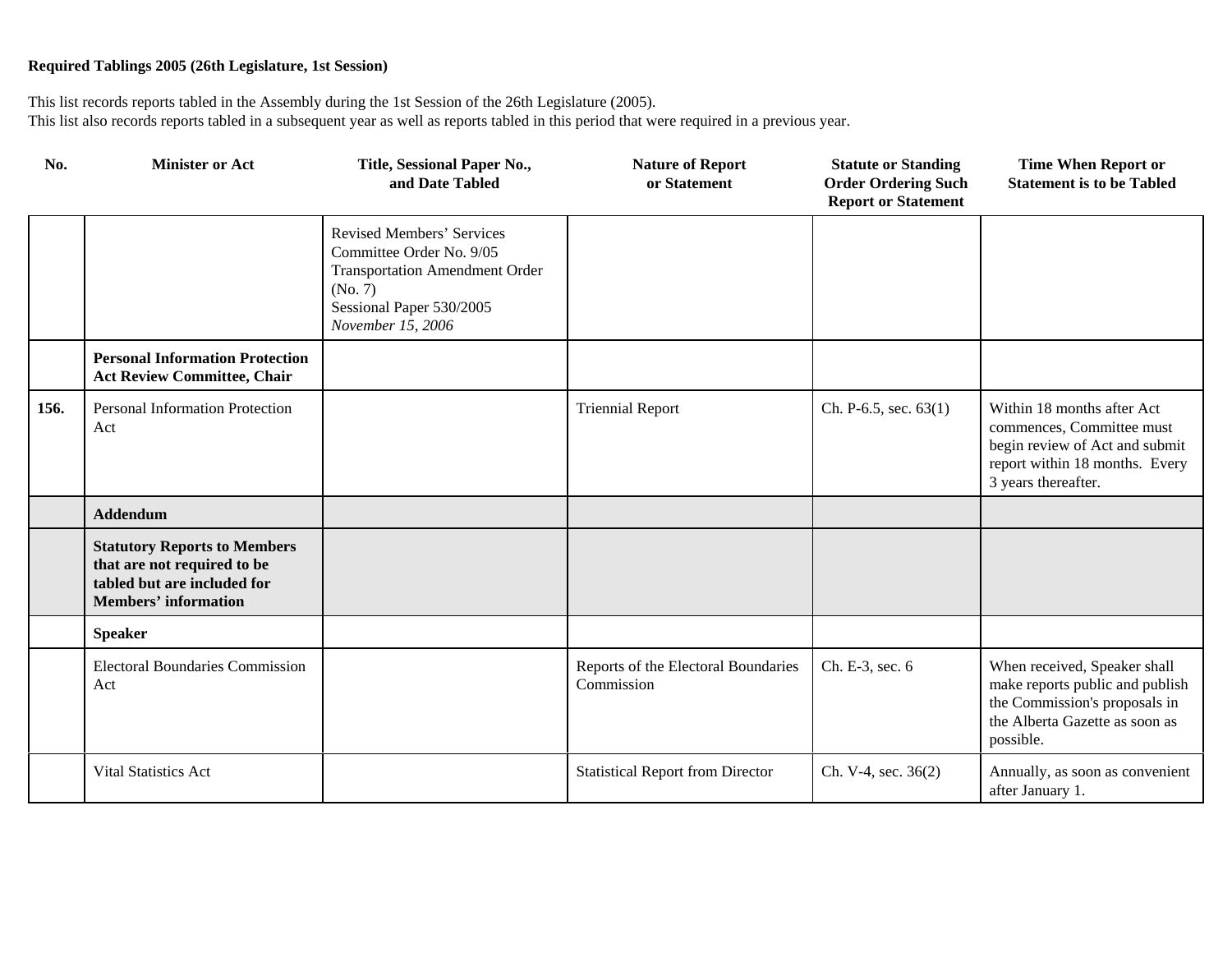| No.                     | <b>Minister or Act</b>                                                            | Title, Sessional Paper No.,<br>and Date Tabled                                                                                                                                                                                                                     | <b>Nature of Report</b><br>or Statement                                                  | <b>Statute or Standing</b><br><b>Order Ordering Such</b><br><b>Report or Statement</b> | <b>Time When Report or</b><br><b>Statement is to be Tabled</b>                                                                                                         |
|-------------------------|-----------------------------------------------------------------------------------|--------------------------------------------------------------------------------------------------------------------------------------------------------------------------------------------------------------------------------------------------------------------|------------------------------------------------------------------------------------------|----------------------------------------------------------------------------------------|------------------------------------------------------------------------------------------------------------------------------------------------------------------------|
|                         | <b>Innovation and Science, Minister</b>                                           |                                                                                                                                                                                                                                                                    |                                                                                          |                                                                                        |                                                                                                                                                                        |
| see<br>note at<br>right | Alberta Heritage Foundation for<br><b>Medical Research Act</b>                    | Alberta Heritage Foundation for<br>Medical Research (AHFMR),<br>Programs and Financial Highlights,<br>April 1, 2004-March 31, 2005 and<br>Triennial Highlights 2002-2005,<br>with attached AHFMR 2006<br>calendar<br>Sessional Paper 773/2005<br>November 30, 2005 | Triennial Report for period ending<br>April 1, 1995, 1998, 2001, etc.<br>(every 3 years) | Ch. A-21, sec. 24(3)                                                                   | When received, report is sent to<br>MLAs and Clerk. Not tabled<br>and not a Sessional Paper in the<br>normal sense.                                                    |
| see<br>note at<br>right | Alberta Heritage Foundation for<br>Science and Engineering Research<br>Act        |                                                                                                                                                                                                                                                                    | <b>Triennial Report</b>                                                                  | Ch. A-22, sec. 24(3)                                                                   | When received, report is sent to<br>MLAs and Clerk. Not tabled<br>and not a Sessional Paper in the<br>normal sense.                                                    |
|                         | <b>Alberta Heritage Savings Trust</b><br><b>Fund Standing Committee,</b><br>Chair |                                                                                                                                                                                                                                                                    |                                                                                          |                                                                                        |                                                                                                                                                                        |
|                         | Alberta Heritage Savings Trust<br>Fund Act                                        | Annual Report 2004, Alberta<br>Heritage Savings Trust Fund, for<br>the year ended March 31, 2004<br>Sessional Paper 68/2005<br>March 8, 2005                                                                                                                       | <b>Annual Reports</b>                                                                    | Ch. A-23, sec. 16(2)                                                                   | On or before June 30 following<br>the conclusion of the fiscal year<br>for which it was made,<br>Committee must furnish annual<br>report to all MLAs and the<br>Clerk. |
|                         | Alberta Heritage Savings Trust<br>Fund Act                                        | 2004-05 First Quarter Update,<br>Alberta Heritage Savings Trust<br>Fund, for the three months ended<br>June 30, 2004<br>Sessional Paper 83/2005<br>March 8, 2005                                                                                                   | <b>Quarterly Reports</b>                                                                 | Ch. A-23, sec. 15(2)<br>and $16(2)$                                                    | Within 2 months following the<br>conclusion of the quarter for<br>which it was made, Committee<br>must furnish quarterly reports to<br>all MLAs and the Clerk.         |